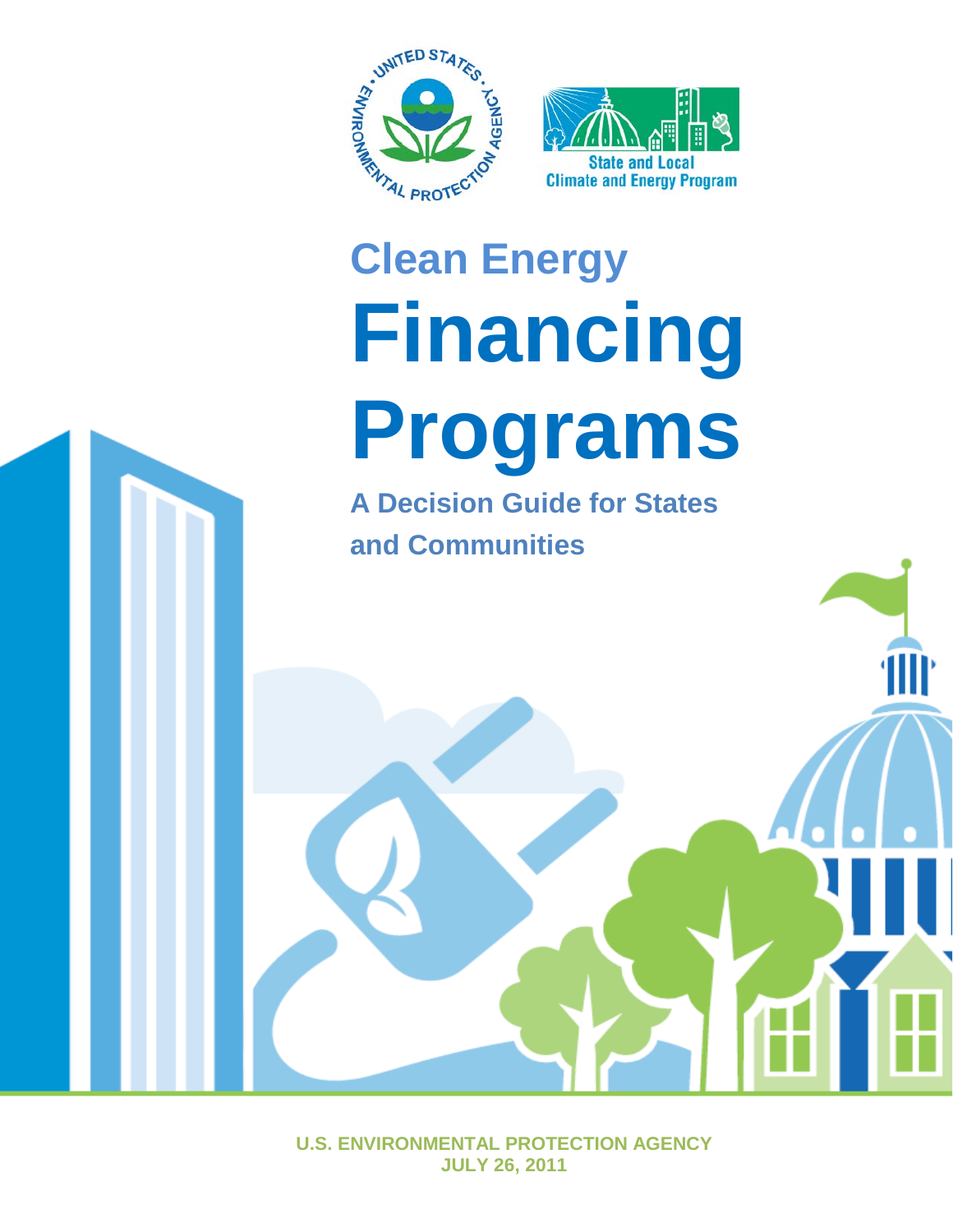If this document is referenced, it should be cited as:

U.S. EPA State Clean Energy and Climate Program (2011). *Clean Energy Financing Programs: A Decision Guide for States and Communities.* Prepared by Pat McGuckin, Philip Quebe and Matt Tenney, The Cadmus Group, Inc., and Niko Dietsch, U.S. Environmental Protection Agency. <*<http://www.epa.gov/statelocalclimate/index.html>*>

For more information, please contact:

#### **Niko Dietsch**

U.S. Environmental Protection Agency Office of Air and Radiation Climate Protection Partnerships Division Tel: (202) 343-9299 E-mail: *dietsch.nikolaas@epa.gov*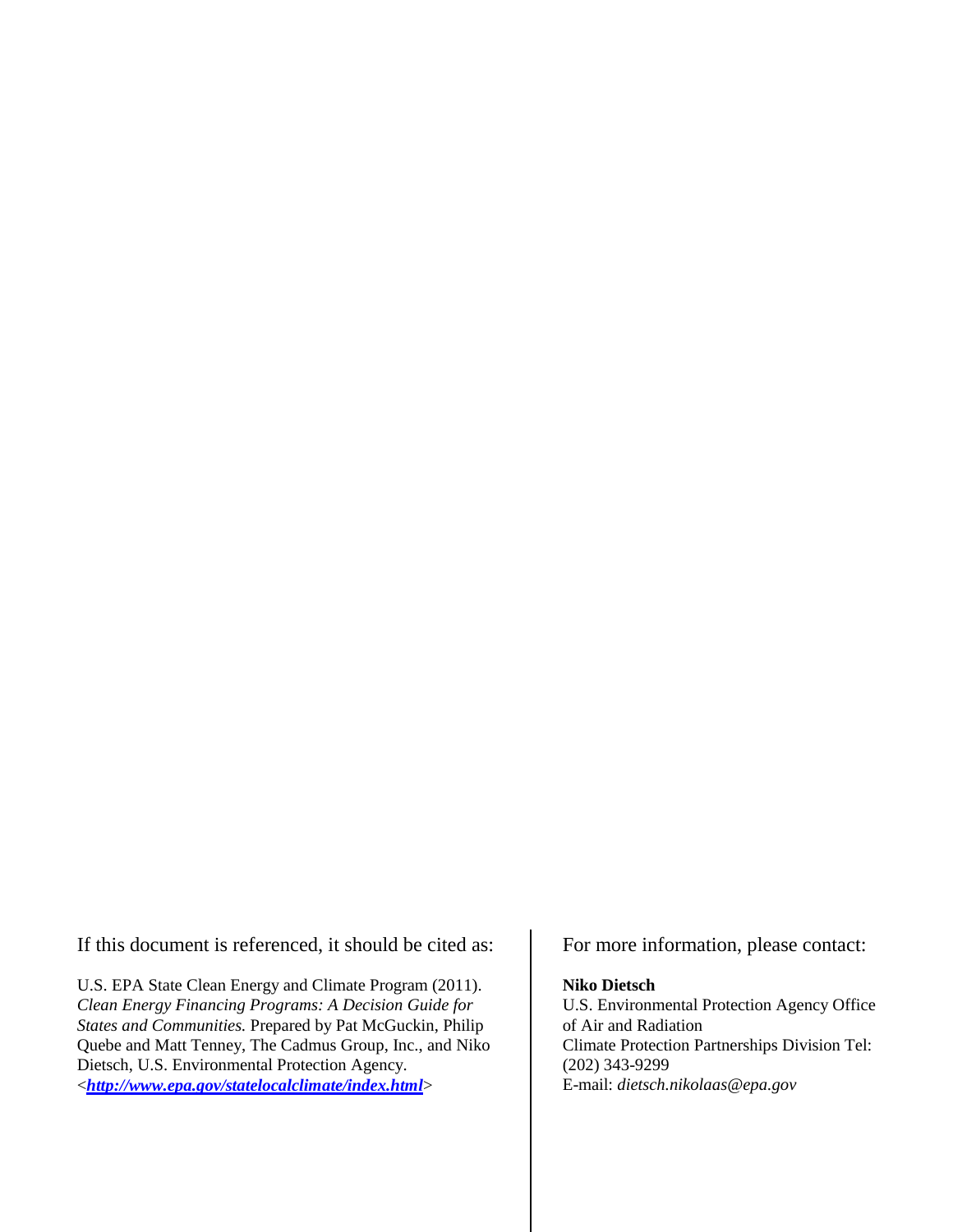# This Guide is intended to help government entities understand and make

decisions to support appropriate financing programs for their jurisdiction. The Guide describes:

- Financing-program options
- Key components of these programs
- Factors for states and communities to consider as they make decisions about getting started or updating their programs

The Guide's objective is to help government entities facilitate financing support in the commercial and residential sectors, with a secondary focus on helping state and local governments finance improvements to their own buildings.

Financing strategies that states and communities can apply to both energy efficiency and renewable energy are covered. The document is intended primarily for users with limited financial background.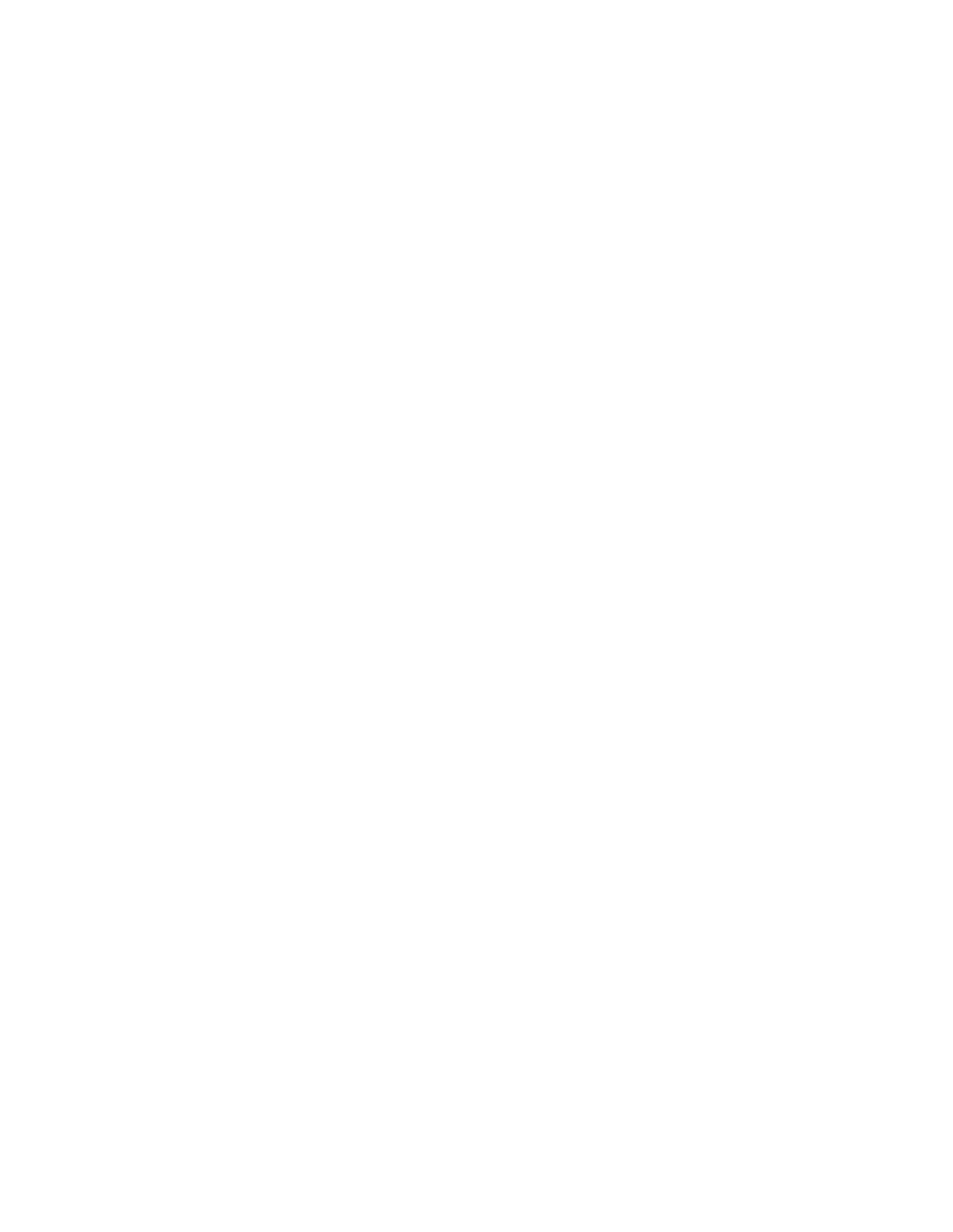# **Table of Contents**

### Page

| Chapter One:  |  |
|---------------|--|
|               |  |
|               |  |
| Chapter Two:  |  |
|               |  |
|               |  |
|               |  |
|               |  |
|               |  |
|               |  |
|               |  |
|               |  |
|               |  |
|               |  |
|               |  |
|               |  |
|               |  |
|               |  |
|               |  |
| Chapter Four: |  |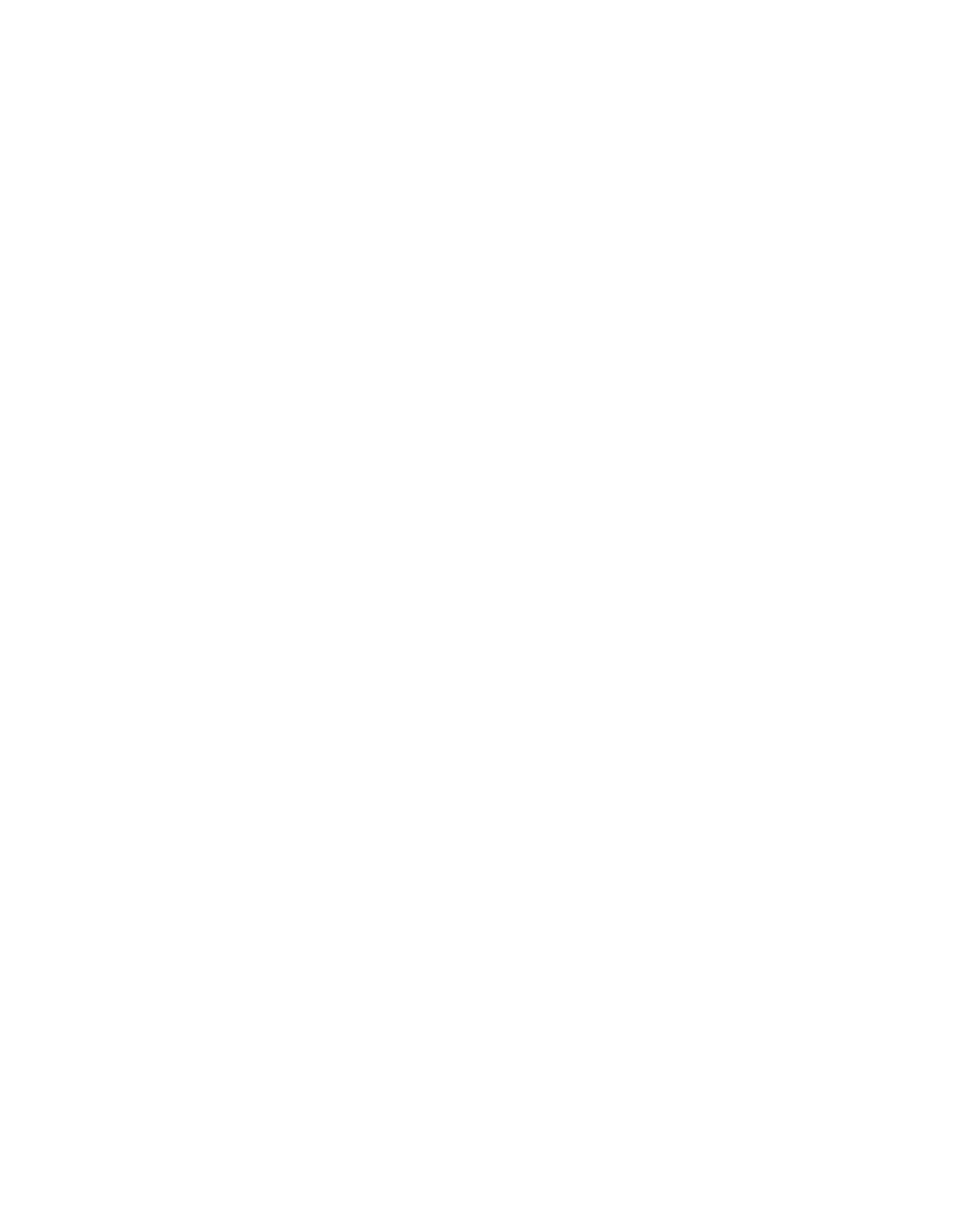#### **CHAPTER ONE**

# <span id="page-6-0"></span>**Clean Energy Financing Programs**

### **CHAPTER CONTENTS**

The first steps in choosing a financing program are to decide on the objectives and understand the requirements for success. In the following pages, this chapter addresses two critical components:

- [Important Objectives for State and Local Governments](#page-6-1)
- Keys to Success

States and communities are increasingly turning to energy efficiency and renewable energy to meet a range of public policy goals. However, realizing the energy, economic, and environmental benefits of these strategies typically requires an up-front capital investment by homeowners and businesses. State and local governments can help defray this initial cost by establishing clean energy financing programs that leverage and augment traditional financing channels.

The objective of state and local financing programs is to make clean energy investments affordable for homeowners and businesses by minimizing up-front capital requirements. Because the savings from energy improvements typically exceed the up-front costs of the project, effective financing programs can overcome a significant barrier to expanding clean energy investment.

This Guide is an introductory resource for state and local governments working to encourage clean energy improvements, either in their own facilities or in the residential and commercial sectors. It is intended to

### **Financing Program Decision Tool**

As an integral companion to this Guide, EPA offers a unique Financing Program Decision Tool. It helps users make informed program choices based on information provided by the user about their objectives and resources. The Tool is intended as a starting point for state and local governments wanting to implement or revise a clean energy financing program. For information on how to access the Tool, can be found on [page](#page-22-1) [17.](#page-22-1)

<span id="page-6-1"></span>help state and local officials identify the financing options that are best suited to their jurisdiction's specific needs.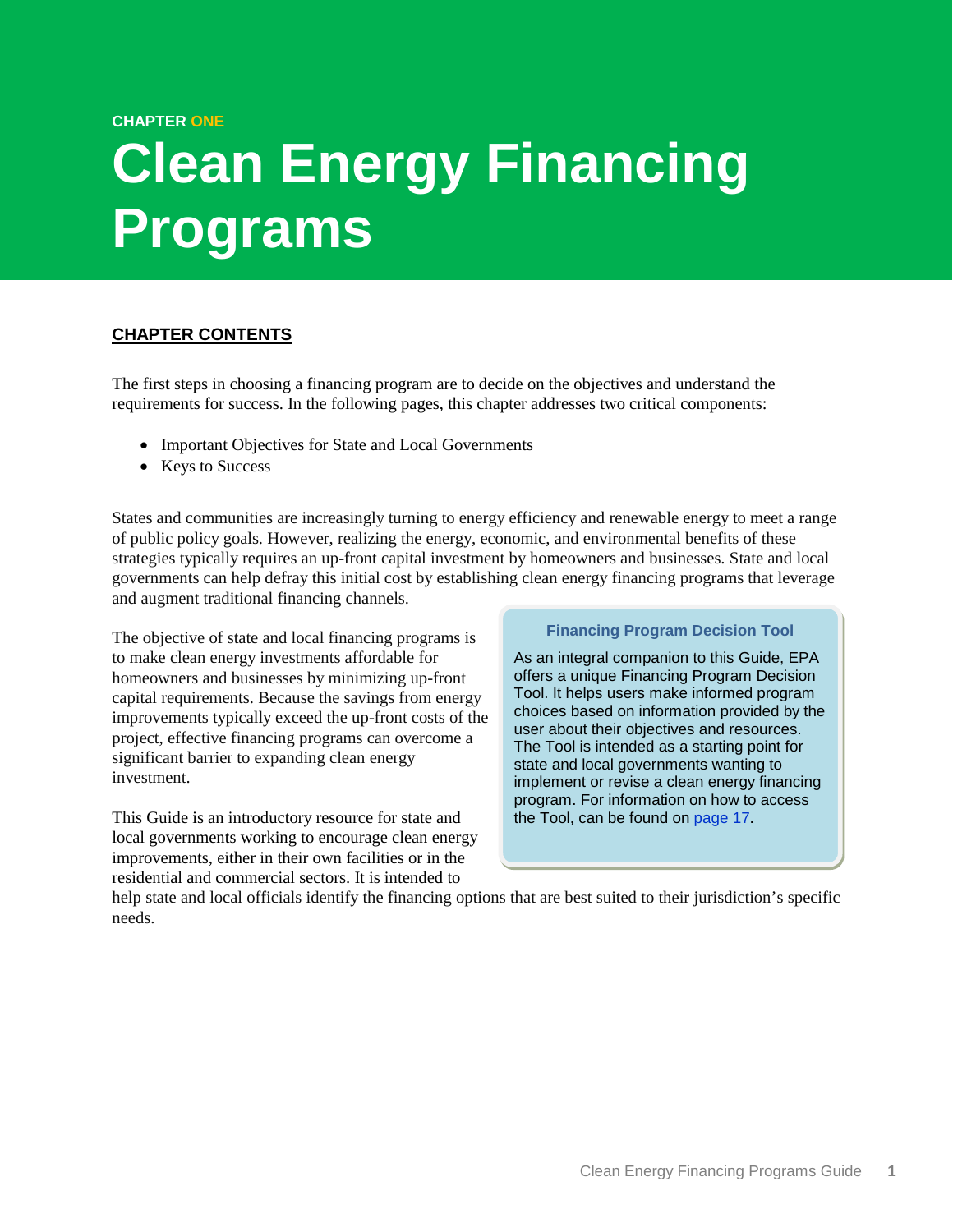# <span id="page-7-0"></span>**Important Objectives for State and Local Governments**

With a growing number of states and communities adopting and implementing clean energy financing programs, a number of important objectives can be observed. State and local governments interested in exploring or getting started with financing programs in their own jurisdiction can review this list and adjust their own objectives, as appropriate.

- **Address the needs of underserved sectors**. Programs can be designed for residential, small business, multi-family and other sectors to provide financing to credit-worthy property owners who may not qualify for private-sector loans.
- **Support private-sector lending by providing loan loss reserves** or other credit enhancements. Such enhancements can help lenders to qualify more borrowers and to offer loan terms that better meet the needs of energy improvement projects.
- **Collect loan loss data** from the programs they develop and support**.** Data from existing programs indicate that clean energy lending may present a significantly lower risk than similar lending for other uses. More data is needed to help lenders justify offering a lower interest rate for clean energy loans.
- Generate demand for clean energy loans. Some lenders that have tried to market green home loans on their own have concluded that there is too little demand to justify the effort. State and local governments are in a better position to develop a comprehensive marketing and installation process that can create broad demand.
- **Link program participants to private-sector solutions.** State and local programs can cultivate relationships with local lenders and other potential partners to encourage further market transformation.
- **Provide program continuity** to extend financing programs initiated under the American Recovery and Reinvestment Act (ARRA). With these funds expiring in 2012 or 2013, one option for sustained lending is to use loan repayments to make new loans. In addition, state and local governments can explore other sources of funding, including: bonds, such as Qualified Energy Conservation Bonds (QECBs); service benefit charges; and state treasury funds. Funding can take a year or more to arrange, so planning ahead is crucial.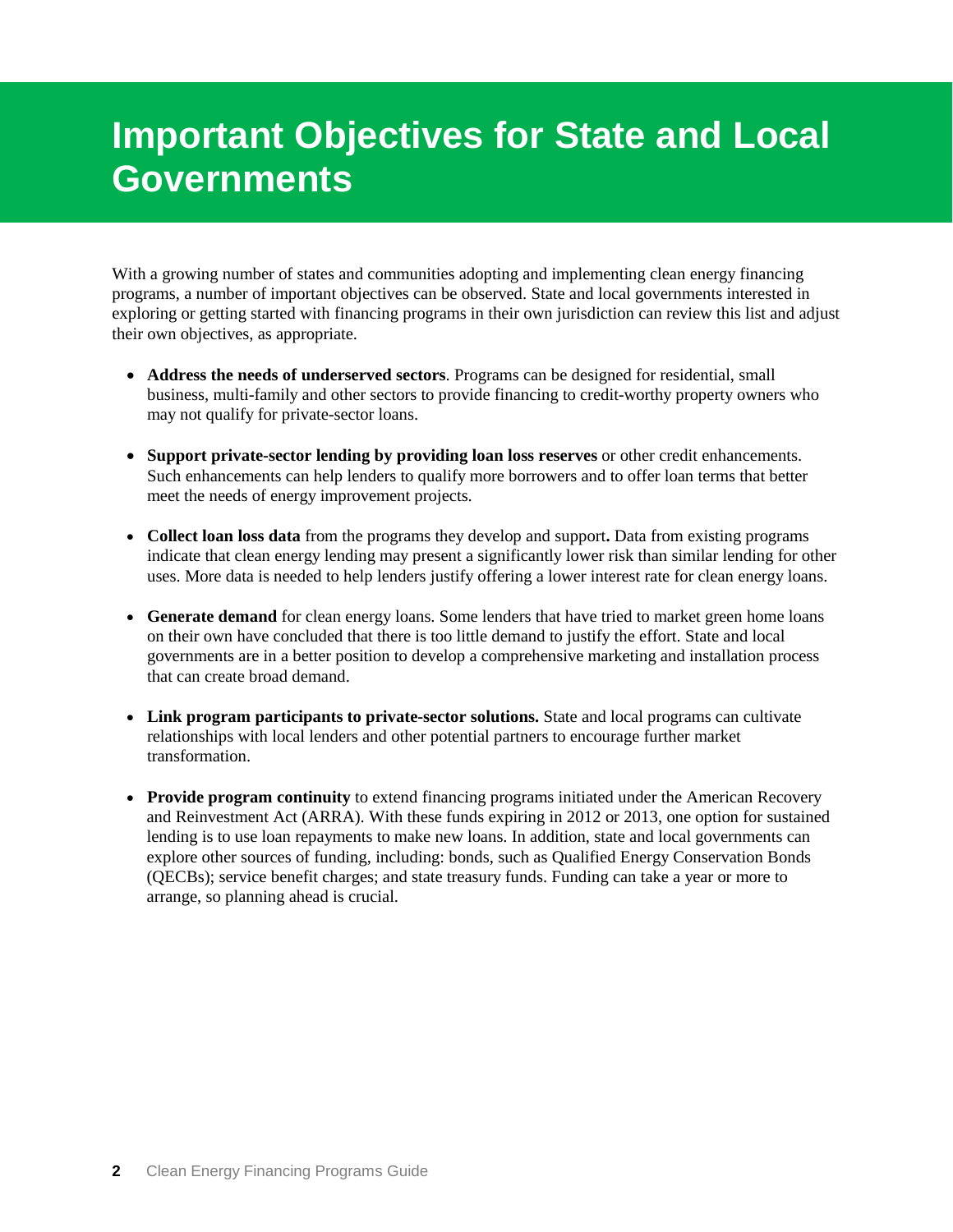# <span id="page-8-0"></span>**Keys to Success**

Successful state and local financing programs commonly incorporate the following four strategies:

- (1) Learn from Successful Programs
- (2) Provide Low Monthly Payments
- (3) Establish Broad Eligibility
- (4) Link Financing to Effective Clean Energy Programs

Jurisdictions that are getting started or revisiting their financing programs can review these lessons and make adjustments as appropriate.

### **1. Learn from Successful Programs**

In recent years, states and communities have gained significant new experience with the design, implementation, and evaluation of clean energy financing programs. There are numerous opportunities to learn from successful program examples around the country. Although effective models are still emerging, state and local governments can keep track of developments, borrowing what works and avoiding what doesn't.

EPA ENERGY STAR's live Web training makes it easy to get the information you need by visiting [www.energystar.gov/index.cfm?c=business.bus\\_internet\\_presentations.](http://www.energystar.gov/index.cfm?c=business.bus_internet_presentations) The U.S. Department of Energy's (DOE's) webinars [\(http://www1.eere.energy.gov/wip/solutioncenter\)](http://www1.eere.energy.gov/wip/solutioncenter) can also help programs stay current on what is working well for other jurisdictions.

### **2. Provide Low Monthly Payments**

A key goal of financing is to reduce monthly payments so that energy savings can cover all or most of the payment. One way to achieve this is to **lengthen the loan term**. It is not unusual to find 10-year terms for unsecured energy loans (those made without borrower collateral) and 20-year terms for secured loans. A potential disadvantage of longer terms is that they are associated with slightly higher chances of default.

The other major variable in payment size is whether the program can **provide a low interest rate**. A low rate can not only reduce the loan payment, but also help property owners feel that they are getting a good deal. Rates over 7 percent to 8 percent appear to hurt a program's participation and ultimate success.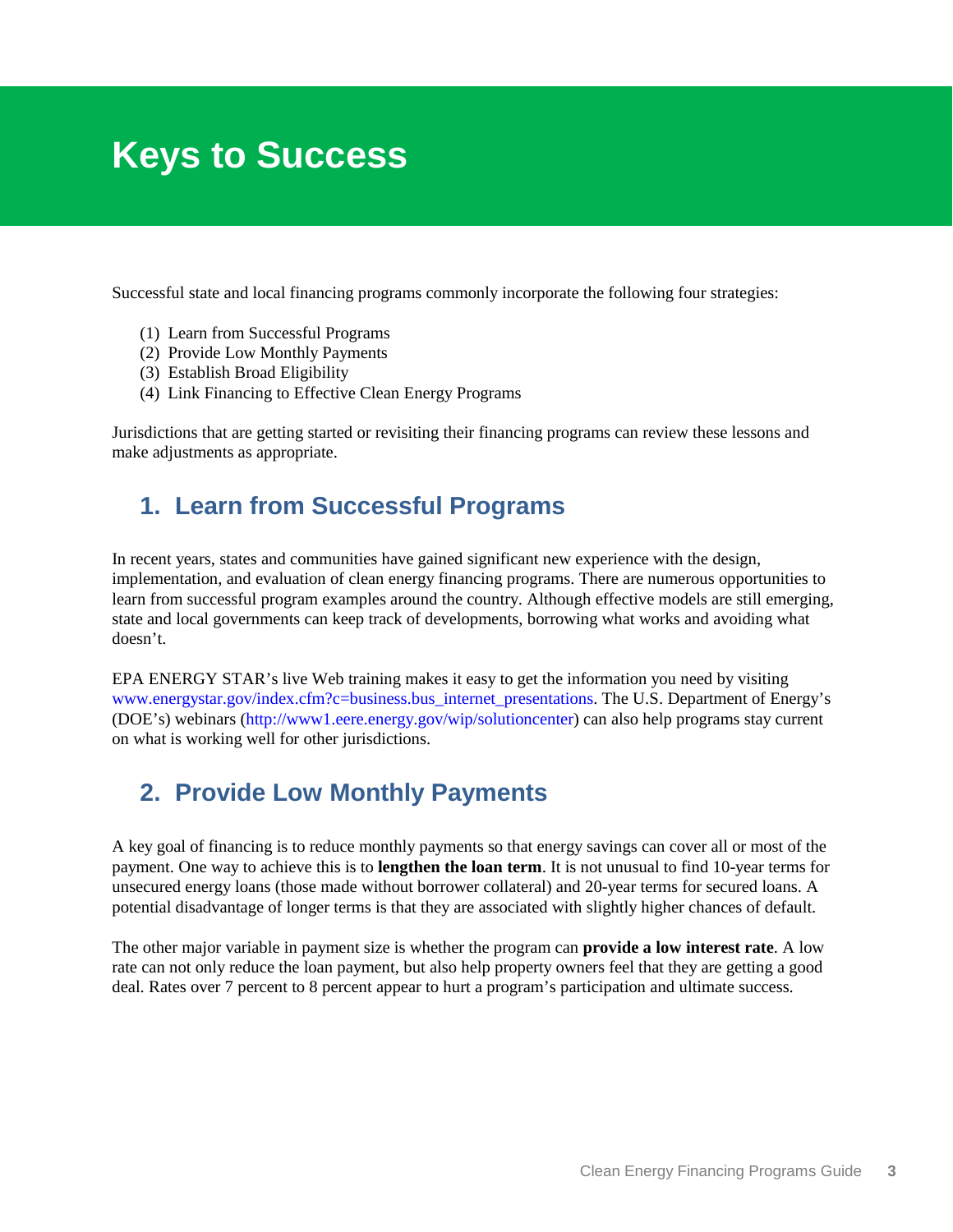# **3. Establish Broad Eligibility**

Property owners with excellent credit and equity in their property can typically get loans from private lenders. As a result, the aim of many government-sponsored programs is to **help borrowers with other than excellent credit and equity**. A potential disadvantage of accepting lower credit scores is that loan losses may be higher.

Another opportunity to expand eligibility is to **allow a higher debt-to-income (DTI) ratio**. The caps that private lenders put on DTI for consumers seldom takes into account the benefit of the energy improvements in terms of reducing the borrower's expenses. Government-sponsored programs can factor in this benefit, either in general or on a case-by-case basis, when establishing DTI criteria.

Similarly, when calculating the **loan-to-value (LTV) ratio**, state or local government financing programs may choose to factor in the benefit that energy improvements will have on a property's value by allowing somewhat higher LTVs.

# **4. Link Financing to Effective Clean Energy Programs**

Clean energy financing does not create demand for energy improvements—rather, it helps overcome a major obstacle to harnessing whatever demand exists. To succeed, financing must be linked to a comprehensive clean energy program committed to building demand and to overcoming other barriers to greater market penetration. Two common strategies include:

- **Integrate with Marketing –** Information about customer financing should be a key element of the marketing efforts of clean-energy program administrators. Effective marketing offers a single entry point for customers and reduces confusion. From a marketing perspective, the financing process should make it easy for the homeowner to act while their interest and attention is at its peak.
- **Coordinate with an Organized Energy Audit and Installation Process** The clean-energy audit and installation process can be confusing and burdensome for customers. To overcome these obstacles, a **financing program should be linked to a well-designed audit and installation process**. The role of the financing program is to integrate smoothly into the process, particularly at the loan application and disbursement stages.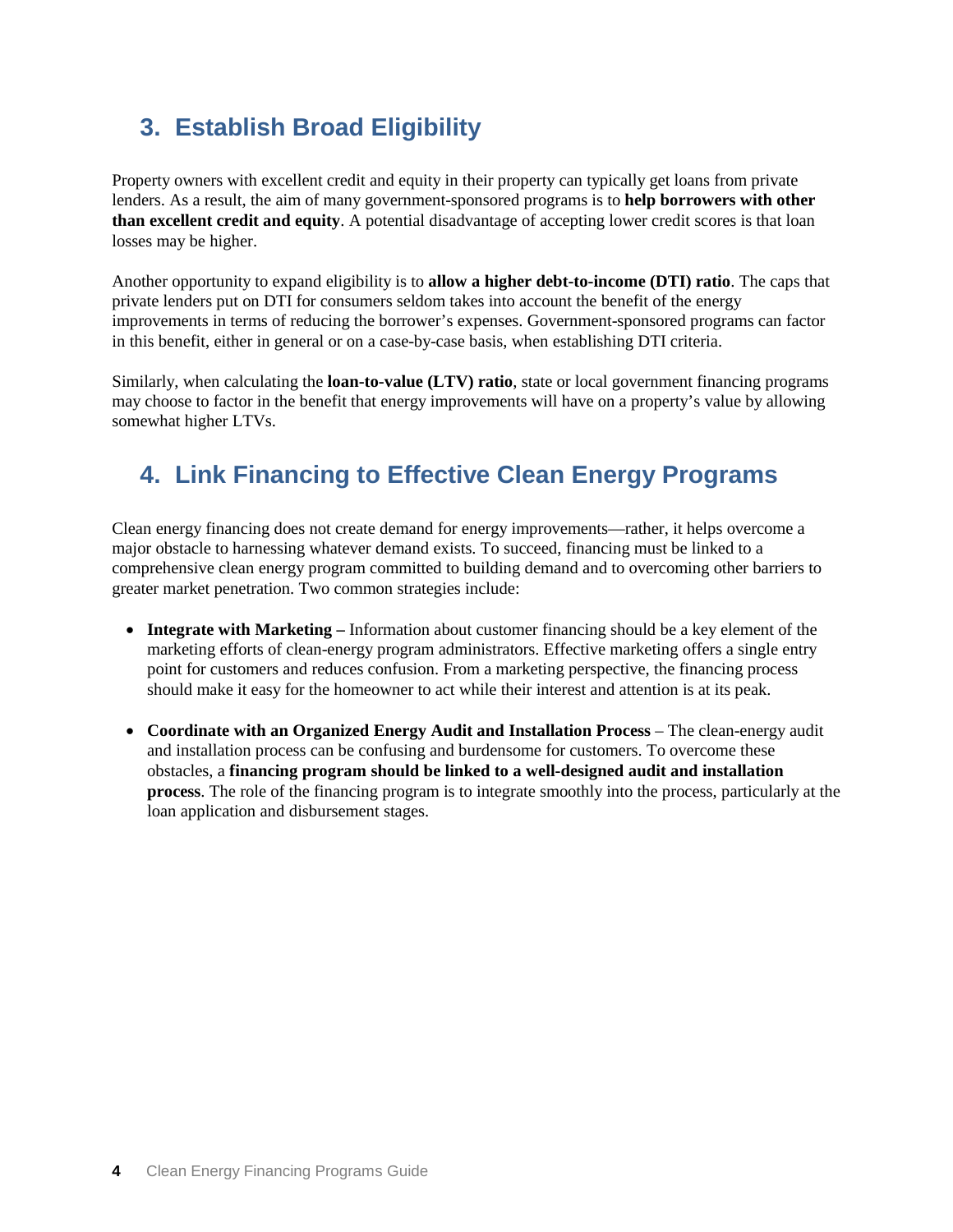### **CHAPTER TWO**

# <span id="page-10-0"></span>**Key Elements of a Financing Program**

### **CHAPTER CONTENTS**

A finance program consists of five "elements":

- The target market
- Funding sources
- Security
- Credit enhancement
- Loan origination and servicing

Property Assessed Clean Energy (PACE) programs provide an example of how these five key elements form a finance program. As illustrated in the figure below, PACE is a program that: (1) targets commercial and industrial markets; (2) is usually funded by a bond issuance or public funds; (3) uses a special lien as security; (4) allows for an interest rate buydown; and (5) is originated and repaid as a voluntary tax assessment.



When choosing between finance programs, it is important to understand how each of these elements affects the program as a whole. The pages that follow discuss each of the five elements in detail.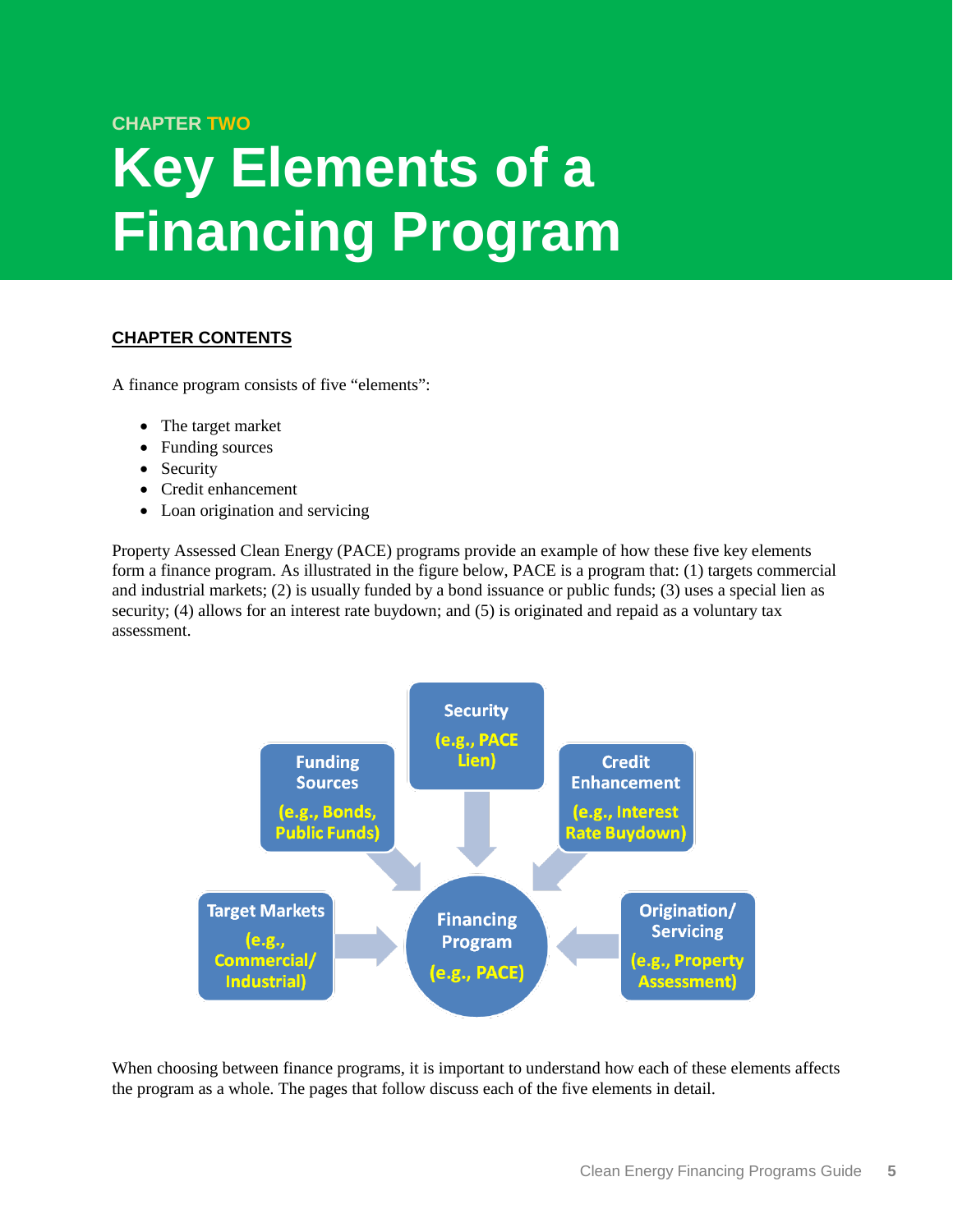# <span id="page-11-0"></span>**Target Markets**

Choosing which market to serve is often the first step in designing a clean energy financing program. The choice is often influenced by available resources, government priorities, and other similar factors. Understanding the key characteristics and needs of the various markets may be helpful in making this decision. The four markets discussed here include:

- (1) [Residential](#page-11-1)
- (2) [Commercial and Industrial](#page-11-2)
- (3) [Public Sector and Schools](#page-12-0)
- (4) [Non-Profit Organizations](#page-13-0)

# <span id="page-11-1"></span>**1. Residential**

The residential market is best defined as owner-occupied homes, either single-family or attached, with selfcontained and metered energy systems. Rental properties, apartments, and owner-occupied units with shared systems (as in many condominium buildings) are more suitably included in the commercial market. The residential market can be split into reactive and proactive segments.

- **Reactive** This segment is characterized by an immediate need to replace failed equipment. The goal of a financing program in this situation is to encourage homeowners to choose a high-efficiency replacement by offering special financing for eligible equipment. Loans to this sector are typically in the \$1,000 to \$10,000 range
- **Proactive** These homeowners voluntarily make home energy improvements, often to the whole house. Financing programs for this segment are designed to help overcome the obstacle of the up-front cost. Loans are often in the range of \$10,000 to \$20,000, but can be significantly higher than that if the homeowner makes both efficiency and renewable energy improvements.

#### **Keystone Help**

This Pennsylvania program targets the reactive segment and has financed over \$40 million in energy improvements in its first five years.

[www.keystonehelp.com](http://www.keystonehelp.com/)

# <span id="page-11-2"></span>**2. Commercial and Industrial**

Designing a financing program for the commercial and industrial markets can be challenging due to the diversity of customer types and building uses. Each category faces unique issues based on ownership structure, profitability, and accounting and financial reporting practices. There are three general segments: (1) large commercial properties (including retail/office and multi-family properties), (2) small properties and businesses, and (3) industrial/manufacturing facilities.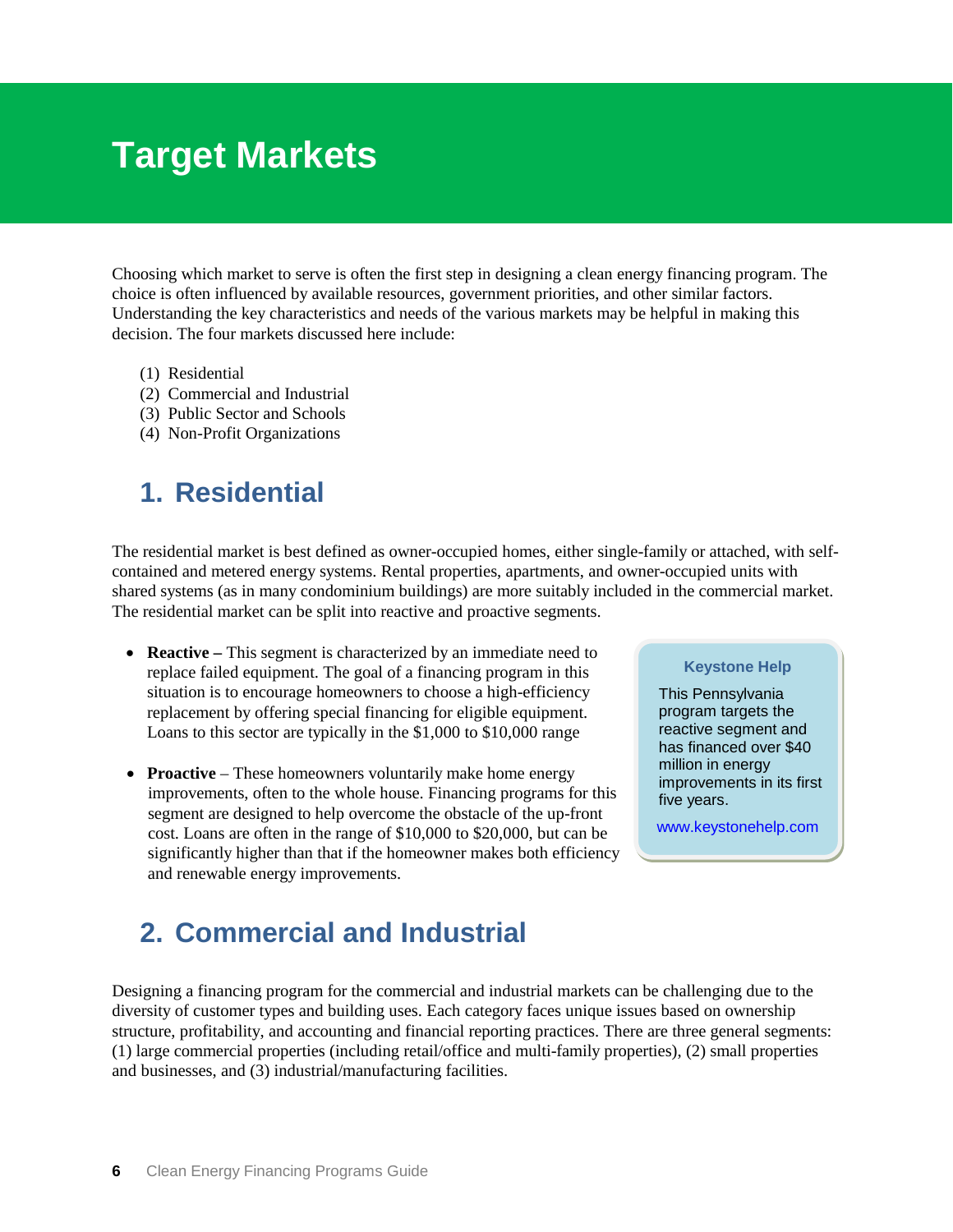Clean Energy Financing Programs Guide **7**

- Large Commercial Properties Large buildings often use significant amounts of energy, and can therefore generate large energy savings. However, many commercial properties are owned by shortterm investors who are hesitant to enter into a financing agreement that might hinder a future sale. In addition, depressed property values and weak balance sheets can make it difficult for owners to arrange financing. Projects are often complicated by elaborate building ownership structures—such as limited liability companies and limited partnerships—which require greater lender sophistication.
- **Small Properties and Businesses** Small businesses seldom have the large project scale necessary for energy performance contracting to be a viable option. While commercial PACE may be an option,

### **Alabama Saves**

This leveraged revolving loan fund is targeting large commercial and industrial projects and, in little more than a year, has identified \$40 million in projects to fund.

[www.alabamasaves.com](http://www.alabamasaves.com/)

financing programs for this segment more typically involve revolving loan funds or credit-enhanced private lending in collaboration with commercial leasing companies or financial institutions. Community development financial institutions (CDFIs) can be helpful partners for developing financing programs for small businesses that operate in financially underserved communities.

• **Industrial/Manufacturing Facilities –** While industrial projects are often easier to finance than those in the commercial segment, industrial customers also have issues. For instance, production delays caused by installing energy efficiency equipment can cost more in lost revenues than the savings justify. Also, industrial customers often want simple paybacks of 18 months to 3 years, which excludes many of the traditional energy efficiency savings opportunities such as HVAC systems, motors, energy management systems, etc.

Tenant-occupied properties often face an additional issue involving split-incentives. While property owners typically pay for improvements, if the tenant pays the utility bill, the owner won't benefit from the energy savings. Conversely, tenants are often reluctant to make improvements to a property they do not own. Utility on-bill repayment is the best financing option to address this issue, since both the monthly finance payments and the energy savings will appear on the tenant's utility bill.

# <span id="page-12-0"></span>**3. Public Sector and Schools**

Public entities that make improvements to their own buildings face a common financing challenge: the capital budget process for incurring public debt is typically complex and often requires voter approval. To address this challenge, clean energy financing is often structured so that the energy savings rather than public debt serve as the repayment vehicle. This may offer additional advantages for an entity's debt capacity and credit rating. Non-debt financing options include:

- Energy Performance Contracting (EPC) [page](#page-45-1) [40](#page-45-1)
- Tax-exempt lease purchase agreements [page](#page-16-0) [11](#page-16-0)
- Power Purchase Agreements (PPAs) [page](#page-48-0) [43](#page-48-0)
- Certificates of Participation (COPs) [page](#page-16-1) [11](#page-16-1)

### **[Green Revolving Funds](http://www.igencc.org/pdfs/CampusGreenRevolvingLoanFundsReport.pdf)**

More than 50 U.S. universities are financing campus energy improvements from their own endowment funds. Green revolving funds are earning safe annual returns of up to 47% for the endowments, while the schools improve building comfort and operating costs. Similarly, State Treasury funds in Pennsylvania are currently used to finance the Keystone HELP program. Local governments may also be able to make use of this strategy.

[www.endowmentinstitute.org](http://www.endowmentinstitute.org/)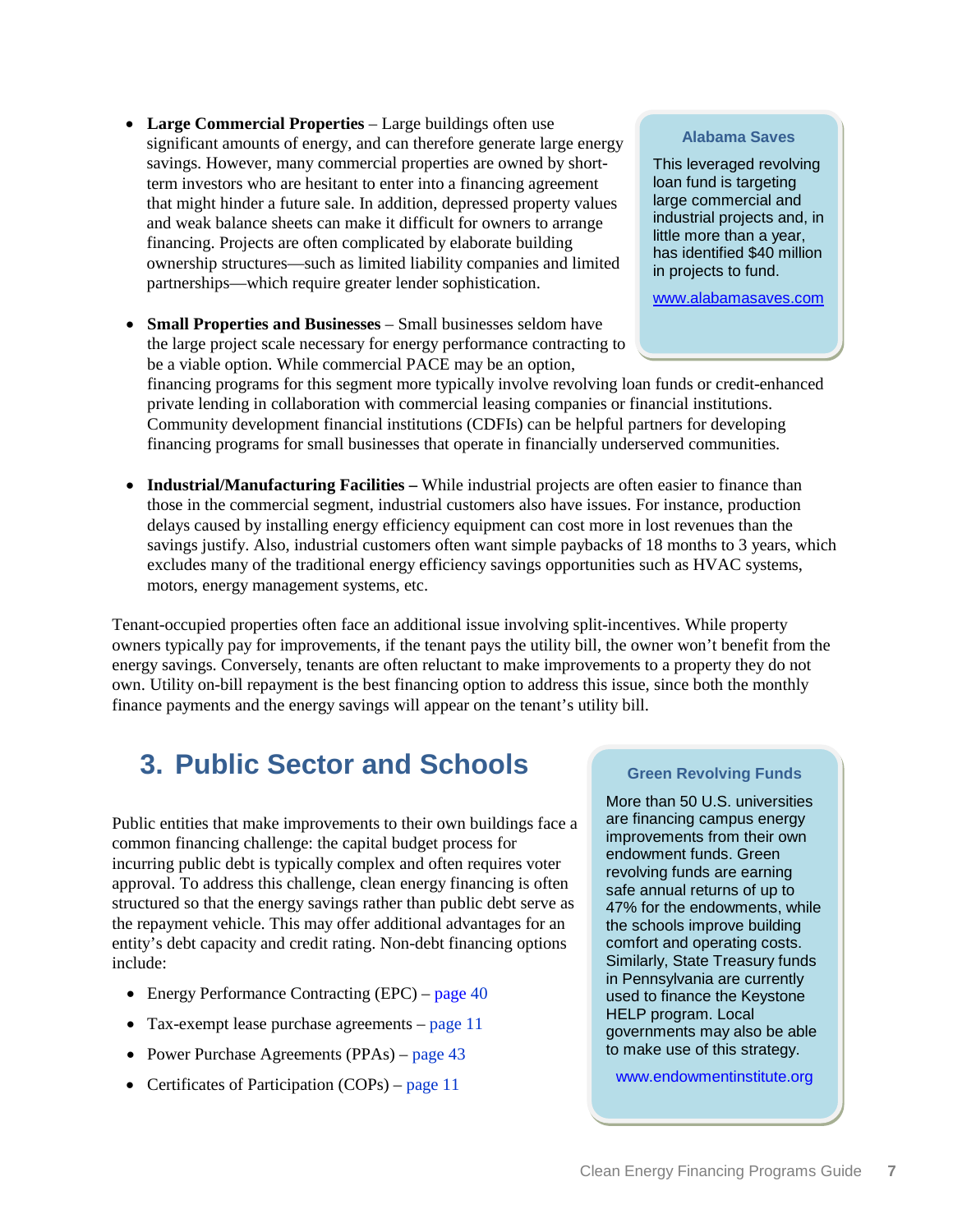If public debt is feasible for financing a project, the options expand to include a variety of bond alternatives, as described on [page](#page-15-0) [10.](#page-15-0)

**For schools** there are three low-interest, tax-credit bond programs of special interest. The first two bond programs below are specifically for schools. These bonds may be available subject to federal allocation.

- Oualified School Construction Bonds (OSCBs) [page](#page-15-1) [10](#page-15-1)
- Qualified Zone Academy Bonds (QZABs) [page](#page-15-2) [10](#page-15-2)
- Qualified Energy Conservation Bonds (QECBs) [page](#page-15-3) [10](#page-15-3)

**State governments that want to encourage local governments** to make energy improvements to their own public buildings have several options, including revolving loan funds [\(page](#page-27-1) [22\)](#page-27-1) and subsidies such as rebates or grants [\(page](#page-24-1) [19\)](#page-24-1).

# <span id="page-13-0"></span>**4. Non-Profit Organizations**

Large non-profit organizations can use many of the same financing strategies as commercial and industrial organizations. For example, universities and health care facilities may be able to take advantage of taxexempt bonds. However, because non-profits do not pay taxes, they only benefit indirectly from energyrelated tax credits or incentives. For instance, a non-profit can lease equipment from a for-profit organization that can use the tax credit and will lower the lease payments to reflect some of their tax credit's value. Power Purchase Agreements can offer similar indirect tax benefits. For bigger projects (\$1millon or more), performance contracting may also be an option**.**

Smaller non-profits can be more difficult to reach. They often have tighter budgets and are less willing to take on debt for any purpose that does not directly support their mission.

Funding sources for non-profit financing programs include:

- Specialty finance groups like the Non-Profit Finance Fund [\(http://nonprofitfinancefund.org\)](http://nonprofitfinancefund.org/)
- Specialty lenders for charter schools
- Foundations (via their mission related investments)
- Community and economic development authorities
- Community development financial institutions [page](#page-14-1) [9](#page-14-1)
- Traditional lenders, some of which include non-profit lending as a specialty
- Federal, state, local, and foundation grants.

For more information on target markets and marketing in general, see the Marketing section [\(page](#page-53-0) [48\)](#page-53-0) in Chapter Four: Financing Tools and Resources.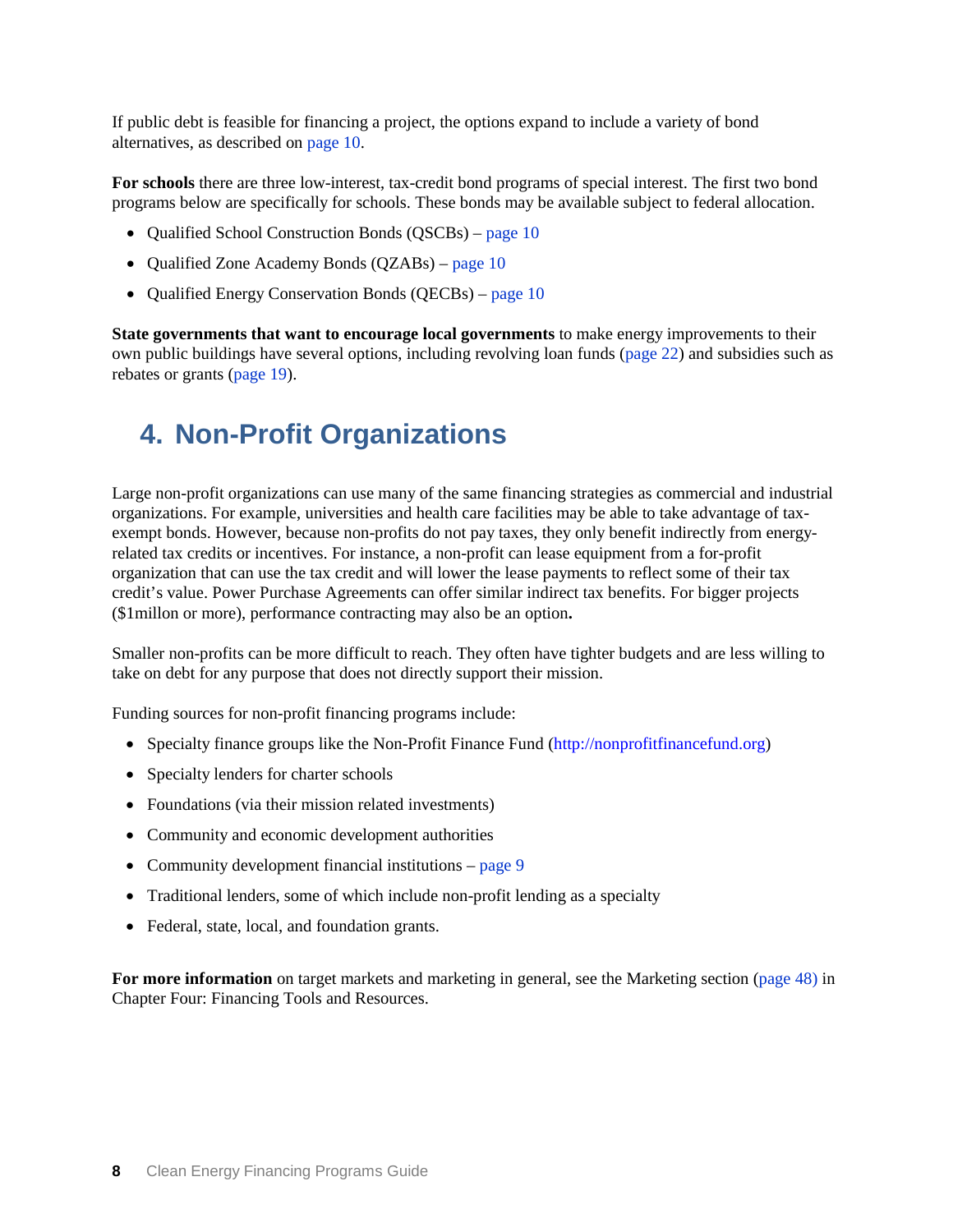# <span id="page-14-1"></span><span id="page-14-0"></span>**Funding Options**

The major funding sources for clean energy financing programs can be grouped into the following four categories:

- (1) Loans
- (2) [Bonds](#page-15-0)
- (3) Leasing Arrangements
- (4) Other Funding Options

# **1. Loans**

Some state and local financing programs partner with private lenders. There are several options in these situations:

- **Banks –** Local community banks may have more flexibility to partner than large regional and national banks. Not all banks offer both mortgage lending (loans secured by property) and consumer lending (unsecured loans based on a party's ability to repay); those that do offer both options often manage them separately. Michigan Saves persuaded local banks to join their program by providing a loan loss reserve fund (page [15\)](#page-20-1) to help the banks cover anticipated loan losses.
- **Credit Unions** Credit unions may also be flexible and willing partners. Credit unions are nonprofits that are owned and controlled by their members. They typically have a local focus and view lending as a way to support their members and communities.
- **Community Development Financial Institutions (CDFIs) –** CDFIs are non-profit lenders dedicated to providing financial services to neighborhoods and customers that are underserved by traditional lenders. CDFIs are typically able to offer more attractive loans than traditional lenders. A national list of CDFIs is available at [www.assetcoalitiontoolkit.org/files/budget/CDFI%20by%20State.pdf.](http://www.assetcoalitiontoolkit.org/files/budget/CDFI%20by%20State.pdf)
- **Specialized Energy Lenders –** Several lenders are approved by Fannie Mae for their national Energy Loan program. These lenders offer off-the-shelf programs that can be launched quickly. They do not provide capital for the loans, but instead cover their costs by increasing the interest rate on the loan. The lenders' websites are at:

[www.afcfirst.com](http://www.afcfirst.com/) [www.energyfinancesolutions.com](http://www.energyfinancesolutions.com/) [www.viewtechfinancialservices.com](http://www.viewtechfinancialservices.com/)

#### **CDFIs and the CRA**

The Community Reinvestment Act (CRA) encourages traditional lenders to make loans to underserved markets, and at lower interest rates than they usually offer. Since CDFI's are already serving these markets, lenders often earn CRA credit by working with a CDFI.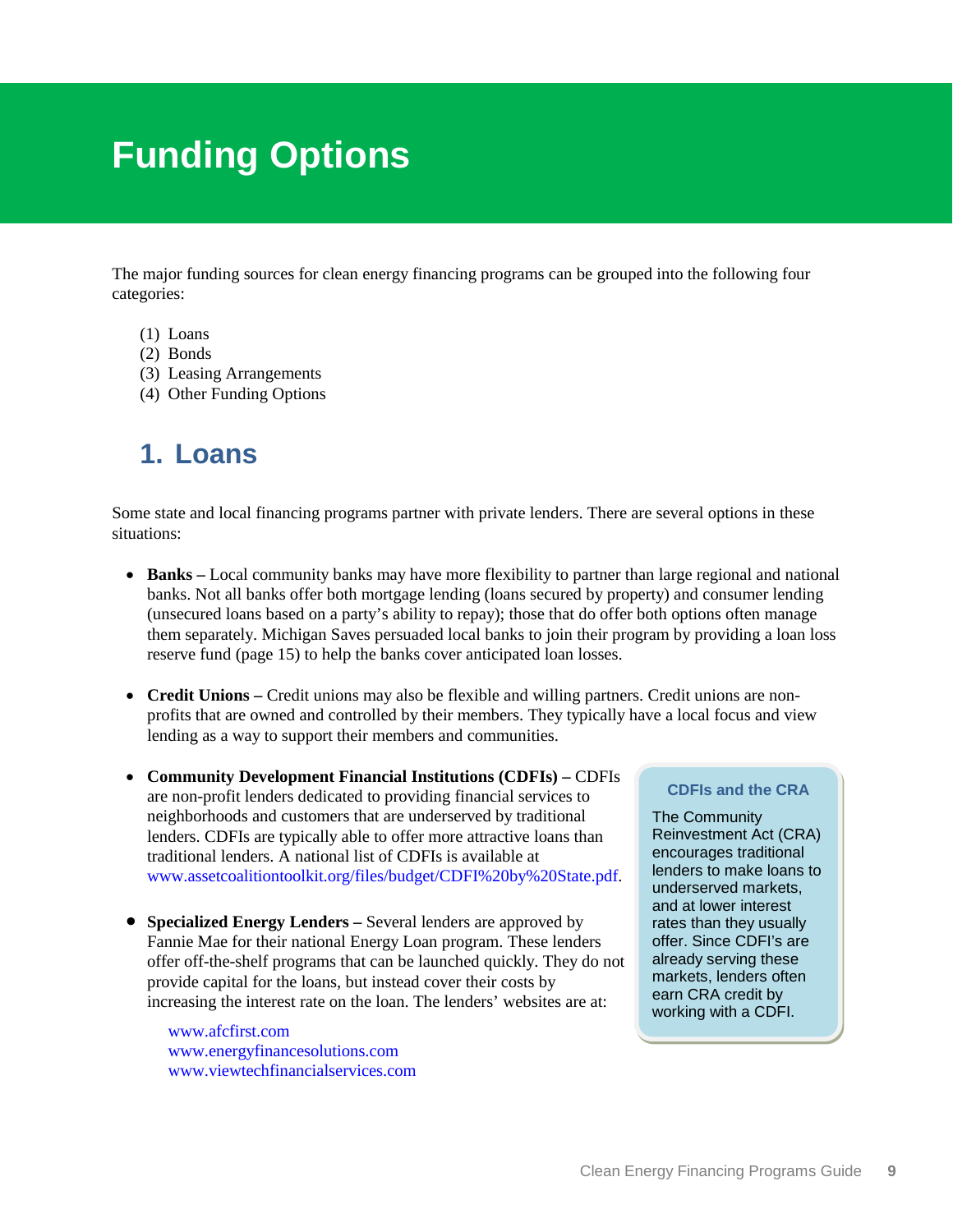# <span id="page-15-0"></span>**2. Bonds**

Bonds are long-term debt instruments used by state and local governments to raise capital for stated purposes. Payments, called coupons, are typically made at regular intervals until the final payment at maturity. Bonds can be used to fund clean energy financing programs:

- **General Obligation (GO) Bonds** Both state and local governments can issue GO bonds, which rely on the credit rating of the issuer and their promise to repay using any available resources. Because the promise to repay is binding, and because governments can raise taxes to cover the payments, these bonds are considered low-risk and so that capital can be raised at low interest rates. GO bonds usually require voter approval.
- **Revenue Bonds**  These are municipal bonds with repayment tied to a specific source of revenue. For example, loan payments from homeowners to an energy loan program can be pledged to pay off a revenue bond. Because these bonds are tied to a specific revenue stream, they are often viewed as higher-risk than a GO bond, resulting in a higher interest rate cost. Revenue bonds pay for themselves with a dedicated revenue stream. They do not obligate the general tax revenues, and they may not require voter approval.
- <span id="page-15-3"></span>• **Qualified Energy Conservation Bonds (QECBs)** – QECBs are subsidized by the federal government. State and local governments can sell bonds up to a certain dollar value that is based on their population. QECBs are direct-subsidy bonds, meaning that the issuer receives a direct rebate from the U.S. Treasury, essentially reducing the cost of borrowing. QECBs can be a valuable source of low-cost loan capital. QECB resources are available at:

[www.naseo.org/resources/financing/qecb/index.html](http://www.naseo.org/resources/financing/qecb/index.html) [http://www1.eere.energy.gov/wip/pdfs/qecb\\_creb\\_primer.pdf](http://www1.eere.energy.gov/wip/pdfs/qecb_creb_primer.pdf)

<span id="page-15-2"></span>• **Qualified Zone Academy Bonds (QZABs)** – QZABs offer federal tax credits to bond investors, and can be used to fund school renovations and repairs. Qualified schools can borrow at rates as low as 0 percent to fund public-private partnership programs. The 2011 allocation (\$400 million) expires on December 31, 2013. More information is available at:

[www.irs.gov/irb/2011-06\\_IRB/ar12.html](http://www.irs.gov/irb/2011-06_IRB/ar12.html) <http://www2.ed.gov/programs/qualifiedzone/index.html>

<span id="page-15-1"></span>• **Qualified School Construction Bonds (QSCB) –** These interest-free, tax-credit bonds can be issued by state or local governments to construct or improve certain eligible public schools. In Nevada, a \$2.4 million QSCB issued by the Douglas County School District saved local taxpayers \$500,000 in interest compared to a general obligation bond. The energy savings are used to pay off the bonds. See [http://www1.eere.energy.gov/wip/solutioncenter/pdfs/douglascountyschooldistrictprojectsummary.pdf.](http://www1.eere.energy.gov/wip/solutioncenter/pdfs/douglascountyschooldistrictprojectsummary.pdf) For more information on QSCBs, see [www.qscb.us/faq.asp#whatareqscb.](http://www.qscb.us/faq.asp#whatareqscb)

#### **[PACE Bonds](#page-30-1)**

Property Assessed Clean Energy (PACE) bonds are a type of revenue bond issued by special assessment districts. Proceeds from the bond sale are used to fund energy improvements for property owners; in return, the owners agree to pay a corresponding special assessment on their property taxes for 15 to 20 years.  $\frac{3}{2}$  >[>more –](#page-30-1) p. 25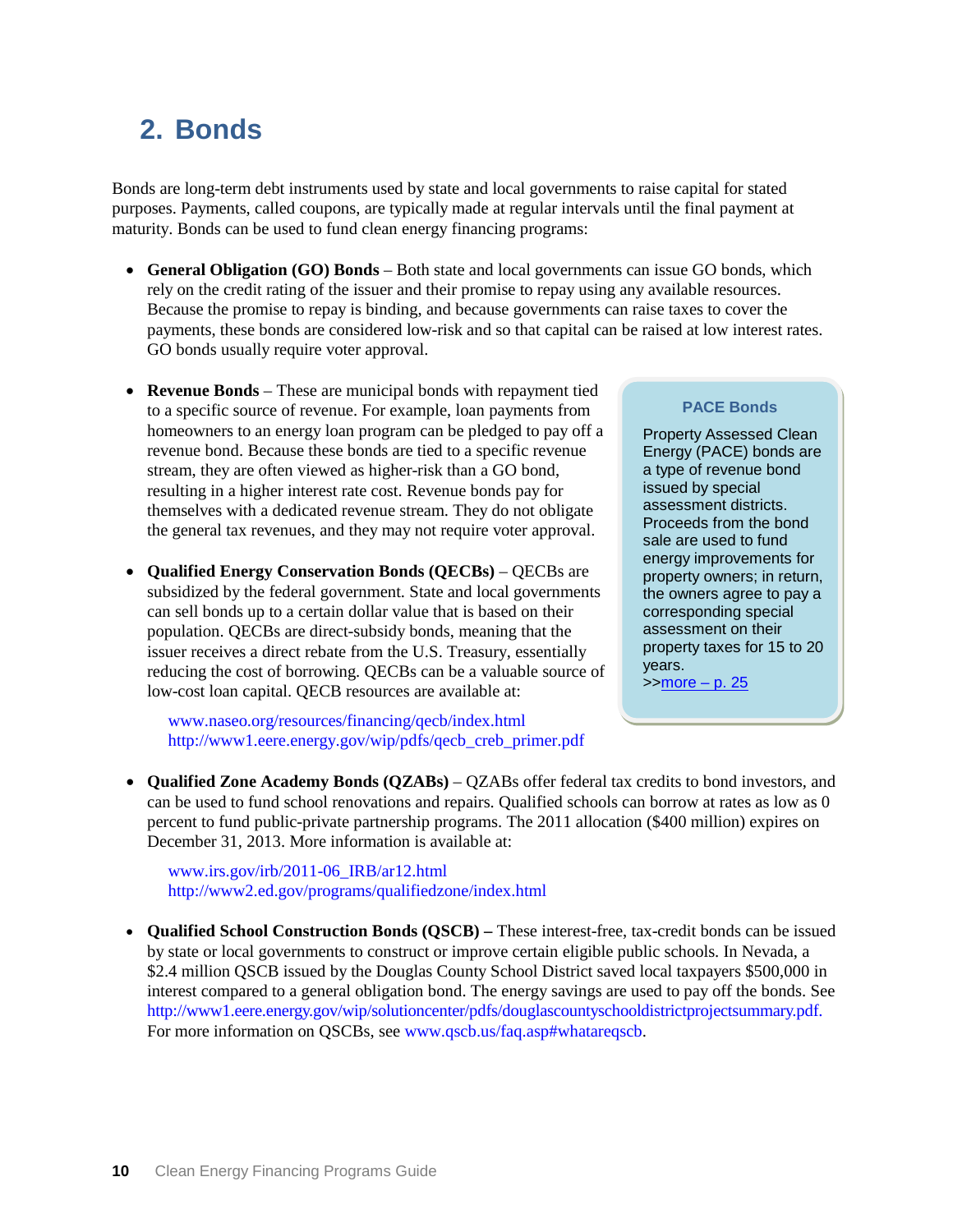# **3. Leasing Arrangements**

Leasing can be attractive because of the flexibility it offers, and because it allows public and non-profit entities that don't pay taxes to take advantage of tax credits and rebates. A for-profit leasing company can benefit from the tax savings, which can be reflected in a lower lease payment. Leasing is also an attractive option for entities that do not want to take on the additional debt of a loan or bond. There are several types of leases, including:

- **Capital Leases** Capital leases are common in performance contracting [\(page](#page-45-1) [40\)](#page-45-1). The lessee (the entity using the equipment) assumes many of the risks and benefits of ownership, including the ability to expense both the depreciation and the interest portion of the lease payments. The equipment and future lease payments are shown as both an asset and a liability on the lessee's balance sheet, and the lease payments are classified as capital expenses. Capital leases often have a "bargain purchase option" that allows the user to buy the equipment at the end of the lease at a price below market value.
- **Operating Leases**  In these leases, the entity providing the equipment retains full ownership, so it does not appear as an asset or a liability on the user's balance sheet. This can appeal to users that are near their borrowing capacity. There are specific IRS rules regarding when a lease can be treated as an operating lease versus a capital lease. To learn more about these rules and how they may change, see [www.picpa.org/Content/41049.aspx.](http://www.picpa.org/Content/41049.aspx)
- <span id="page-16-0"></span>• **Tax-Exempt Lease-Purchase Agreements** – Also known as municipal leases, these agreements presume that the state or local government will own the asset after the lease expires. Further, the effective interest rate is reduced because interest payments received from the government are exempt from federal income tax. In most states, tax-exempt lease-purchase agreements are not considered debt and rarely require public approval. If funds are not appropriated to pay the lease in future budgets, the equipment is

#### **Lower Payments**

Payments on an operating lease are less than for capital leases and loans, since the lessor owns the asset and the user is not building equity. It is assumed that the residual value of the asset can be recovered at the end of the lease. Because of this, operating leases are typically limited to equipment with substantial residual value.

returned and the lease is terminated. For this reason, these leases are usually limited to equipment that is essential to the operation of the entity. In New Hampshire, a Master Lease Program (MLP) was combined with a Performance Contract to consolidate several projects under one lease agreement and achieve a lower cost of financing.

<span id="page-16-1"></span>• **Certificates of Participation (COPs)** – COPs are lease financing agreements in the form of securities that can be marketed to multiple investors when no single investor is willing to fund an entire project. Each investor buys an interest in the lease, and the funds are used to finance the project. State and local governments typically use COPs to fund improvements to their own buildings. Unlike bonds, COPs are not usually considered debt, and in most jurisdictions do not require voter approval. This results in a swifter and less costly transaction. COPs can be used to finance large (\$1 million or more) renewable energy projects when the public entity has a strong credit rating.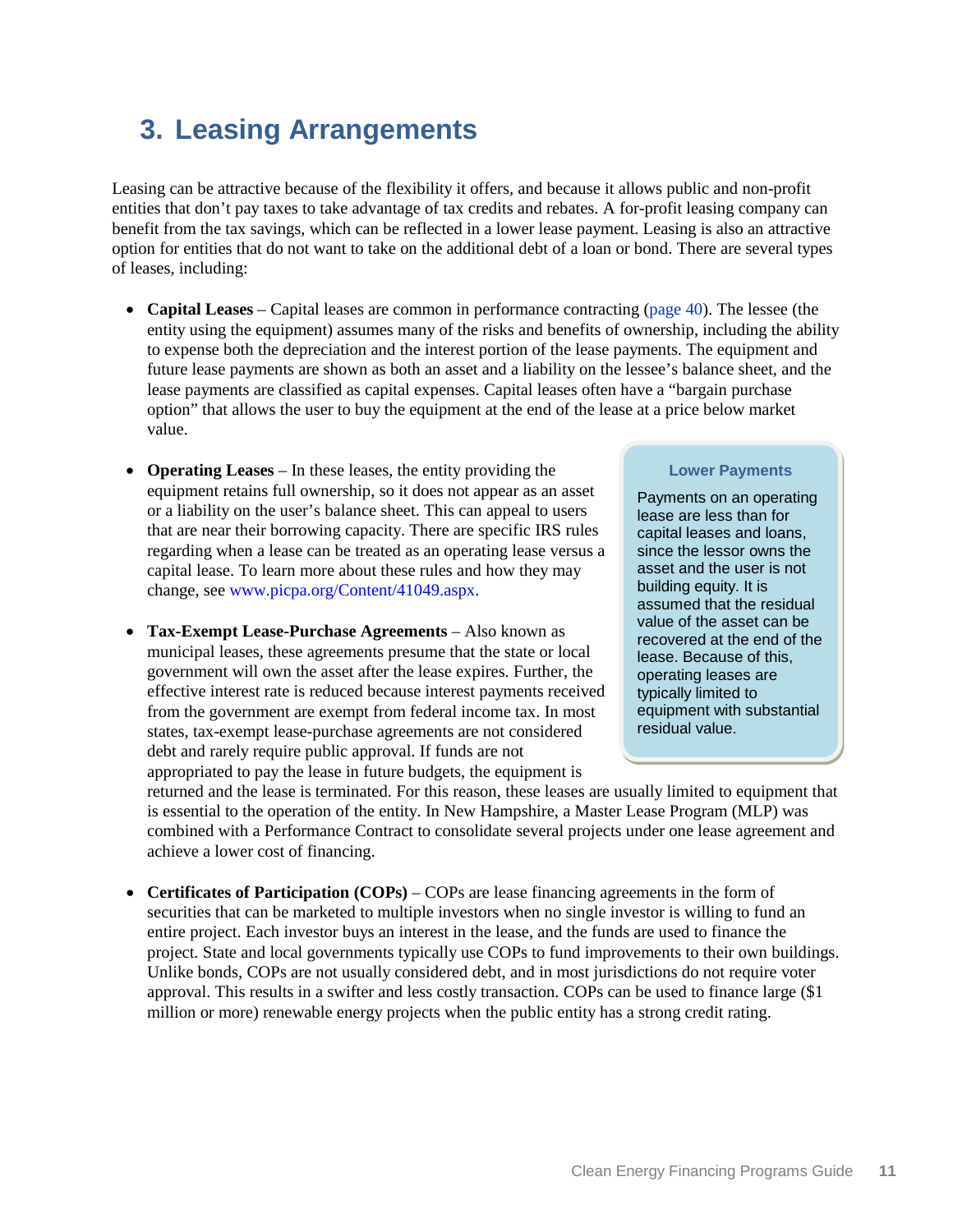# **4. Other Funding Options**

- **Public Benefit Funds (PBFs)**  With PBFs, also known as System Benefit Charges, tariffs are placed on utility bills to fund projects that offer a public benefit. They must be legislated or approved by a utility's regulating body. Uses vary, but usually include clean energy programs. PBFs exist in over 30 states, and can serve as a steady source of funding for long-term programs.
- **Fines, Penalties, and Violation Funds** These funds come from state and federal environmental penalties. For instance, the petroleum violation escrow account (PVEA) is funded with fines paid by oil companies for violating federal price caps. PVEA funds are distributed to states and can be used for clean energy programs. The Texas LoanSTAR program is funded by the PVEA, and the State of Montana funded their Alternative Energy Revolving Loan Program with state air quality penalties.
- **Grants** Grants may be available at federal, state, and local levels, and also from foundations. Grants often have restrictions on their use, but can be a flexible tool with the ability to fund a variety of financing strategies.
- **Taxes** Some communities have passed small taxes specifically to fund clean energy programs. Others are using general tax revenue for this purpose. In some cases, the tax is collected on the utility bill instead of through more traditional means.
- **Emissions Allowance Revenues** State and local governments that take part in cap and trade programs, such as the Regional Greenhouse Gas Initiative (RGGI) in the Northeastern U.S., can use the revenues from allowance sales to fund clean energy financing programs.

#### **State Treasury Funds**

Treasurers in some states are using a portion of their investment portfolio to fund clean energy programs. A marketrate investment return is typically required, along with a very secure means of repayment. The money can be loaned directly or placed in the deposit account of lenders that make the loans. For example, Pennsylvania's Treasurer has invested \$20 million directly in unsecured residential energy loans that are backed by a loan loss reserve.

**For more information** on funding sources, see the Funding Databases section [\(page](#page-51-1) [46\)](#page-51-1) of Chapter Four: Financing Tools and Resources.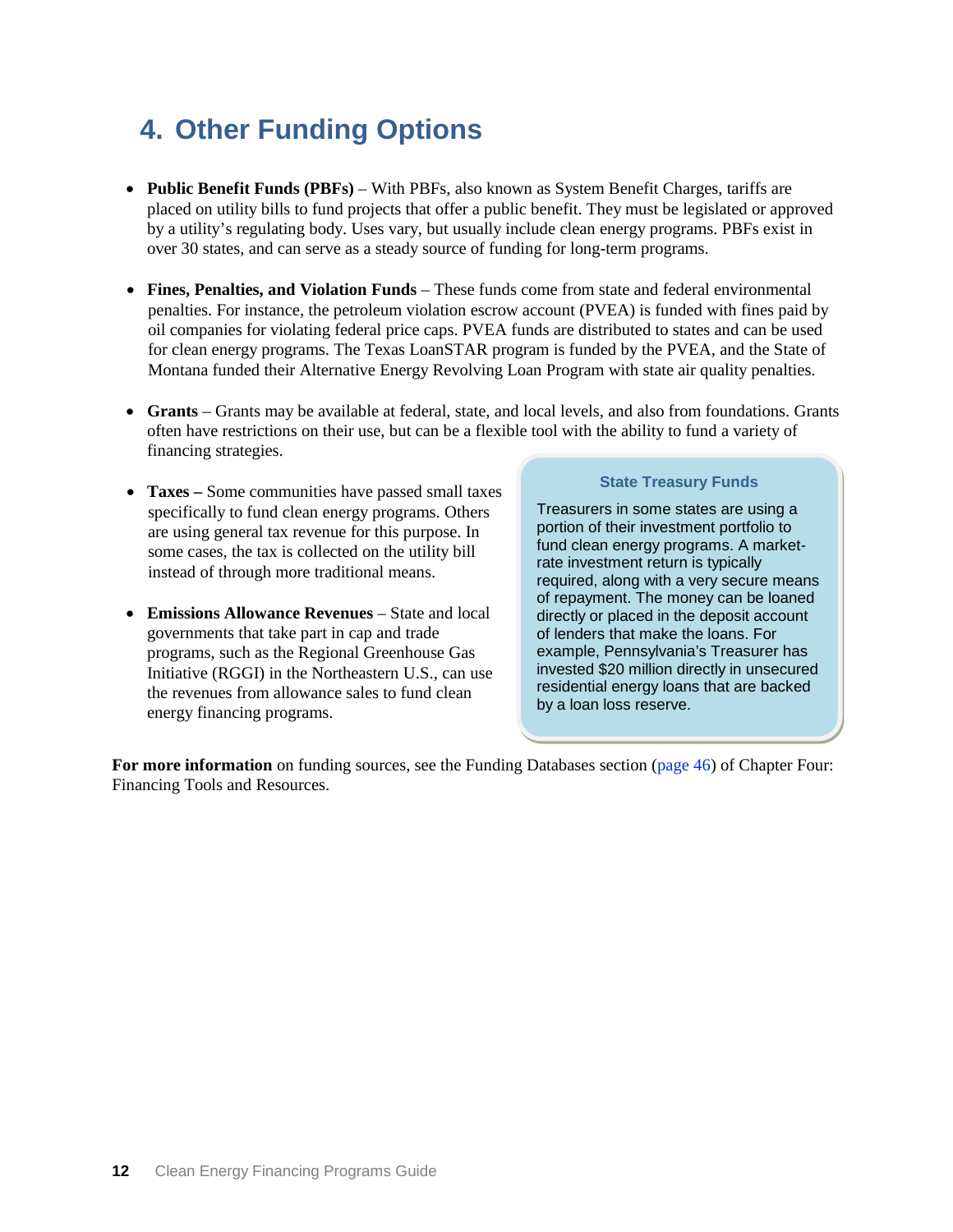# <span id="page-18-1"></span><span id="page-18-0"></span>**Security**

Clean energy financing is "secured" when it has an asset of some kind backing it. If the loan is not repaid, the asset can be sold to pay back at least part of the loan. Security is often important to state or local clean energy financing programs, serving to reduce the risk of non-payment and helping to justify lower interest rates, longer loan terms, and broader underwriting criteria. Security can be categorized into three groups:

- (1) [Unsecured Loans](#page-18-1)
- (2) [Liens](#page-18-2)
- (3) [Other Security](#page-19-0)

### **1. Unsecured Loans**

Unsecured loans rely on good faith that the borrower can and will promptly repay the loan. Underwriting criteria, such as minimum credit scores and low debt-to-income ratios, help to increase the likelihood of repayment. However, assets cannot be repossessed if payment is not made on unsecured loans. Unsecured lending is seldom used for loans larger than \$10,000 to \$15,000 because of the risk of default.

#### **Faster Lending**

Because unsecured loans do not require an appraisal, preliminary approval can take less than an hour, with closing following in short order. This is crucial for the reactive segment of the residential market.

### <span id="page-18-2"></span>**2. Liens**

A lien is a legal claim to an asset that gives the lender the right to repossess the asset if a debt is not repaid. The owner cannot sell the asset without paying off the debt. If an asset has multiple liens, the senior lien (such as a first mortgage) will be repaid first in the event of a foreclosure. A senior lien offers better security for a lender, which typically results in a lower interest rate on the loan.

• **Property Assessed Clean Energy (PACE) Liens** are a special type of lien created when property owners voluntarily agree to a special assessment on their property taxes in return for up-front funding of energy improvements. The PACE lien secures the assessment and takes priority over mortgages and all other non-governmental liens. Because of this priority status, PACE liens provide exceptional security.

However, the ability of a PACE lien to take priority over a mortgage without the permission of the mortgage lender caused Fannie Mae to

oppose and effectively suspend residential PACE programs. Commercial PACE liens have not been opposed, since commercial mortgages and loans typically require the borrower to get the lender's permission before voluntarily taking on an additional liability, such as a PACE assessment. As a

#### **Liens that Transfer**

Unlike other liens, PACE liens do not have to be paid off when a property is sold. The assessment can transfer to the new owner along with the ongoing energy savings.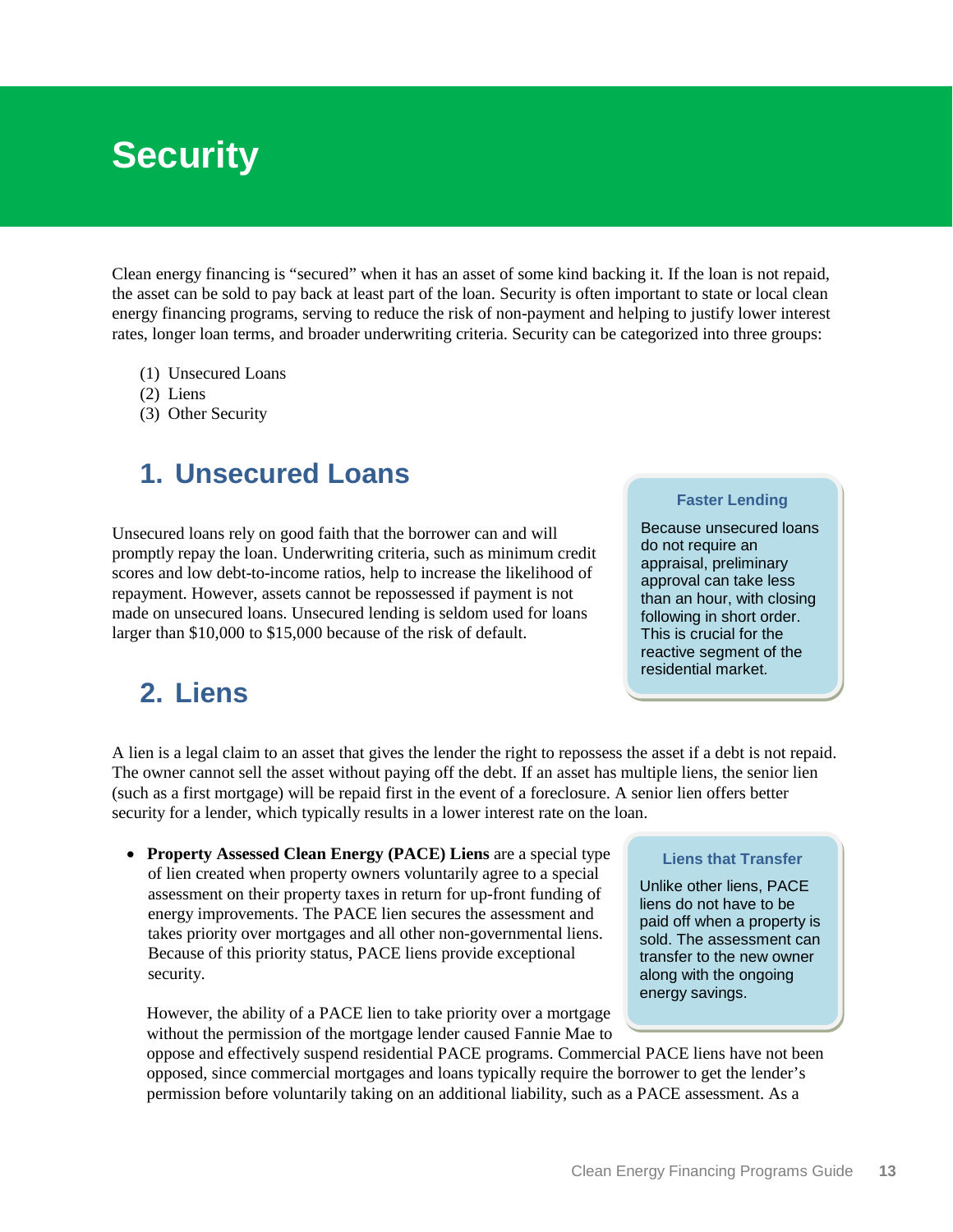result, Boulder County in Colorado transitioned their PACE program from residential to small commercial, and Los Angeles, California is developing a PACE program specifically for the large commercial sector.

• **Uniform Commercial Code (UCC) filings**, or fixture filings, typically secure personal property such as furnaces, although they can also secure real estate.

# <span id="page-19-0"></span>**3. Other Security**

- **Utility Disconnect**  In on-bill repayment programs, monthly loan payments are billed as part of the customer's utility bill. In some programs, the utility has the authority or is required to disconnect power if the customer fails to make the loan payments. Since power is crucial to a structure's occupants, the ability to disconnect power is a relatively strong form of security.
- **Pledged Assets** In the event of default, the resale value of energy improvements may fall far short of repaying the lender. Insulation, for instance, is impractical to repossess. In commercial lending, this gap is often addressed by requiring the company to pledge more assets as collateral for the loan.
- **Personal Guarantees**  For small businesses, it is common for lenders to require the owner to pledge their personal assets, such as their home. This can impact the owner's willingness to take on a loan.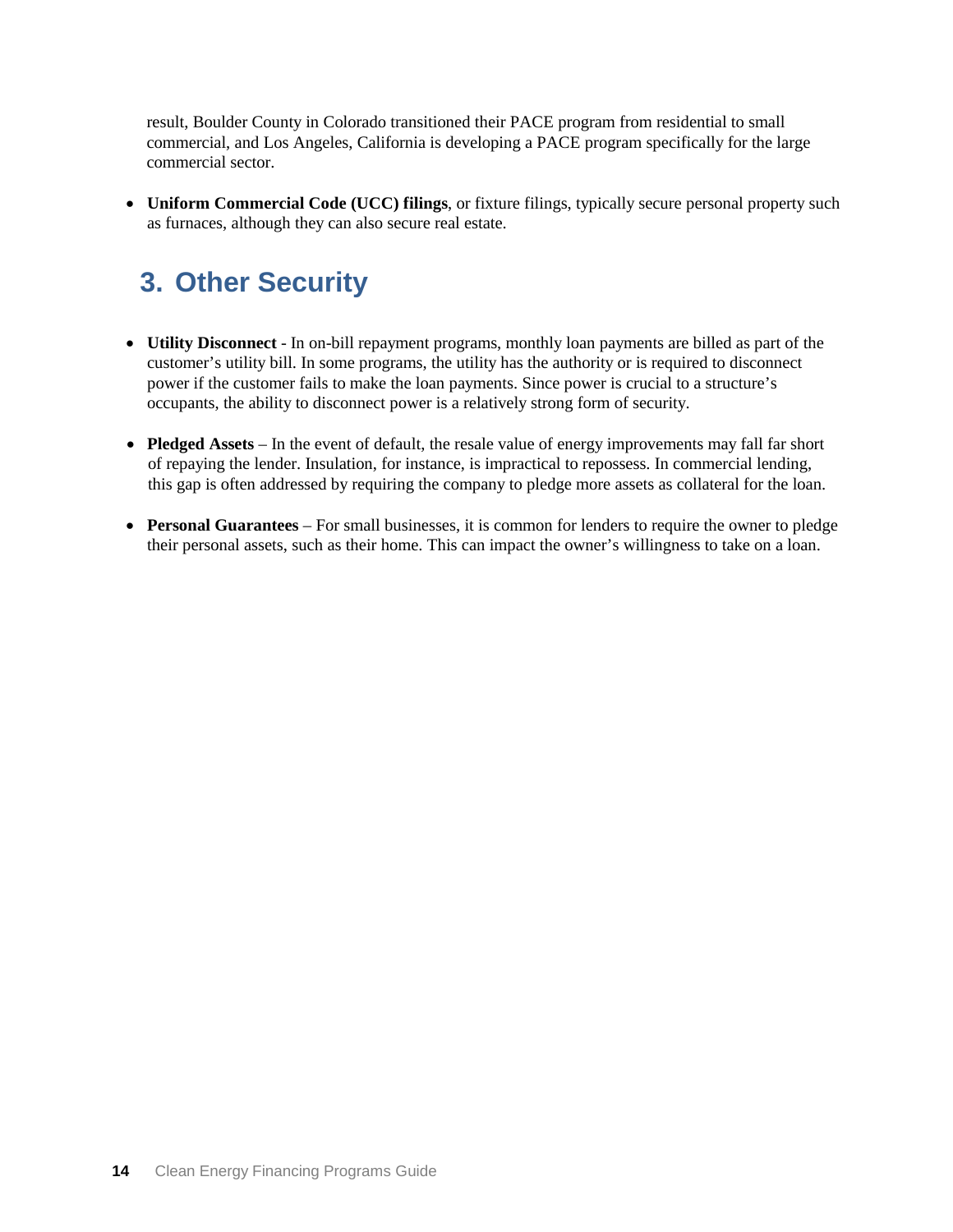# <span id="page-20-1"></span><span id="page-20-0"></span>**Credit Enhancement**

Credit enhancements improve the chances that a lender will be repaid for their clean energy investments. By reducing the risk of loss, enhancements can lower the interest rate, lengthen the loan term, or broaden the underwriting criteria. Common enhancements for state and local clean energy financing programs include:

- **Loan Loss Reserves (LLRs)**, also referred to as loss reserve funds, set aside money to help repay losses when loans default. The reserve normally repays between 85 and 90 percent of the loss on any individual loan, and the total reserve is typically capped at 5 percent to 20 percent of the total loan pool. LLRs can offer attractive leverage; for example, a \$1 million LLR capped at 5% can support a total loan pool of \$20 million. The Greater Cincinnati Energy Alliance is a good example of a LLR used to support a residential Home Energy Loan Program: the loans are originated and serviced by a specialized energy lender, and the LLR minimizes the lender's risk of loss, which helps the lender justify an attractive 6.99% interest rate.
- **Loan Guarantees** are similar to a loan loss reserve, except that the money is not actually set aside into a reserve fund. Instead, there is simply an agreement that loan defaults will be covered per the guarantee. State and local governments that received grants from the American Recovery and Reinvestment Act (ARRA) may use some of those funds for LLRs but not for guarantees.

#### **Interest Rate Buydowns**

While not technically a credit enhancement, interest rate buydowns (IRBs) are often considered an enhancement because they have the similar effect of lowering the interest rate. An IRB is essentially a subsidy paid at the closing to enable a lender to justify a lower interest rate on a loan. IRBs are useful when the cost of capital (say 8 percent) plus the cost of originating and servicing the loans (say 3 percent) result in an interest rate that borrowers may not find attractive (11 percent). IRBs can be expensive, and they offer less leverage than an LLR.

**Other types of enhancements** for clean energy financing programs include debt service reserves, loan loss insurance, and subordinated co-financing. These are typically used in more specialized situations.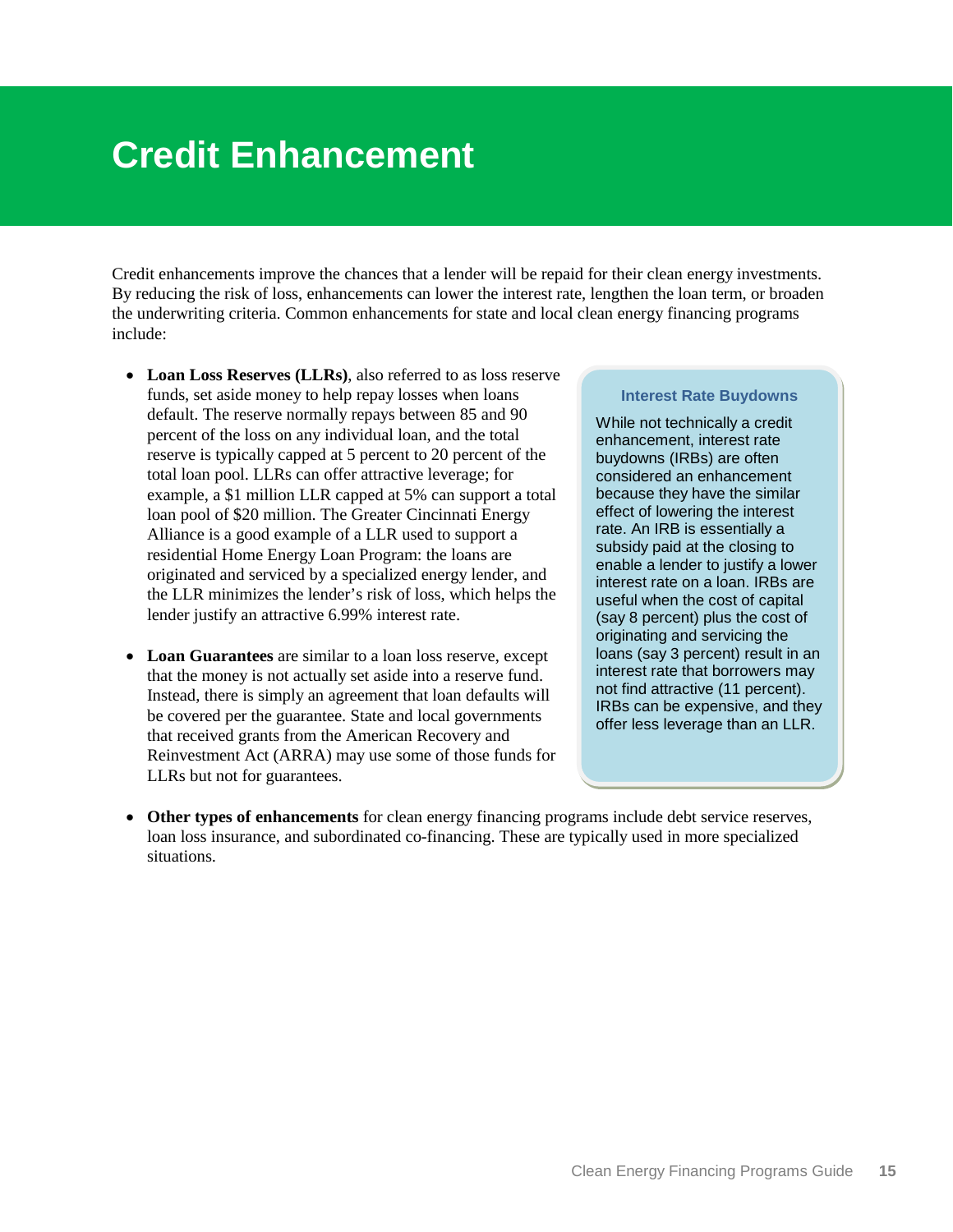# <span id="page-21-0"></span>**Loan Origination and Servicing**

With some financing programs, such as revolving loan funds, a state or local government must decide whether to originate and service the loans themselves, or to contract with a third party to administer the process. Origination refers to the process of receiving, researching, and approving a loan application, executing the loan documents, and disbursing the loan proceeds to the borrower. Loan servicing refers to everything that takes place after disbursement, including collection, monitoring, and ongoing communication. The options include:

- **In-house** A state or local government agency with experience in loan origination or servicing (perhaps with an existing revolving loan fund) may choose to handle the process in-house. There are several factors to consider when deciding whether to handle origination and servicing internally:
	- o Costs of origination and servicing
	- o Additional staffing requirements
	- o The type of loans (commercial or residential, secured or unsecured, etc.)
	- o In-house origination and servicing are most compatible with revolving loan funds and PACE programs.
- **Third-party administrator –** Many programs utilize a third-party administrator for origination and servicing. Some programs have an administrator run all aspects of the program on behalf of the agency, while in other programs, the agency contracts out only specific pieces of the process. For example, the Michigan Saves program is operated by a third-party administrator, which in turn contracts out the initial loan intake and processing to a national service provider.
- **Financial institution –** In the case where a program has partnered with a financial institution (in credit-enhanced private lending, for example), the financial institution may offer or require that it be allowed to handle the loan origination and servicing. Almost all financial institution partners have this ability.

• **Utility –** In the early days of on-bill financing, many utility companies provided not only the capital for the loans, but the origination and servicing support as well. An example of this is Midwest Energy's How\$mart program in Kansas, where the utility makes loans to residential and commercial customers for energy improvements, and collects the loan payments through a charge on

### **Greater Cincinnati Energy Alliance (GCEA)**

In Cincinnati's program, a specialized energy lender originates the loans and continues to service the loans even after GCEA buys the loans from the lender.

the utility bill. As the on-bill financing model has evolved, utilities are focusing more on simply providing the utility bill as a repayment mechanism. In these cases, third-party lenders assume responsibility for loan origination and the remaining servicing responsibilities, including collection in the event of default.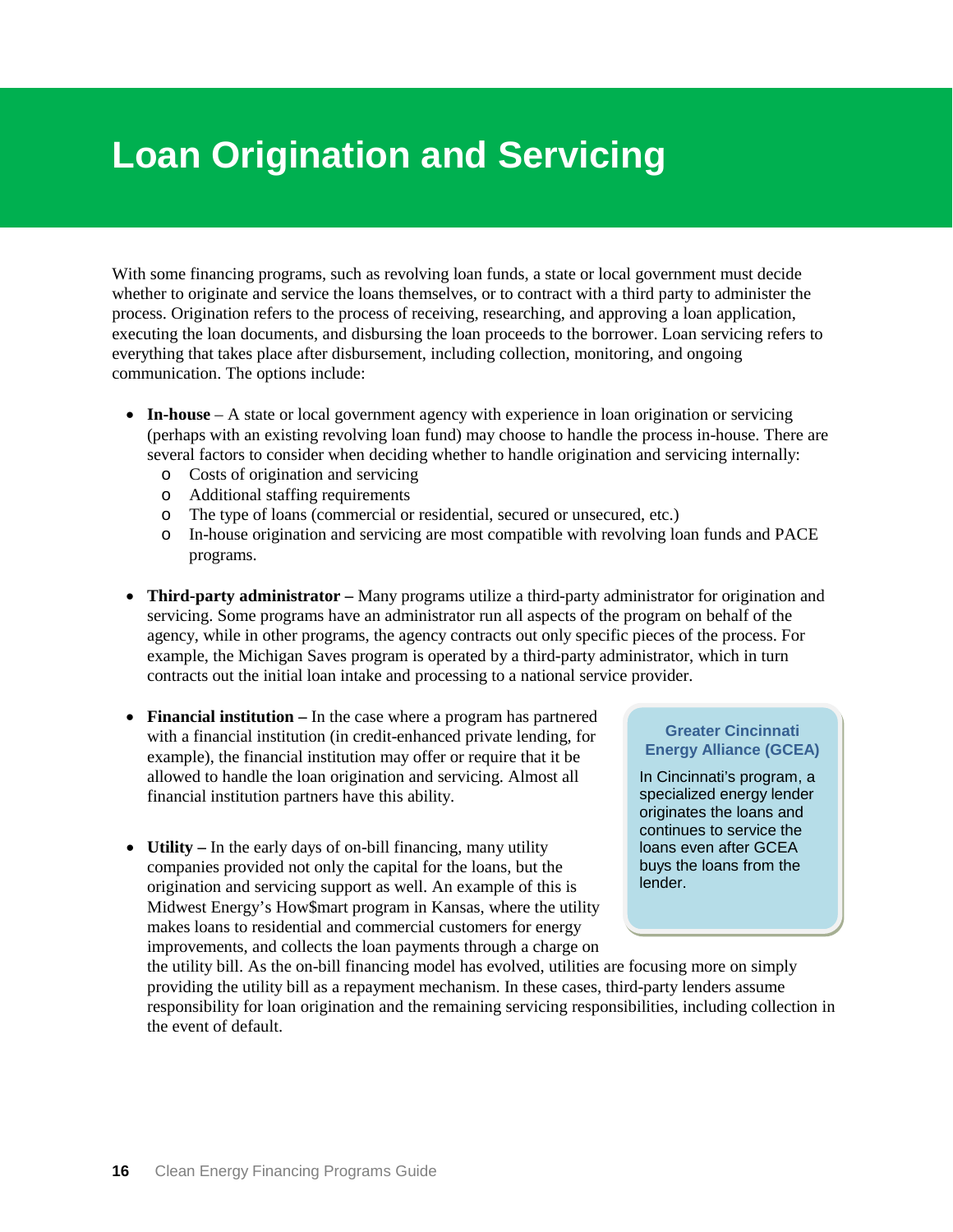### **CHAPTER THREE**

# <span id="page-22-1"></span><span id="page-22-0"></span>**Financing Program Decision Tool**

### **CHAPTER CONTENTS**

• [Rebates](#page-24-1)

**OUESTIONS** 

**Target Market** 

**Available Resources** 

- [Revolving Loans](#page-27-1)
- Property [Assessed Clean Energy \(PACE\)](#page-30-1)
- [Credit-Enhanced Private Loans](#page-33-1)
- [HUD PowerSaver](#page-36-1)
- [On-Bill Repayment](#page-39-1)
- [Energy Efficient Mortgages](#page-42-0)
- [Performance](#page-45-1) Contracting
- [Power Purchase Agreements \(PPAs\) / Solar Leasing](#page-48-0)

**The Financing Program Decision Tool** is a companion to this Guide. It is available for use online or for downloading at [http://epa.gov/statelocalclimate/state/activities/tool.html.](http://epa.gov/statelocalclimate/state/activities/tool.html) A screenshot of the Tool is presented below.

### **Financing Program Decision Tool**

This tool is for state and local governments interested in developing a financing program to support energy efficiency and clean energy improvements for large numbers of buildings within their jurisdiction. For those who have not already visited the Clean Energy Financing Programs home page, the information there may be helpful in understanding and answering the questions below. For clarification on individual questions, use the "Help?" links. In order to use the tool, please follow the steps outlined below:

Step 1 - Answer the nine QUESTIONS below about the Target Market and Available Resources for your program.

Step 2 - The RESULTS section on the right displays the Finance Program Options that may be most applicable.



Please note: These are initial suggestions only; experienced advice should be part of any program decision.

*SEPA United States*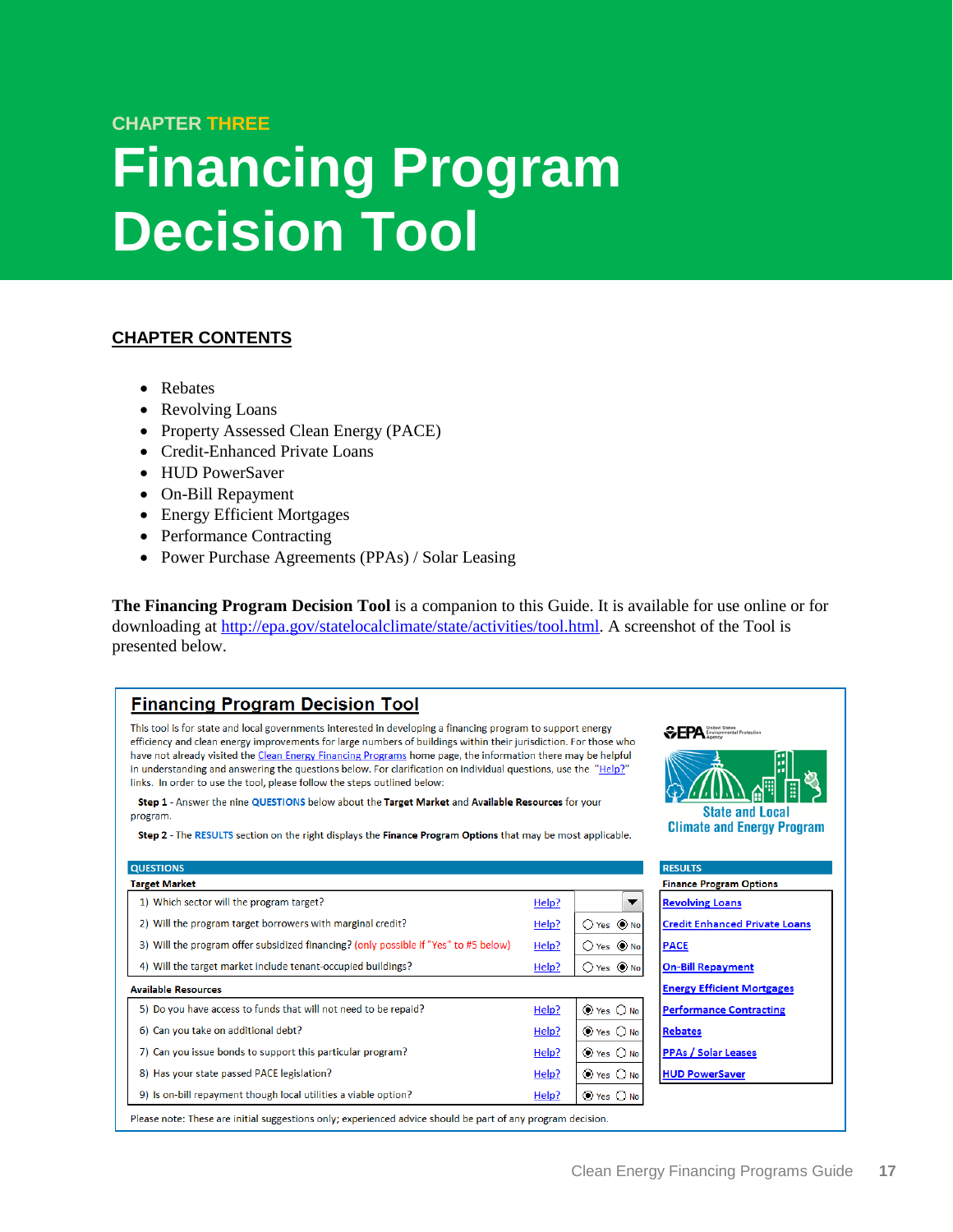The purpose of the Tool is to help state and local governments choose a financing program that best fits their circumstances. The Tool helps users narrow down the options by asking nine questions about their preferred target market and available resources. For instance, if the user chooses to target the commercial sector, the residential-specific options (HUD PowerSaver and Energy Efficient Mortgages) are ruled out. Answering all nine questions typically reduces the list to a short list of appropriate options.

Once the user has narrowed down their options, clicking on a selected option leads to a detailed description of that option, including case histories and links to other resources. Similar descriptions for each program option are presented in the following pages of this Guide.

The unique benefit of this Tool is its ability to help users who may be relatively new to clean energy financing programs to quickly sort through an overwhelming amount of information and options to zero in on a financing program that is likely to be successful for their circumstances. While expert advice in choosing and implementing a financing program is still essential, the Tool can be a useful starting point for state and local governments needing to learn the basics and get moving quickly.

**TO LEARN WHAT FINANCING PROGRAMS MATCH YOUR JURISDICTION'S NEED**

Please visit<http://epa.gov/statelocalclimate/state/activities/tool.html>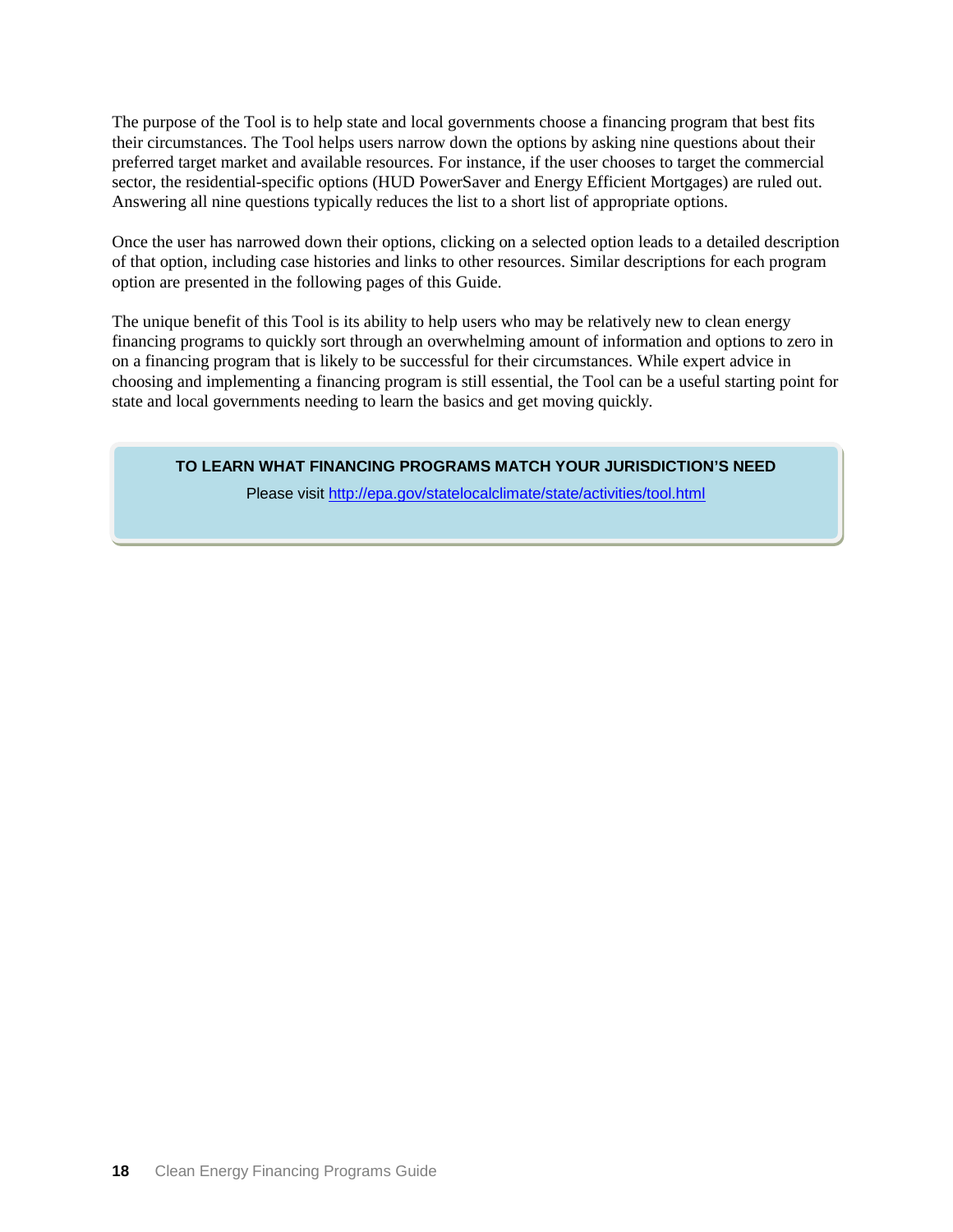# <span id="page-24-1"></span><span id="page-24-0"></span>**Rebates**

A rebate is a direct transfer of funds with no repayment obligation. It is designed to reduce the overall cost of purchasing an energy efficiency or renewable energy measure or upgrade. Rebates can take the form of price reductions, refunds, or credits. They can be claimed at the point of sale, after verification of installation, or at some future date (such as a tax credit or a mail-in rebate).

| <b>Technology Focus</b>           | Energy Efficiency and Renewable Energy                                      |
|-----------------------------------|-----------------------------------------------------------------------------|
| <b>Type of Measures Financed</b>  | Single Product or Technology-Focused (Insulation, Boilers,<br>Solar Panels) |
| Target Sector(s)                  | Commercial & Industrial, Residential, Public, and Non-Profit                |
| <b>Compatible Funding Sources</b> | <b>Public Funds</b>                                                         |
| Security Required of Borrower     | None                                                                        |
| <b>Repayment Mechanism</b>        | None                                                                        |
| Complexity to Implement           | Simple                                                                      |
| Role for State/Local Governments  | Provide Funding, Oversee Distribution of Rebates                            |
| Impact per Dollar of Public Funds | Low to Moderate                                                             |

### **Rebate Characteristics**

### **Considerations for State and Local Governments**

- Since rebates are a direct subsidy, they generate no return and must be supported with continuing commitments of discretionary funding.
- Many communities already have existing energy efficiency rebate programs through local or regional utilities. States and local governments should seek to build on these existing programs through partnerships with utility companies.
- Consider allowing the benefits of the rebate to be assigned to a third party. This often simplifies the process for the end consumer, as a contractor (or other third party) can claim the rebate and then pass the benefits along to the consumer in the form of a lower net price, eliminating the need for the endconsumer to deal with the rebate process.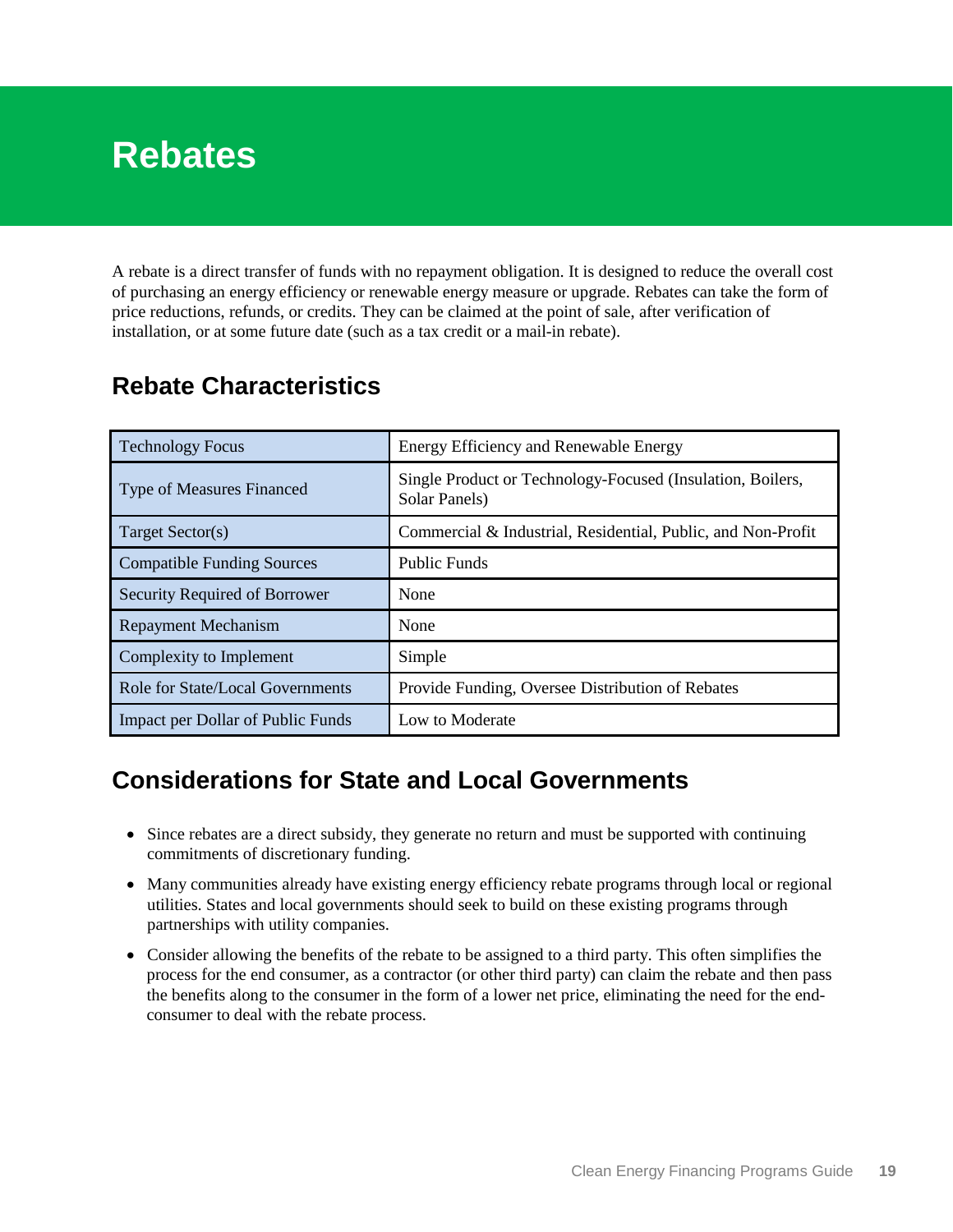| <b>Advantages</b>                                                                                                                                                                                                                                                                | <b>Disadvantages</b>                                                                                                                                                                              |
|----------------------------------------------------------------------------------------------------------------------------------------------------------------------------------------------------------------------------------------------------------------------------------|---------------------------------------------------------------------------------------------------------------------------------------------------------------------------------------------------|
| Rebate programs are relatively quick and easy<br>to set up and manage. Many governments and<br>utilities already have experience running rebate<br>programs.<br>Straightforward for the consumer.<br>Flexible: rebates can be used to encourage any<br>technology in any sector. | • Lowest leverage (impact) per dollar when<br>compared to other options.<br>Rebates are often unsustainable, creating<br>artificial demand that lasts only as long as the<br>rebate is in effect. |

# **When to Use Rebates**

Rebates are best for state and local governments that have available discretionary funding and want a relatively simple way to encourage energy efficiency and renewable energy. They can be used on their own or in conjunction with another financing vehicle. Rebates are not as effective for whole-building retrofits, as they tend to target specific products or technologies. However, even rebates on specific products may reduce the overall cost of a whole-building retrofit, thus making it attractive to borrowers.

# **Example Programs / Case Studies**

### **Austin Energy: Energy Efficiency Rebate Program (Austin, TX)**

Austin Energy offers a comprehensive energy efficiency rebate program for single-family residential, multifamily, and commercial customers. For residential customers, rebates are available for HVAC equipment and weatherization improvements up to about \$2,000. Commercial rebates up to \$100,000 are available for dozens of renewable energy and energy efficiency upgrades. [www.austinenergy.com/energy%20efficiency/Programs/Rebates/index.htm](http://www.austinenergy.com/energy%20efficiency/Programs/Rebates/index.htm)

### **Oregon Business Energy Tax Credit (State of Oregon)**

The state of Oregon offers a tax credit rebate to trade, business, and rental property owners that pay business taxes within the state. A Pass-Through Option enables project owners to take advantage of the credit if they are an Oregon non-profit, tribe, or public entity that partners with an Oregon business or resident with state tax liability. The credit can cover up to 50 percent of the project cost and is available for three types of projects: Renewable Resources, Energy Conservation, and Renewable Energy Resource Equipment Manufacturing.

[www.oregon.gov/ENERGY/CONS/BUS/BETC.shtml](http://www.oregon.gov/ENERGY/CONS/BUS/BETC.shtml)

# **Resources & Guidance**

**Database of State Incentives for Renewables & Efficiency (DSIRE)** – A search of DSIRE can identify virtually every rebate program in the country. [www.dsireusa.org](http://www.dsireusa.org/)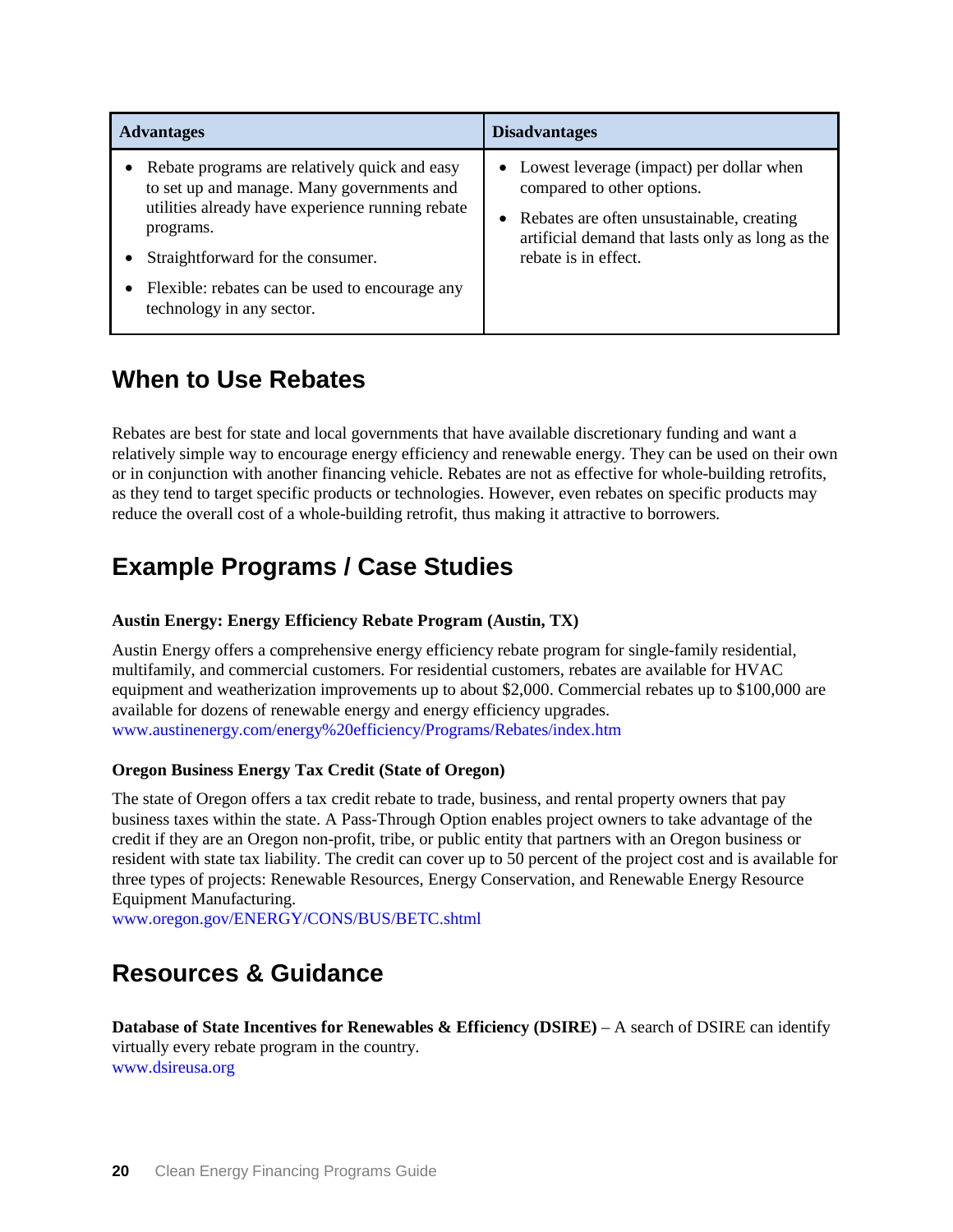**State Clean Energy Practices: Renewable Energy Rebates** – A primer on renewable energy rebates from the National Renewable Energy Laboratory (NREL) [www.nrel.gov/analysis/pdfs/45039.pdf](http://www.nrel.gov/analysis/pdfs/45039.pdf) (PDF, 38 pp. 523K)

### **City of Burbank, CA** – Commercial Rebate Program

[www.burbankwaterandpower.com/index.php/incentives-for-businesses/energy-solutions-business-rebate](http://www.burbankwaterandpower.com/index.php/incentives-for-businesses/energy-solutions-business-rebate-programs)[programs](http://www.burbankwaterandpower.com/index.php/incentives-for-businesses/energy-solutions-business-rebate-programs)

**Colorado Governor's Energy Office (GEO)** – Statewide Rebate Program [www.rechargecolorado.com/index.php/programs\\_overview/rebates](http://www.rechargecolorado.com/index.php/programs_overview/rebates)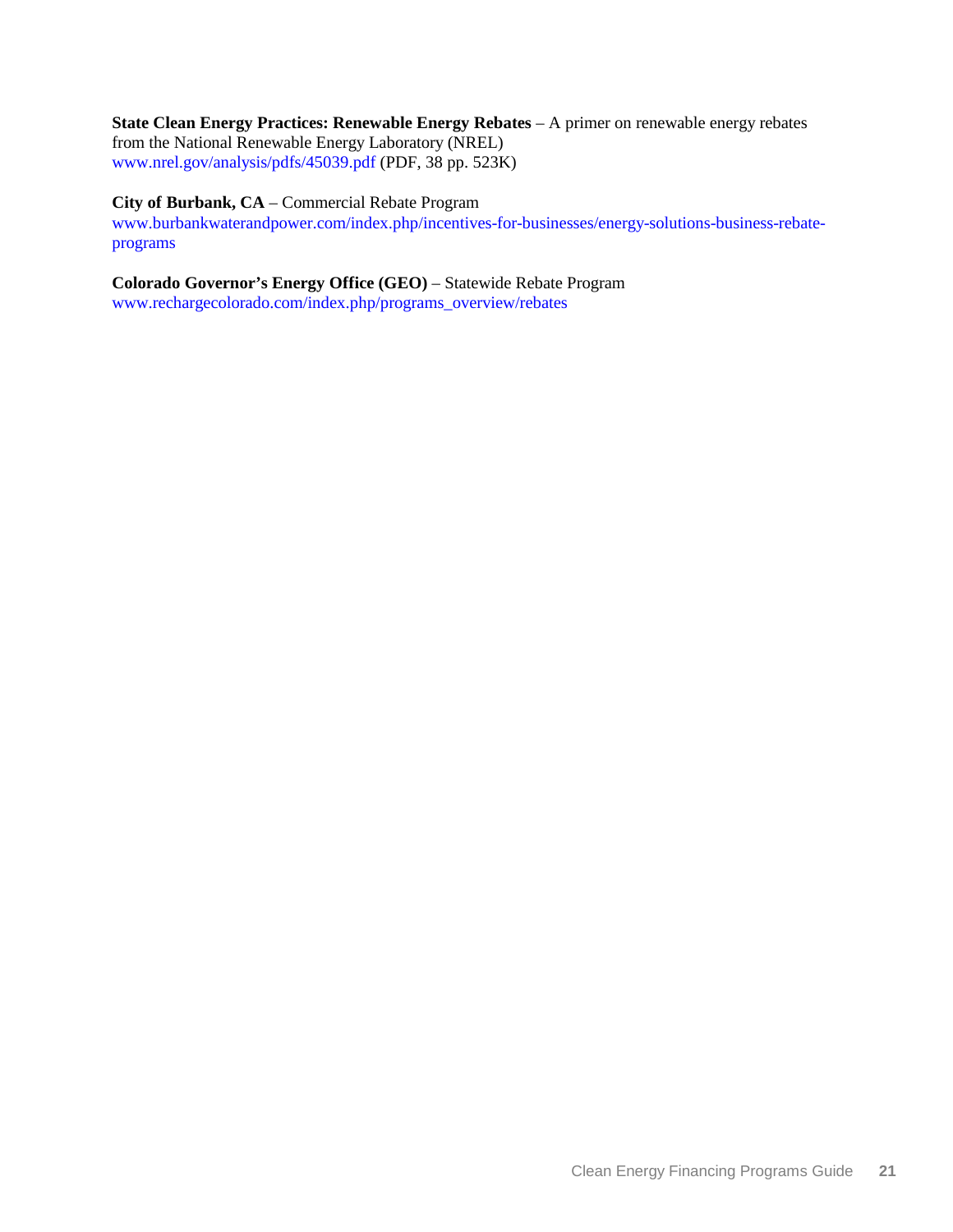# <span id="page-27-1"></span><span id="page-27-0"></span>**Revolving Loans**

Revolving loan funds (RLFs) use a source of capital (typically offered by a state or local government) to make direct loans to borrowers for energy efficiency and renewable energy projects. As these loans are repaid, the proceeds flow back into the fund and become available for more loans.

Revolving loan funds can be managed internally by government agencies or by a third-party financial institution that uses the loan capital offered by the agencies to make loans on their behalf. In either case, the capital provider has the ability to set the loan terms and conditions.

| <b>Technology Focus</b>           | Energy Efficiency and Renewable Energy                                                        |
|-----------------------------------|-----------------------------------------------------------------------------------------------|
| <b>Type of Measures Financed</b>  | Individual Product Installations or Whole-Building Upgrades                                   |
| Target Sector(s)                  | Commercial & Industrial, Residential, Public, and Non-Profit                                  |
| <b>Compatible Funding Sources</b> | Private Lenders, Bonds, or Public Funds                                                       |
| Security Required of Borrower     | Unsecured for Smaller Loans (under \$7,500 to \$20,000),<br>Property Lien for Larger Loans    |
| <b>Repayment Mechanism</b>        | Monthly Loan Payment Directly to Government Lender or to<br>Third-Party Program Administrator |
| Complexity to Implement           | Moderate                                                                                      |
| Role for State/Local Governments  | Make Loans, Collect Monthly Loan Payments                                                     |
| Impact per Dollar of Public Funds | Moderate                                                                                      |

# **Revolving Loan Fund Characteristics**

### **Considerations for State and Local Governments**

- RLFs allow the capital provider (most often the state or local government) significant control over loan terms, interest rates, and borrower credit requirements. However, loans with very low interest rates may not recover enough interest to cover the cost of fund management and loan defaults, slowly reducing the loan capital. Also, lower credit requirements increase the risk of loan defaults. If the RLF intends to sell the loans into the secondary market at any point, the loans must be written to conforming credit standards, which may limit interest rates, terms, and the risk profiles of borrowers. Considerations like these should be balanced with the goals of the fund to arrive at the optimal set of loan terms.
- RLFs in which more than one party is providing the loan capital must work out the loan terms and conditions amongst all capital providers.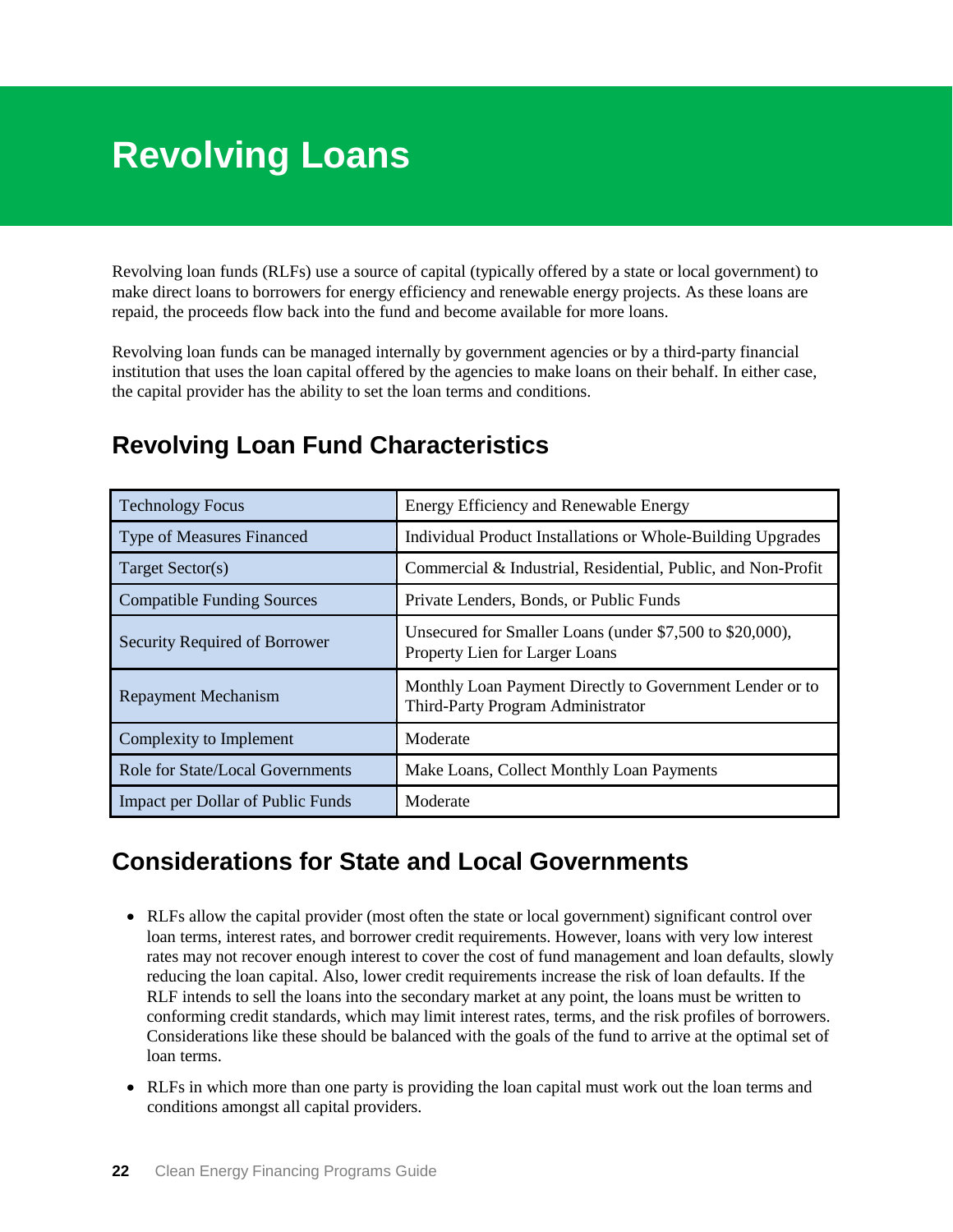| <b>Advantages</b>                                                                                                                                                                                                                                                                                                                                                                                                                                      | <b>Disadvantages</b>                                                                                                                                                                                                                                                                                                                                                                                                                                                                                                                                                                                                                                                                                                                                                                                                                                                                                                                                                                                                                                                                                                                     |
|--------------------------------------------------------------------------------------------------------------------------------------------------------------------------------------------------------------------------------------------------------------------------------------------------------------------------------------------------------------------------------------------------------------------------------------------------------|------------------------------------------------------------------------------------------------------------------------------------------------------------------------------------------------------------------------------------------------------------------------------------------------------------------------------------------------------------------------------------------------------------------------------------------------------------------------------------------------------------------------------------------------------------------------------------------------------------------------------------------------------------------------------------------------------------------------------------------------------------------------------------------------------------------------------------------------------------------------------------------------------------------------------------------------------------------------------------------------------------------------------------------------------------------------------------------------------------------------------------------|
| RLFs are the most flexible financing option in<br>terms of capital source, target market, and<br>underwriting criteria.<br>Many state and local governments already have<br>experience managing revolving loan funds for<br>other purposes (such as water treatment plants)<br>and can readily set up an energy efficiency or<br>renewable energy RLF.<br>RLFs that are set up and managed internally do<br>not require external contracts or capital. | Revolving loan funds absorb all losses from<br>loan defaults. In commercial programs, loan<br>defaults are not protected by the same level<br>of security as is provided by a Property<br>Assessed Clean Energy (PACE) lien.<br>During the initial round of lending, volume<br>may ramp up quickly to meet demand. After<br>that, new lending is constrained to the stream<br>of repayments from the initial loans. For<br>example, if a \$1 million fund makes loans<br>with a 10-year term and lends all \$1 million<br>in the first year, only \$100,000 is repaid in<br>the second year and is available for making<br>new loans.<br>Administering a RLF program in-house may<br>require significant staffing and resources.<br>Revolving funds do not offer as much initial<br>leverage as other financing options. For<br>instance, a \$1 million RLF making 10-year<br>loans can only fund \$1 million in energy<br>improvements initially, and will take 10<br>more years to fund the next \$1 million. By<br>contrast, a \$1 million loan loss reserve can<br>support initial funding of up to \$20 million<br>in improvements. |

### **When to Use Revolving Loans**

Revolving loan programs are well-suited for governments with experience administering loan programs, or for governments willing to contract with a third party to administer the program. RLFs are extremely flexible, can be modified to target any sector or market, and are a good option for programs targeting customers with limited access to capital.

# **Example Programs / Case Studies**

### **SECO Texas LoanSTAR Program (State of Texas)**

The Texas LoanSTAR Program is an RLF created by the Texas Energy Office in 1988, funded principally through petroleum violation escrow funds received from the federal government. Loans are targeted for public buildings, including state agencies, school districts, higher education, local governments, and hospitals. As of November 2007, the program had funded a total of 191 loans valued at over \$240 million; as a result, recipients throughout the state have realized a combined energy savings of over \$212 million. [www.seco.cpa.state.tx.us/ls](http://www.seco.cpa.state.tx.us/ls)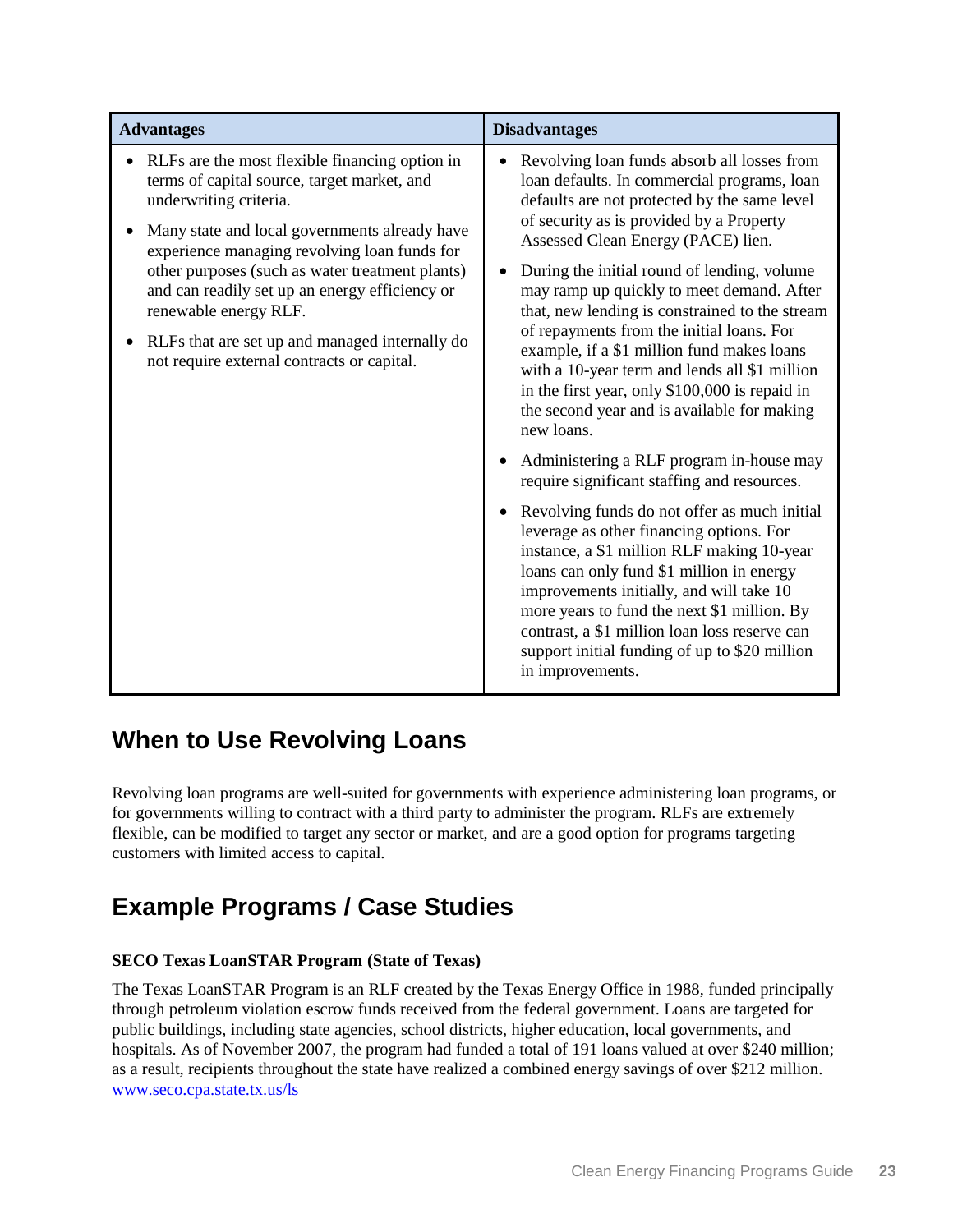#### **Montana Alternative Energy Revolving Loan Program (State of Montana)**

The Alternative Energy Revolving Loan Program was established in 2001 by the Montana legislature. It offers low-cost financing to homeowners, small businesses, non-profits, and government entities installing alternative energy systems and energy efficiency measures. Historically, the program was funded through air-quality penalties collected by the Montana Department of Environmental Quality, but recently the program received an infusion of more funding through various American Recovery and Reinvestment Act (ARRA) grants.

<http://deq.mt.gov/energy/renewable/altenergyloan.mcpx>

### **Resources & Guidance**

**Revolving Loan Funds: Basics and Best Practices** – RLF best practices webinar from the National Renewable Energy Laboratory (NREL) [www.nrel.gov/applying\\_technologies/state\\_local\\_activities/pdfs/tap\\_webinar\\_20090826\\_booth.pdf](http://www.nrel.gov/applying_technologies/state_local_activities/pdfs/tap_webinar_20090826_booth.pdf) (PDF, 19 pp. 629K)

**Revolving Loan Funds and the State Energy Program** – Detailed RLF information from the U.S. Department of Energy [http://www1.eere.energy.gov/wip/pdfs/sep\\_rlf.pdf](http://www1.eere.energy.gov/wip/pdfs/sep_rlf.pdf) (PDF, 14 pp. 511K)

**Renewable Energy Loan Programs: Case Studies of State Support for Renewable Energy** – Example state loan programs and features from the Berkeley Lab [http://eetd.lbl.gov/ea/emp/cases/RE\\_Loan\\_Programs.pdf](http://eetd.lbl.gov/ea/emp/cases/RE_Loan_Programs.pdf) (PDF, 9 pp. 332K)

**Alabama SAVES** – An example of an RLF working in conjunction with a loan loss reserve [www.alabamasaves.com](http://www.alabamasaves.com/)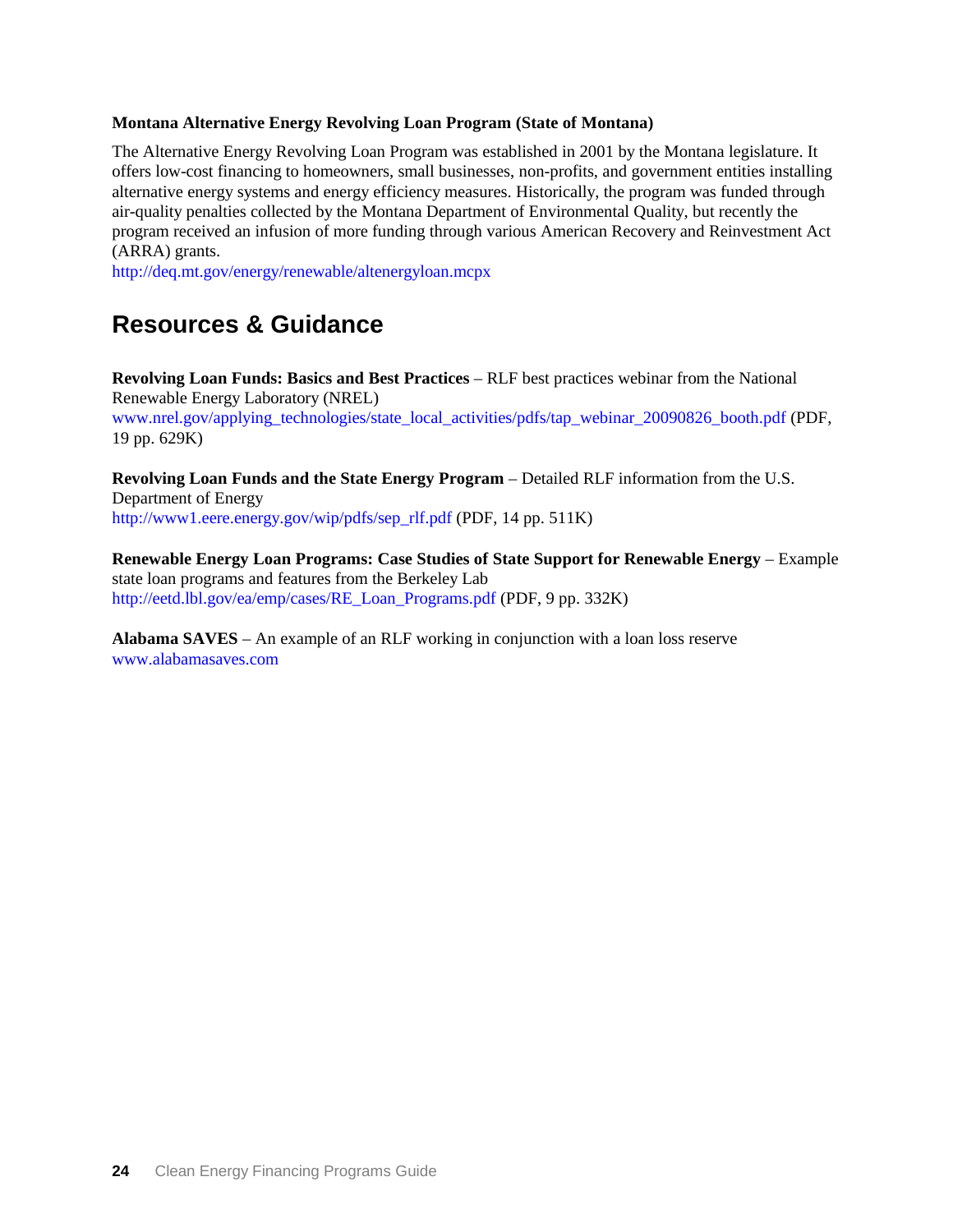# <span id="page-30-1"></span><span id="page-30-0"></span>**Property Assessed Clean Energy (PACE)**

Property Assessed Clean Energy (PACE) builds on the familiar concept of a municipal improvement district. PACE creates a voluntary special tax or special assessment district that funds the cost of energy improvements for commercial and industrial property owners that voluntarily join the district. The owner pays the district back over time through an assessment on their property taxes. The savings on the owner's utility bills help cover the project cost. The assessment is secured by a property lien that takes priority over the mortgage and other loans if there is a foreclosure. One advantage of PACE is that the assessment stays with the property in the event of a sale, assuming that the buyer agrees to this transfer. The benefits of the upgrades and the corresponding payments can be transferred to the new owner.

| <b>Technology Focus</b>                  | <b>Energy Efficiency and Renewable Energy</b>                                                                                                   |
|------------------------------------------|-------------------------------------------------------------------------------------------------------------------------------------------------|
| <b>Type of Measures Financed</b>         | <b>Whole-Building Upgrades</b>                                                                                                                  |
| Target Sector(s)                         | Commercial & Industrial                                                                                                                         |
| <b>Compatible Funding Sources</b>        | Bonds and/or Public Funds                                                                                                                       |
| <b>Security Required of Borrower</b>     | PACE (Senior) Lien on Building Property                                                                                                         |
| <b>Repayment Mechanism</b>               | Property Tax Bill                                                                                                                               |
| Complexity to Implement                  | Complex                                                                                                                                         |
| Role for State/Local Governments         | Pass PACE Legislation, Issue Bonds, Distribute Bond<br>Proceeds to Property Owners, Collect Payments on Property<br>Tax Bills, Pay Bond Holders |
| <b>Impact per Dollar of Public Funds</b> | High to Very High                                                                                                                               |

### **PACE Characteristics**

### **Considerations for State and Local Governments**

- Many early PACE programs, which were chartered by local governments, targeted the residential sector. While PACE was initially conceived as both a commercial and residential option, the Federal Housing and Finance Authority (FHFA), which regulates Freddie Mac and Fannie Mae, was concerned about the impact of PACE priority liens on mortgage lenders and effectively shut down residential PACE in 2010. Commercial PACE is still viable, although property owners must typically get their existing lender's approval before signing up for a PACE program.
- PACE programs typically require authorizing legislation at the state level. Local governments seeking to set up a PACE program should first check whether PACE legislation exists in their state and, if required, should work with the state government to pass PACE legislation. To date, PACE-enabling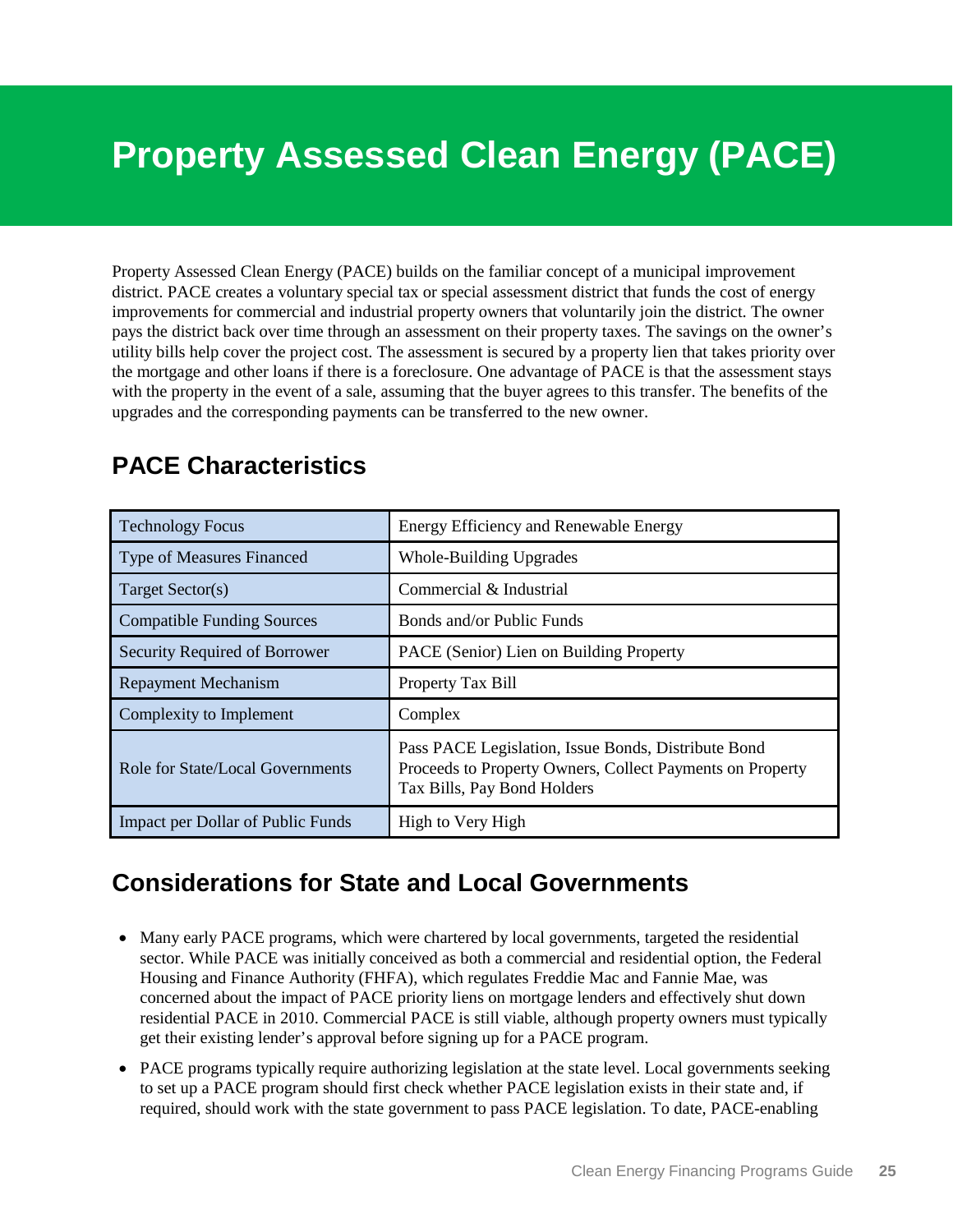legislation has been passed in the following states: CA, CO, FL, GA, IL, LA, ME, MD, MN, MO, NV, NH, NM, NY, NC, OH, OK, OR, TX, VT, VA, and WI. For a current list of states with PACE legislation in place, see the [Database of State Incentives for Renewables and Efficiency \(DSIRE\)](http://www.dsireusa.org/incentives/index.cfm?EE=1&RE=1&SPV=0&ST=0&searchtype=PTFAuth&sh=1) at [www.dsireusa.org/incentives/index.cfm?EE=1&RE=1&SPV=0&ST=0&searchtype=PTFAuth&sh=1](http://www.dsireusa.org/incentives/index.cfm?EE=1&RE=1&SPV=0&ST=0&searchtype=PTFAuth&sh=1)

| <b>Advantages</b>                                                                                                                                                                                                                                                                              | <b>Disadvantages</b>                                                                                                                                                                                                                                                        |
|------------------------------------------------------------------------------------------------------------------------------------------------------------------------------------------------------------------------------------------------------------------------------------------------|-----------------------------------------------------------------------------------------------------------------------------------------------------------------------------------------------------------------------------------------------------------------------------|
| • A PACE lien offers the issuing agency strong<br>protection against loss in the case of default.<br>This security makes it possible to issue bonds to<br>fund the PACE program.                                                                                                               | States that do not already have PACE-<br>enabling legislation require the extra effort<br>and time to pass legislation before PACE<br>can be made available.                                                                                                                |
| • PACE does not require public funds. It can be<br>run using private capital from the bond market.<br>• The assessment and corresponding payments<br>can stay with the property in the event of a sale.<br>• PACE programs can serve property owners who<br>would not qualify for a bank loan. | PACE is limited to the commercial and<br>industrial sector unless FHFA's position is<br>reversed or overridden.<br>Municipalities may need to give a guarantee<br>or similar assurance to make PACE bonds<br>marketable.<br>After factoring in all costs, the interest rate |
|                                                                                                                                                                                                                                                                                                | for a PACE program may be higher than for<br>other options unless the rate is subsidized.                                                                                                                                                                                   |

# **When to Use PACE**

PACE works best for whole-building retrofits in the commercial sector. It offers a solution for property owners who might not qualify for a traditional loan. The security of a PACE lien gives the program superior protection against the risk of loan defaults. PACE may appeal to state and local governments that can issue bonds with attractive interest rates.

# **Example Programs / Case Studies**

### **Palm Desert Energy Independence Program (Palm Desert, CA)**

The Palm Desert Energy Independence Program offers home and business owners affordable financing for major energy-saving property improvements, such as high-efficiency air conditioners, dual-pane windows, and solar panels. Long-term payback for the improvements is linked to the owner's property taxes.

Since its launch in August 2008, the Energy Independence Program has provided \$5 million in loans, funded with \$2.5 million each from the City's general fund and the City's Redevelopment Agency. In February 2010, the city announced \$6 million in new program funding. Half of the new funds will be dedicated to energy efficiency improvement loans and half will be reserved for solar project loans. [www.cityofpalmdesert.org/Index.aspx?page=484](http://www.cityofpalmdesert.org/Index.aspx?page=484)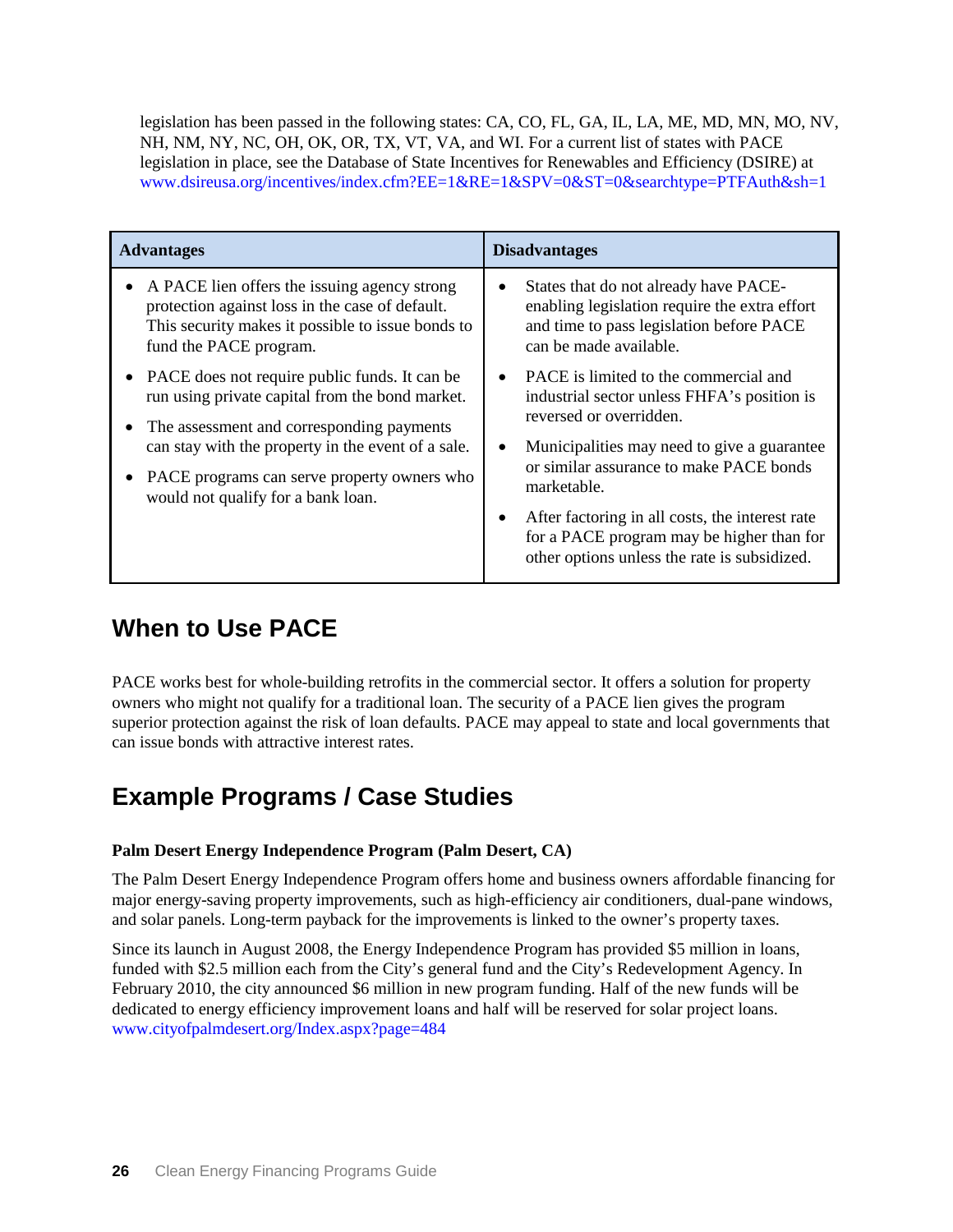#### **Sonoma County Energy Independence Program (SCEIP) (Sonoma County, CA)**

Launched in spring 2009, SCEIP is a combined residential, commercial, and industrial PACE program. It is unique in that it allows water efficiency upgrades to be part of the voluntary assessment package along with energy efficiency and renewable energy. SCEIP offers loans at 7 percent interest with payback periods of five, 10, and 20 years. [www.sonomacountyenergy.org](http://www.sonomacountyenergy.org/)

#### **Boulder County: ClimateSmart Loan Program (Boulder, CO)**

The ClimateSmart Loan Program provides financing to commercial property owners for efficiency or renewable energy projects. The county is authorized to issue up to \$40 million in tax-exempt bonds to support the program. The ClimateSmart Loan Program started in 2009 for the residential sector (which has since been suspended) and launched commercial PACE in 2010. [www.climatesmartloanprogram.com](http://www.climatesmartloanprogram.com/)

### **Resources & Guidance**

**Alliance to Save Energy (ASE) Guide to PACE** – General PACE information and implementation <http://ase.org/resources/property-assessed-clean-energy-financing-pace>

**National Renewable Energy Laboratory [\(NREL\) PACE Fact Sheet](http://www.nrel.gov/docs/fy10osti/47097.pdf)** [www.nrel.gov/docs/fy10osti/47097.pdf](http://www.nrel.gov/docs/fy10osti/47097.pdf) (PDF, 4pp. 441K)

**National Association of State Energy Officials [\(NASEO\) PACE example legislation documents](http://www.naseo.org/resources/financing/pace/index.html)** [www.naseo.org/resources/financing/pace/index.html](http://www.naseo.org/resources/financing/pace/index.html)

**Renewable & Appropriate Energy Laboratory (RAEL) Financing District Guide** – How to set up a local PACE program [www.naseo.org/resources/financing/pace/index.html](http://www.naseo.org/resources/financing/pace/index.html) (PDF, 47pp. 327K

### **Database of State Incentives for Renewables and Efficiency [\(DSIRE\) List of Existing PACE](http://www.dsireusa.org/incentives/index.cfm?EE=1&RE=1&SPV=0&ST=0&searchtype=PTFAuth&sh=1)  [Programs and Locations](http://www.dsireusa.org/incentives/index.cfm?EE=1&RE=1&SPV=0&ST=0&searchtype=PTFAuth&sh=1)**

[www.dsireusa.org/incentives/index.cfm?EE=1&RE=1&SPV=0&ST=0&searchtype=PTFAuth&sh=1](http://www.dsireusa.org/incentives/index.cfm?EE=1&RE=1&SPV=0&ST=0&searchtype=PTFAuth&sh=1)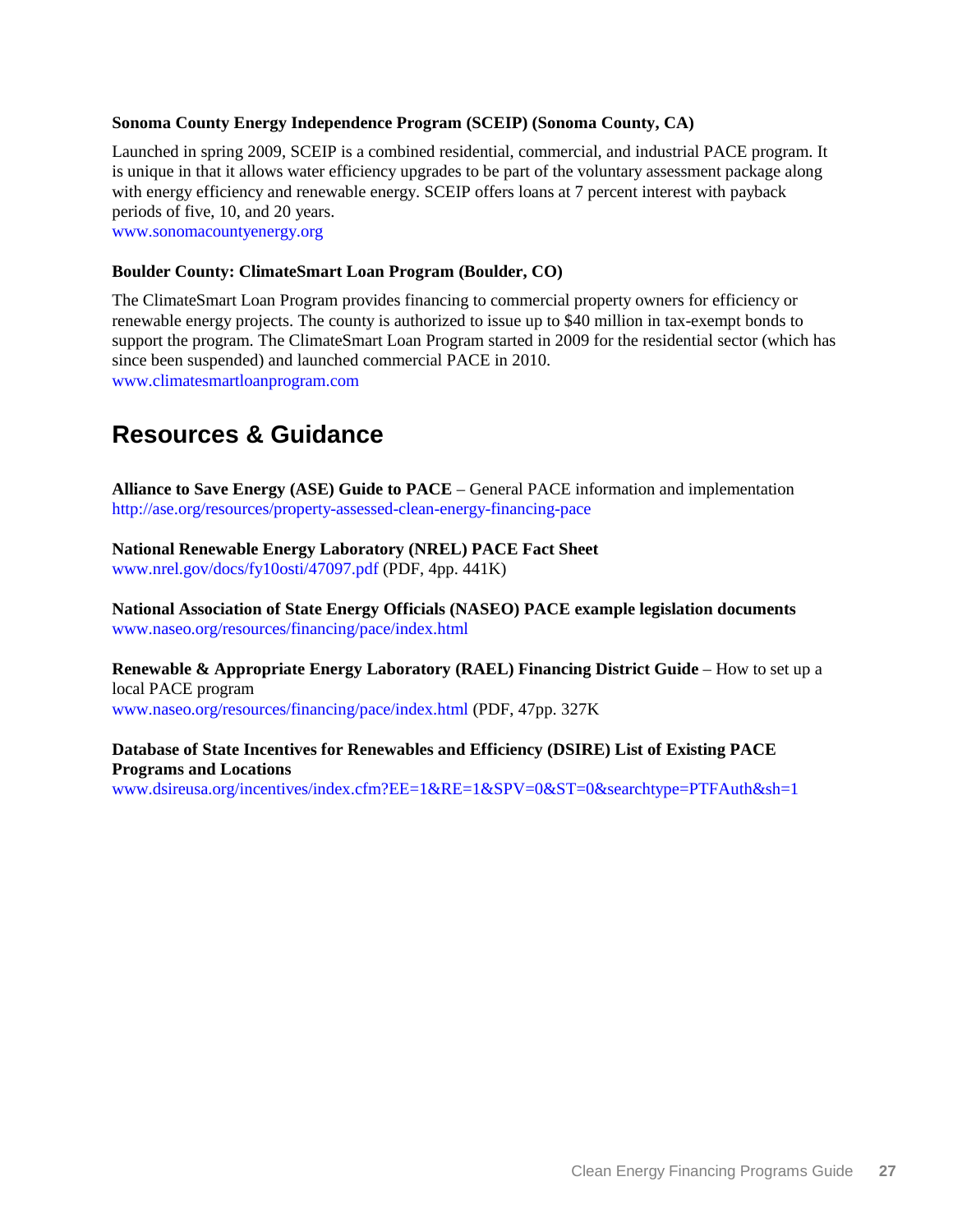# <span id="page-33-1"></span><span id="page-33-0"></span>**Credit-Enhanced Private Loans**

In a credit-enhanced loan, a third party assumes some of the loan risk that would originally have been born by the lender. Credit-enhanced private lending is a public-private partnership whereby government funds encourage private lenders to offer attractive loans to select markets.

The third-party loans are funded, originated, and serviced by a financial institution (i.e., a bank or a credit union) and are typically similar to standard loan products, but with better terms, such as lower interest rates or more flexible underwriting standards. The government funds are not used to make the actual loans, but serve to mitigate the financial institution's risk or to subsidize lower interest rates to the borrower.

### **Credit-Enhanced Private Loan Characteristics**

| <b>Technology Focus</b>           | Energy Efficiency and Renewable Energy                                                                                                                       |
|-----------------------------------|--------------------------------------------------------------------------------------------------------------------------------------------------------------|
| <b>Type of Measures Financed</b>  | Individual Product Installations or Whole-Building Upgrades                                                                                                  |
| Target Sector(s)                  | Commercial & Industrial, Residential, and Non-Profit                                                                                                         |
| <b>Compatible Funding Sources</b> | Public Funds (for the Credit Enhancements) and Private<br>Lenders (Loan Capital)                                                                             |
| Security Required of Borrower     | Unsecured for Smaller Loans (under \$7,500 to \$20,000),<br>Junior or Senior Property Lien for Larger Loans                                                  |
| <b>Repayment Mechanism</b>        | Monthly Loan Payment to Bank or Credit Union                                                                                                                 |
| Complexity to Implement           | Complex                                                                                                                                                      |
| Role for State/Local Governments  | Partner with Financial Institution(s), Deposit Credit<br>Enhancement Funds in Escrow, Make Periodic Payments to<br>Financial Institution from Escrow Account |
| Impact per Dollar of Public Funds | High                                                                                                                                                         |

### **Considerations for State and Local Governments**

- Loan loss reserves and interest rate buy downs are the most widely used credit enhancements by state and local governments for clean energy loan programs.
- Several national lenders in the energy efficiency market specialize in working with state and local governments to offer off-the-shelf loan programs for the residential and commercial sectors. Depending on the capital source, these pre-designed programs may be slightly more expensive to implement than the custom options, but are much simpler and much faster to set up.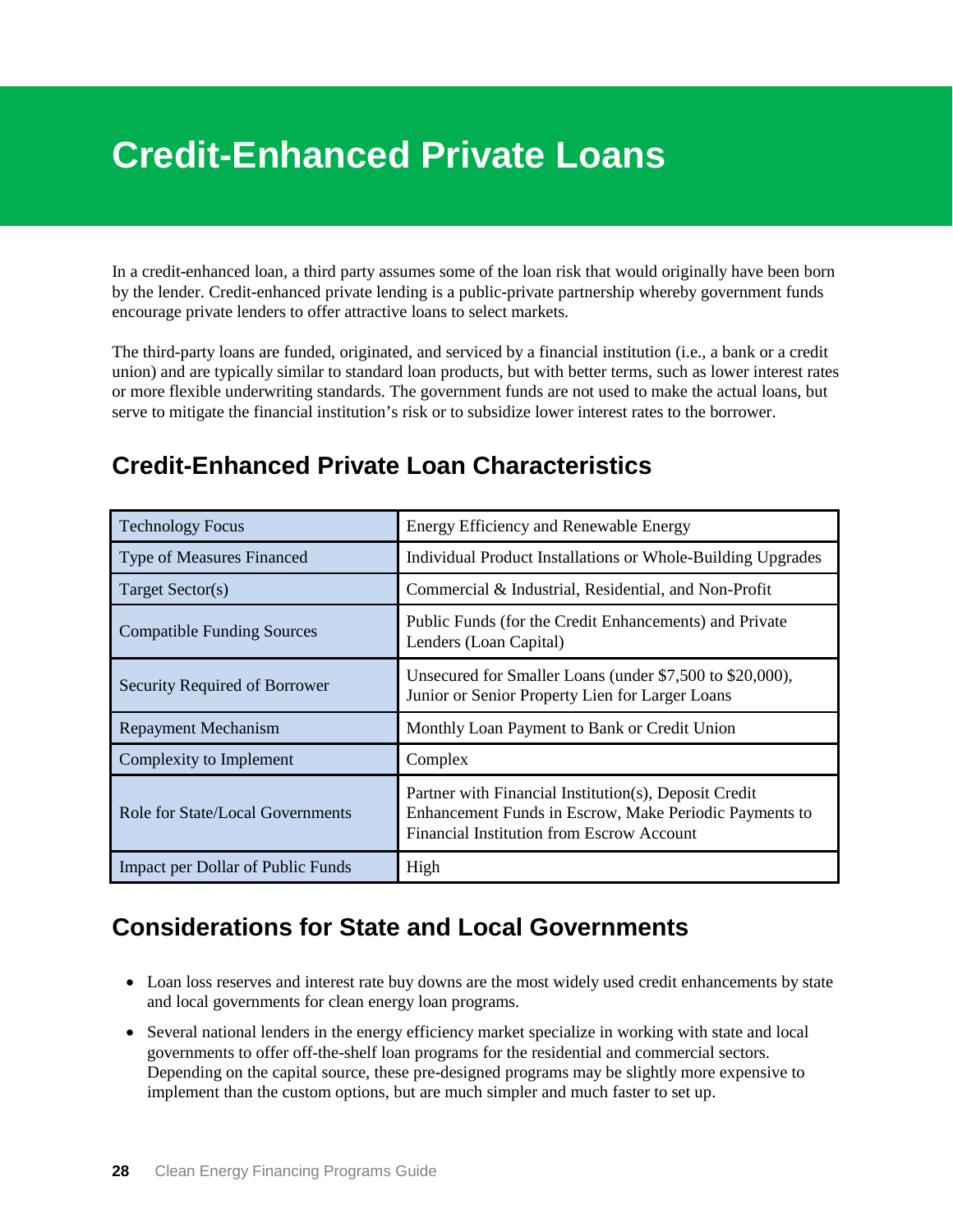• State and local governments can also design their own programs by working with local or regional financial institutions to develop a custom solution.

| <b>Advantages</b>                                                                                                                                                                                                                                                                               | <b>Disadvantages</b>                                                                                                                                                                                                |
|-------------------------------------------------------------------------------------------------------------------------------------------------------------------------------------------------------------------------------------------------------------------------------------------------|---------------------------------------------------------------------------------------------------------------------------------------------------------------------------------------------------------------------|
| The financial institution manages the day-to-day<br>aspects of the program, including loan<br>origination and servicing.                                                                                                                                                                        | As with traditional lending products,<br>financial institutions will require a credit<br>check and security on larger loans.                                                                                        |
| Credit-enhanced private loans provide a quick<br>way to leverage funds, especially with an off-<br>the-shelf program (the quickest leveraging of<br>any option). For instance, a \$1 million loan loss<br>reserve can support up to \$20 million in private<br>lending for energy improvements. | For custom programs, the need to identify<br>partner financial institutions and negotiate the<br>administrative and funding agreements can<br>be time consuming and expensive.<br>The contract structure is complex |
| There is a high degree of flexibility in loan<br>products.                                                                                                                                                                                                                                      |                                                                                                                                                                                                                     |
| The lending encourages private sector growth in<br>energy efficiency and renewable energy<br>lending.                                                                                                                                                                                           |                                                                                                                                                                                                                     |

# **When to Use Credit-Enhanced Private Loans**

Credit enhance private loans are well suited for programs that need to make the most of their resources by leveraging their money with private capital. They allow programs to make a large number of loans quickly. If demand is predicted to exceed government funding, private lending can stretch government dollars. Also, an initial state or local government enhancement may lead to increased private-lender interest in energy efficiency and renewable energy loans, stimulating business even after state or local government involvement ends.

# **Example Programs / Case Studies**

### **Sustainable Connections: Energy Challenge (Whatcom County, WA)**

The Sustainable Connections: Energy Challenge is an energy efficiency retrofit program that partnered with Banner Bank to provide financing to residential and commercial markets. The program uses a combination of credit enhancements, including a loan loss reserve fund and an interest rate buy-down. The credit enhancements are supported by grant funds, enabling the bank to offer special, low-interest financing for energy efficiency retrofits. The Sustainable Connections: Energy Challenge aims to reduce energy use in 150 local businesses and 900 homes over two years. <http://sustainableconnections.org/energy/energychallenge>

### **Pennsylvania Keystone Home Energy Loan Program (State of Pennsylvania)**

Pennsylvania Keystone HELP is one of the largest credit enhancement-based energy efficiency lending programs in the country. It focuses largely on the reactive market, such as when a furnace needs to be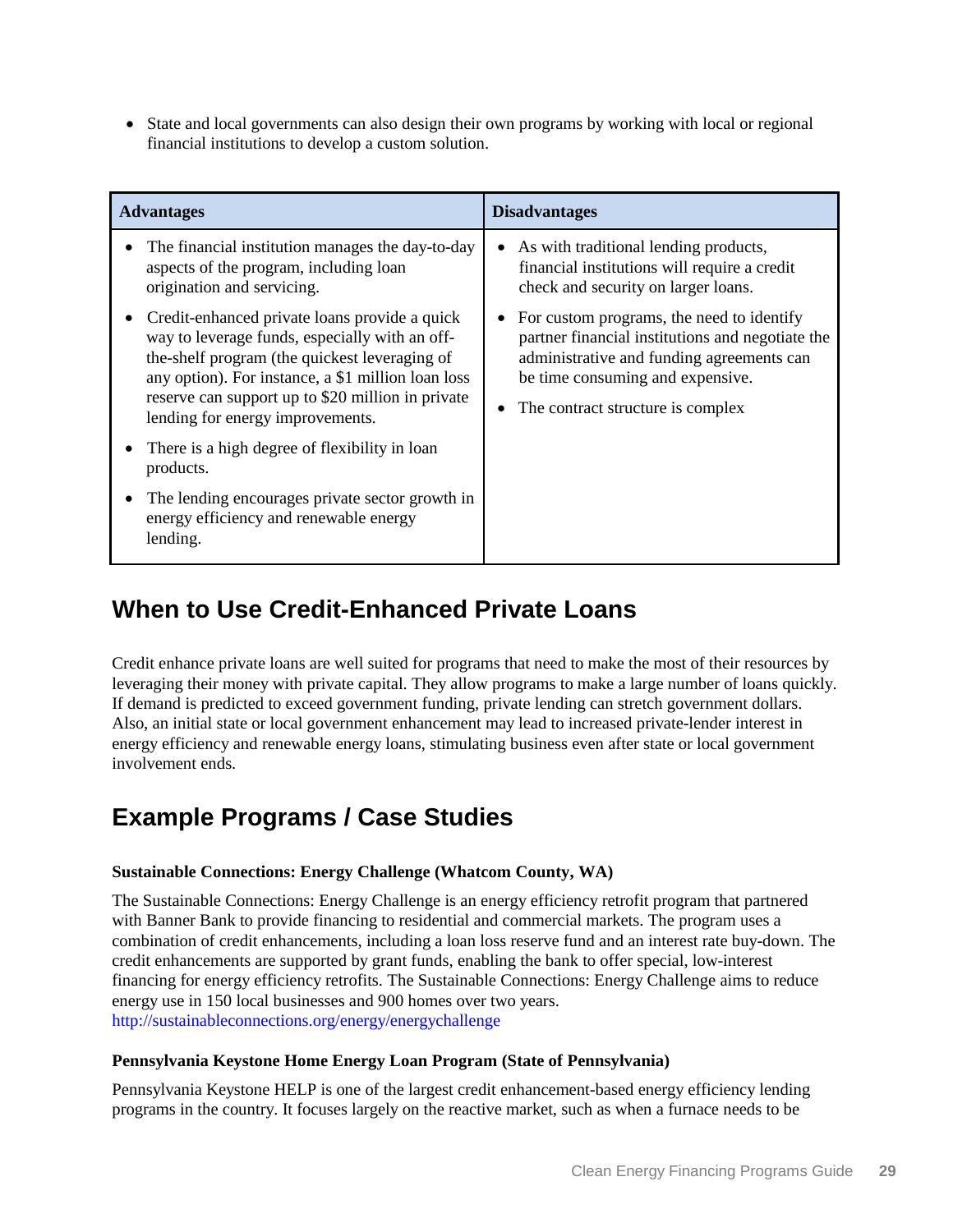replaced, and offers special financing for high-efficiency replacements. Contractors serve as a ready sales channel, although they don't have a direct role in the loan process itself. The Pennsylvania Department of Environmental Protection provides a loan loss reserve fund and interest rate buydown. Loan capital is being provided by the Pennsylvania Treasury Department and the program is administered by a third-party national energy efficiency lender.

[www.keystonehelp.com/index.php](http://www.keystonehelp.com/index.php)

### **Resources & Guidance**

### **Loan Loss Reserve Fund Presentation – How to structure a loan loss reserve fund**

[https://www1.eere.energy.gov/wip/solutioncenter/pdfs/Loss\\_Reserve\\_Funds\\_MacLean\\_Presentation\\_0115](https://www1.eere.energy.gov/wip/solutioncenter/pdfs/Loss_Reserve_Funds_MacLean_Presentation_011510.pdf) [10.pdf](https://www1.eere.energy.gov/wip/solutioncenter/pdfs/Loss_Reserve_Funds_MacLean_Presentation_011510.pdf) (PDF, 20 pp. 117K)

### **Examples of specialized energy efficiency lender programs:**

- [AFC First](http://www.afcfirst.com/index.php) [www.afcfirst.com/index.php](http://www.afcfirst.com/index.php)
- [Viewtech Financial Services](http://www.viewtechfinancialservices.com/) [www.viewtechfinancialservices.com](http://www.viewtechfinancialservices.com/)
- [Energy Finance Solutions](http://www.energyfinancesolutions.com/main/about/title/Overview) [www.energyfinancesolutions.com/main/about/title/Overview](http://www.energyfinancesolutions.com/main/about/title/Overview)

### **Example loan loss reserve documents:**

- [NASEO Loan Loss Reserve Model Agreement](http://www.naseo.org/resources/financing/llr/index.html) [www.naseo.org/resources/financing/llr/index.html](http://www.naseo.org/resources/financing/llr/index.html)
- [Michigan Saves](http://www.michigansaves.org/) [www.michigansaves.org](http://www.michigansaves.org/)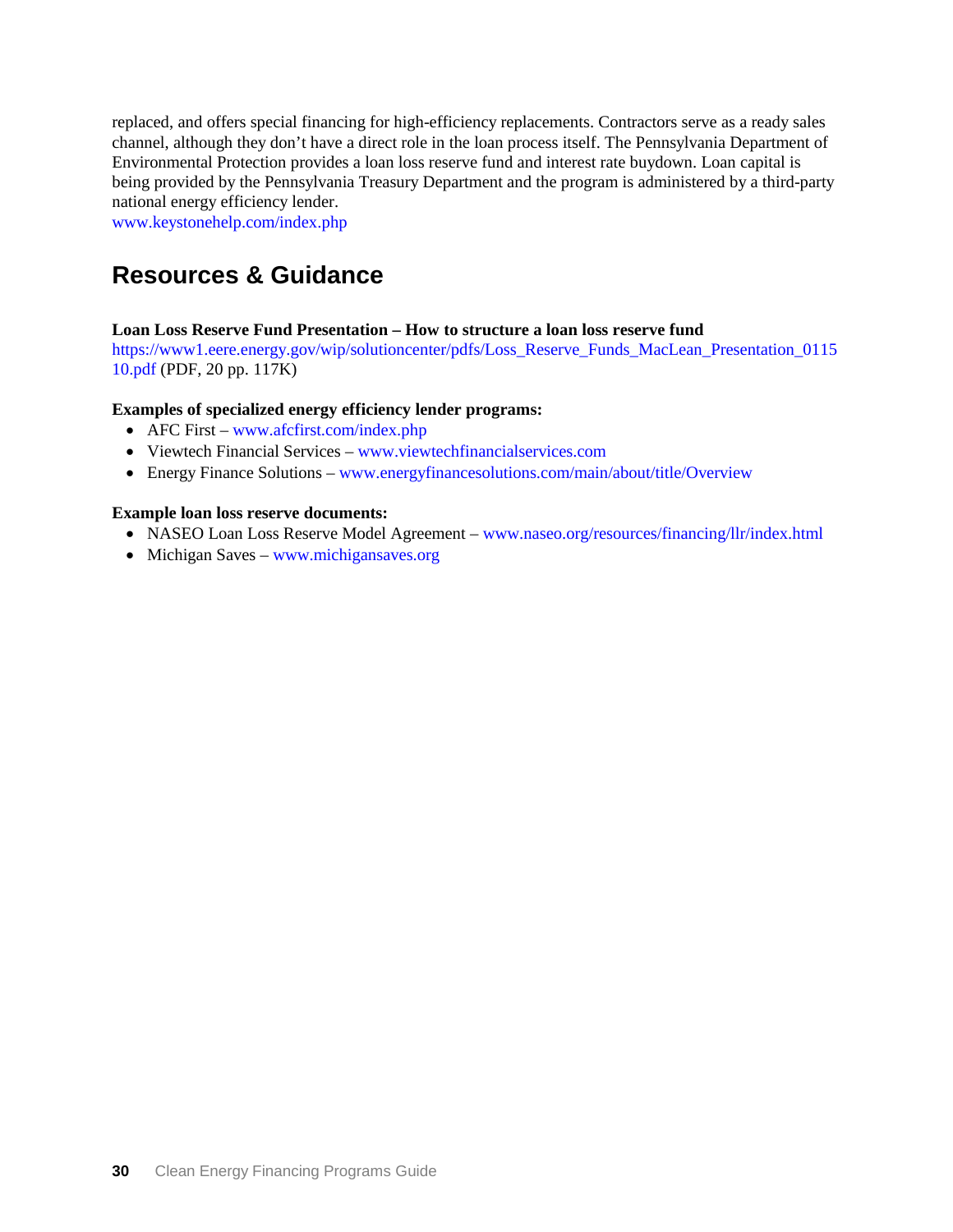# <span id="page-36-1"></span><span id="page-36-0"></span>**HUD PowerSaver**

The U.S. Department of Housing and Urban Development (HUD) PowerSaver loan program provides a federal loan guarantee to encourage banks and credit unions to make loans to finance home energy efficiency and renewable energy improvements up to \$25,000. HUD has selected 18 lenders from around the country for a two-year pilot program starting in mid-2011. These lenders may make loans in their HUD-approved target markets, as well as any communities that received U.S. Department of Energy Better Building grants, and also any jurisdictions where EPA's Home Performance with ENERGY STAR program is available. HUD is providing grants to the lenders during the pilot program to help reduce costs for lenders who will pass the savings on to borrowers.

PowerSaver loans under \$7,500 may be unsecured, but most of the pilot lenders are focused on larger secured loans. The underwriting guidelines allow a combined loan-to-value ratio of up to 100 percent, a debt-to-income ratio up to 45 percent, and FICO credit scores down to 660. The loan term is up to 15 years for energy efficiency improvements and 20 years for renewable energy projects.

| <b>Technology Focus</b>                 | Energy Efficiency and Renewable Energy                                                         |
|-----------------------------------------|------------------------------------------------------------------------------------------------|
| Type of Measures Financed               | Individual Product Installations or Whole-Building Upgrades                                    |
| Target Sector(s)                        | Residential                                                                                    |
| <b>Compatible Funding Sources</b>       | <b>Public Funds</b>                                                                            |
| <b>Security Required of Borrower</b>    | Lien on Property for Loans Over \$7,500                                                        |
| <b>Repayment Mechanism</b>              | Monthly Payment to Bank or Credit Union                                                        |
| Complexity to Implement                 | Low                                                                                            |
| <b>Role for State/Local Governments</b> | Create demand for home energy retrofits with a well-designed<br>audit and installation process |
| Impact per Dollar of Public Funds       | Very High                                                                                      |

### **HUD PowerSaver Characteristics**

### **Considerations for State and Local Governments**

• To participate in the PowerSaver pilot program, a community must persuade one of the 18 pilot lenders to offer PowerSaver loans in their area. Several of the lenders operate across large regions of the country. A lender's willingness to work with a community may depend on the community's ability to create demand for energy retrofits through effective marketing and a strong audit and installation program.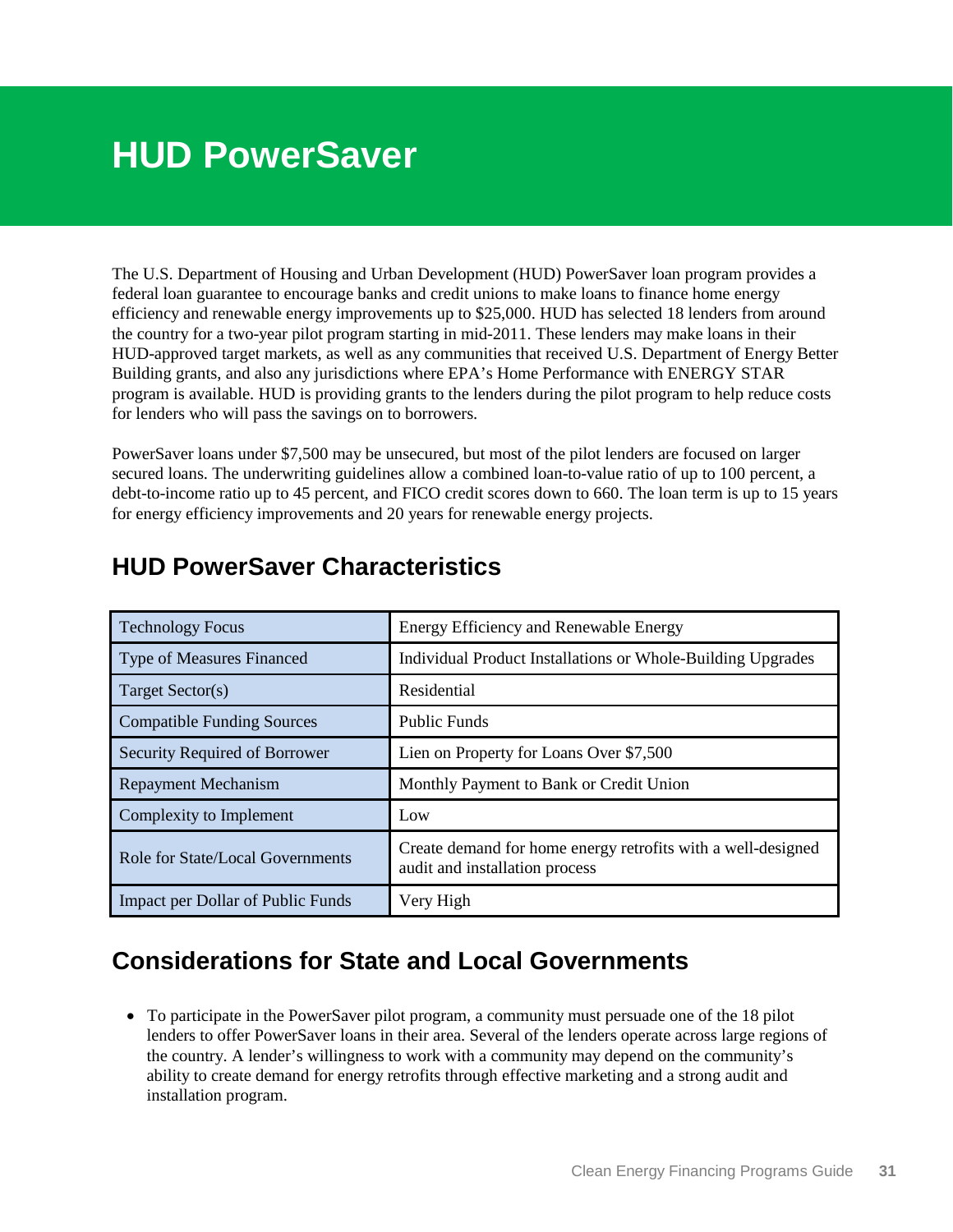- A community must also be either within the lender's HUD-approved target market, within an area served by a Home Performance with ENERGY STAR program, or a Better Building grantee.
- Both secured and unsecured loan options are available, allowing the program to serve both the reactive and proactive markets.

| <b>Advantages</b>                                                                                                                                                                                                                                                                                                                   | <b>Disadvantages</b>                                                                                                                                                                                                                                                                  |
|-------------------------------------------------------------------------------------------------------------------------------------------------------------------------------------------------------------------------------------------------------------------------------------------------------------------------------------|---------------------------------------------------------------------------------------------------------------------------------------------------------------------------------------------------------------------------------------------------------------------------------------|
| The PowerSaver program can operate at no cost<br>to the local community.<br>PowerSaver has the ability to meet growing<br>demand. There is no cap on the number of loans<br>that can be offered through the program.<br>PowerSaver offers private lenders the ability to<br>acquire new customers with minimal marketing<br>effort. | The current program will not expand beyond<br>the selected pilot areas until 2013. If the pilot<br>program is not successful, HUD may not<br>continue this program beyond 2013.<br>Lenders may consider the transaction costs<br>too high to make entering the program<br>worthwhile. |

### **When to Use HUD PowerSaver**

PowerSaver may be an attractive program for communities that qualify and can attract a pilot lender. Assuming that the program expands beyond the pilot stage in 2013, it may be a viable option for many more communities. Continue to check the website resources listed below for updates.

### **Example Programs / Case Studies**

Pilot programs in selected communities should be started by mid-2011.

# **Resources & Guidance**

**List of Pilot Lenders and Their HUD-Approved Target Markets**  <http://portal.hud.gov/hudportal/documents/huddoc?id=pslendersinfo.pdf> (PDF, 2 pp. 175K)

**Final Notice in the Federal Register** – This notice describes the program in great detail; the complete list of U.S. DOE Better Building grantees is presented on pg. 17942 of the Register. <http://edocket.access.gpo.gov/2011/pdf/2011-7551.pdf> (PDF, 16 pp. 685K) **List of Home Performance with ENERGY STAR programs**  [www.energystar.gov/index.cfm?c=home\\_improvement.hm\\_improvement\\_hpwes\\_partners](http://www.energystar.gov/index.cfm?c=home_improvement.hm_improvement_hpwes_partners) 

**HUD's PowerSaver Home Page** – Background and updates [www.hud.gov/offices/hsg/sfh/title/ti\\_home.cfm](http://www.hud.gov/offices/hsg/sfh/title/ti_home.cfm)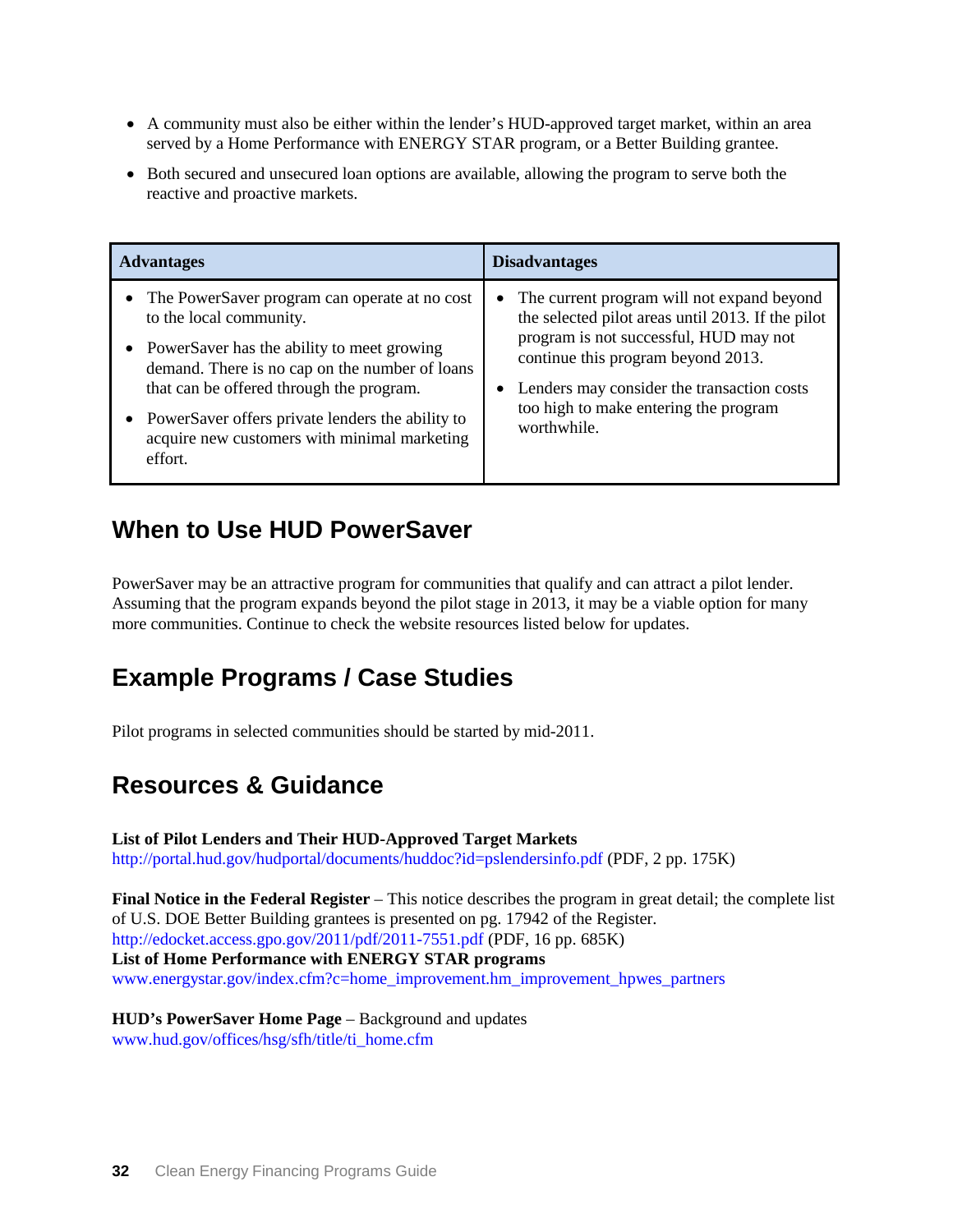### **Lawrence Berkeley National Laboratory (LBNL) Clean Energy Financing Policy Brief** - HUD PowerSaver pilot program policy brief and loan details <http://eetd.lbl.gov/ea/emp/reports/ee-policybrief121010.pdf> (PDF, 6 pp. 339K)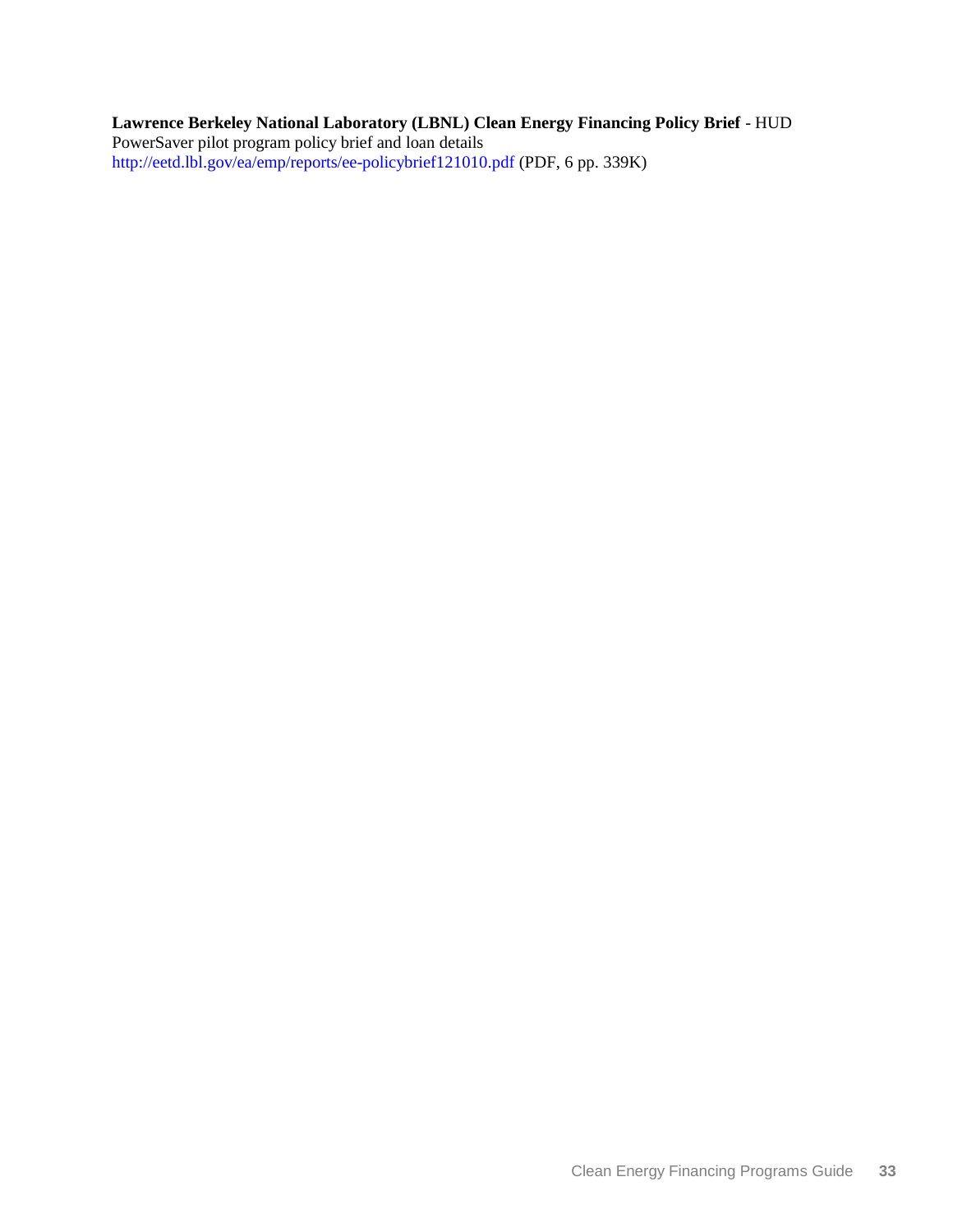# <span id="page-39-1"></span><span id="page-39-0"></span>**On-Bill Repayment**

With on-bill repayment (OBR), property owners borrow money for energy improvements and pay it back over time via their utility bills. Early programs were referred to as "on-bill finance" because the utility was expected to finance and originate the loans. Utilities were often uncomfortable in this role. Recent programs are more flexible and allow for the loan capital and origination to be provided by a third-party lender; the utility bill simply serves as the repayment vehicle.

There are two types of OBR programs: tariffs and loans. Loans are personal debt and must be paid off if the property is sold. Tariffs are an obligation assigned to the utility meter. If the property is sold, the new owner assumes responsibility for the payments.

OBR is unique in its ability to address the "split incentives" problem that occurs when a tenant pays the utility bills. Property owners have little incentive to pay for energy improvements if the tenant reaps the savings, and tenants have little incentive to invest in improvements to a building they do not own. With OBR, the savings and loan payments are on the same bill, thereby eliminating the split-incentives issue.

| <b>Technology Focus</b>           | <b>Energy Efficiency</b>                                                                                                                              |
|-----------------------------------|-------------------------------------------------------------------------------------------------------------------------------------------------------|
| <b>Type of Measures Financed</b>  | Individual Product Installations or Whole-Building Upgrades                                                                                           |
| Target Sector(s)                  | Commercial & Industrial, Residential, Public, and Non-Profit                                                                                          |
| <b>Compatible Funding Sources</b> | Private Lenders, Bonds, or Public Funds                                                                                                               |
| Security Required of Borrower     | The Ability to Shut Off Utility Service in the Event of Non-<br>Payment is Typically All the Security Required; Some<br>Programs Require a UCC Filing |
| <b>Repayment Mechanism</b>        | <b>Utility Bill</b>                                                                                                                                   |
| Complexity to Implement           | Complex                                                                                                                                               |
| Role for State/Local Governments  | Partner with Utility, Provide Loan Capital and/or Credit<br><b>Enhancement Funds to Utility</b>                                                       |
| Impact per Dollar of Public Funds | Moderate to High                                                                                                                                      |

### **On-Bill Repayment Characteristics**

# **Considerations for State and Local Governments**

• When designing an OBR program, it is important to consider the effect of the source of capital on the interest rate paid by the borrower. When the capital for OBR loans come from a third-party source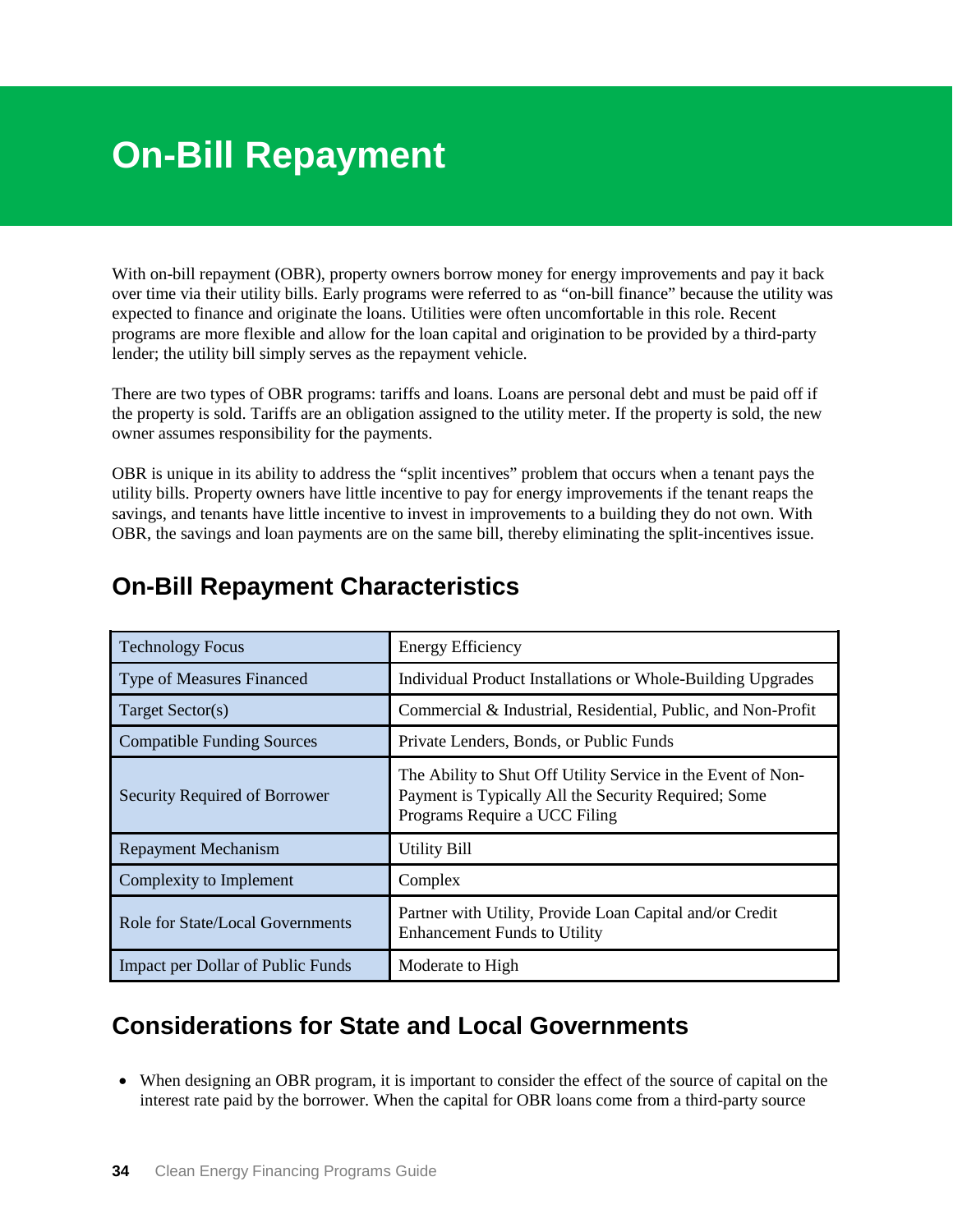(e.g., a bank makes the loan), loan defaults can become an issue. If there is a collection, utilities (and sometimes regulatory authorities) often require that delinquent utility bills are paid first, with only the remaining funds going toward loan repayment. This can increase lender risk and may result in a higher interest rate. For this reason, interest rates may be lower if a state or local government or utility provides the loan capital.

- The ability to disconnect power in the event of non-payment can be a powerful incentive to pay and a strong form of security. However, utilities and governments may be reluctant to enforce this measure due to social and other concerns.
- Many utility partners may not have the type of billing systems in place that would allow for OBR, in which case a sizeable investment is often required to upgrade utility billing and collection systems before an OBR program can launch.

| <b>Advantages</b>                                                                                                                                                            | <b>Disadvantages</b>                                                                                |
|------------------------------------------------------------------------------------------------------------------------------------------------------------------------------|-----------------------------------------------------------------------------------------------------|
| OBR is the only financing vehicle that works<br>successfully for rental properties where the<br>tenant pays the utility bills (eliminating the<br>split-incentives problem). | Setting up an OBR requires utility<br>cooperation.<br>May require legislation to authorize its use. |
| In the tariff version of OBR, the payments can<br>be passed along to the new owner if the<br>property is sold.                                                               |                                                                                                     |

# **When to Use On-Bill Financing**

OBR is well-suited for programs that plan to target renters or tenants. It is also one of the better programs for borrowers who don't have excellent credit, as the credit decision is based on utility payment history and not on the customer's credit score. OBR requires a utility company partner.

# **Example Programs / Case Studies**

### **Midwest Energy How\$mart (State of Kansas)**

Midwest Energy offers its residential and small commercial customers an on-bill financing program for their energy-efficiency improvements. To take part in the How\$mart program, customers must be up-todate on their energy payments and have an energy audit performed on their building by a Midwest Energy auditor. If a customer decides to make the improvements identified in the audit, the audit is free and Midwest Energy pays the initial cost of the upgrades. Customers pay back the improvements in a surcharge on their utility bill after the upgrades are installed.

Interest rates for the program vary depending on whether a customer is residential or non-residential. How\$mart offer loans with terms up to 15 years for residential customers and up to 10 years for commercial customers. Renters who wish to take part in the program must first have permission from their landlord.

[www.mwenergy.com/howsmart.aspx](http://www.mwenergy.com/howsmart.aspx)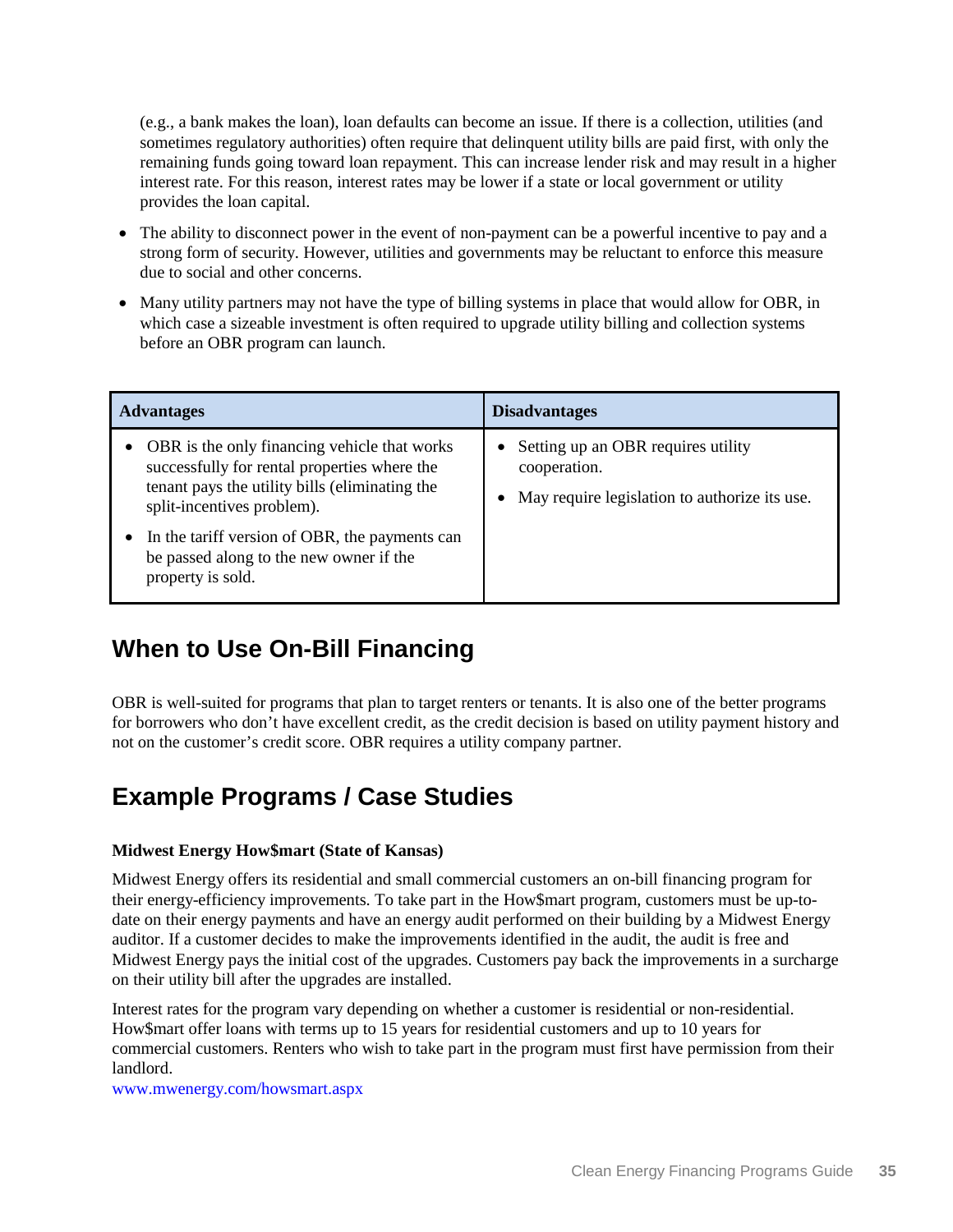#### **Long Island Green Homes (Babylon, NY)**

The Long Island Green Homes program uses funds from the town's solid-waste reserve to finance energy efficiency and renewable energy projects. The program requires a building to undergo an initial energy audit, after which a certified contractor completes the work identified in the audit. Upon completion of the upgrades, the town pays the contractors directly and the property owner pays back the upgrade costs on a trash bill surcharge with 3 percent interest.

<http://ligreenhomes.com/page.php?Page=home>

### **Clean Energy Works Portland (Portland, OR)**

The Clean Energy Works Portland program is a 500-home pilot available to residents of the city of Portland that provides easy access to low-cost financing for energy efficiency improvements. If a homeowner's property is selected through an application process, a home energy assessment is scheduled to be conducted by a certified Building Performance Institute contractor. An Energy Advocate will also be available to the homeowner to discuss the recommended improvement measures and financing options, as well as to walk the homeowner through the installation process.

There is no upfront cost to the homeowner. The cost of improvements is financed over a 20-year term that is repaid on the customer's utility bills. With a recent \$20 million federal stimulus, Clean Energy Works Portland has expanded its mission and changed its name to Clean Energy Works Oregon. [www.cleanenergyworksoregon.org](http://www.cleanenergyworksoregon.org/)

### **Resources & Guidance**

**Alliance to Save Energy (ASE) On-Bill Financing Policy Brief**

[www.ma-eeac.org/docs/On-BillFinancingASEBriefMatthewBrown.pdf](http://www.ma-eeac.org/docs/On-BillFinancingASEBriefMatthewBrown.pdf) (PDF, 19 pp. 393K)

**On-Bill Finance for the Small Business Market** – Includes a comprehensive list of OBF programs nationwide

[www.oregon.gov/ENERGY/LOANS/EEAST/docs/On-Bill\\_Finance\\_for\\_SmallBusinessMarket.pdf](http://www.oregon.gov/ENERGY/LOANS/EEAST/docs/On-Bill_Finance_for_SmallBusinessMarket.pdf) (PDF, 14 pp. 281K)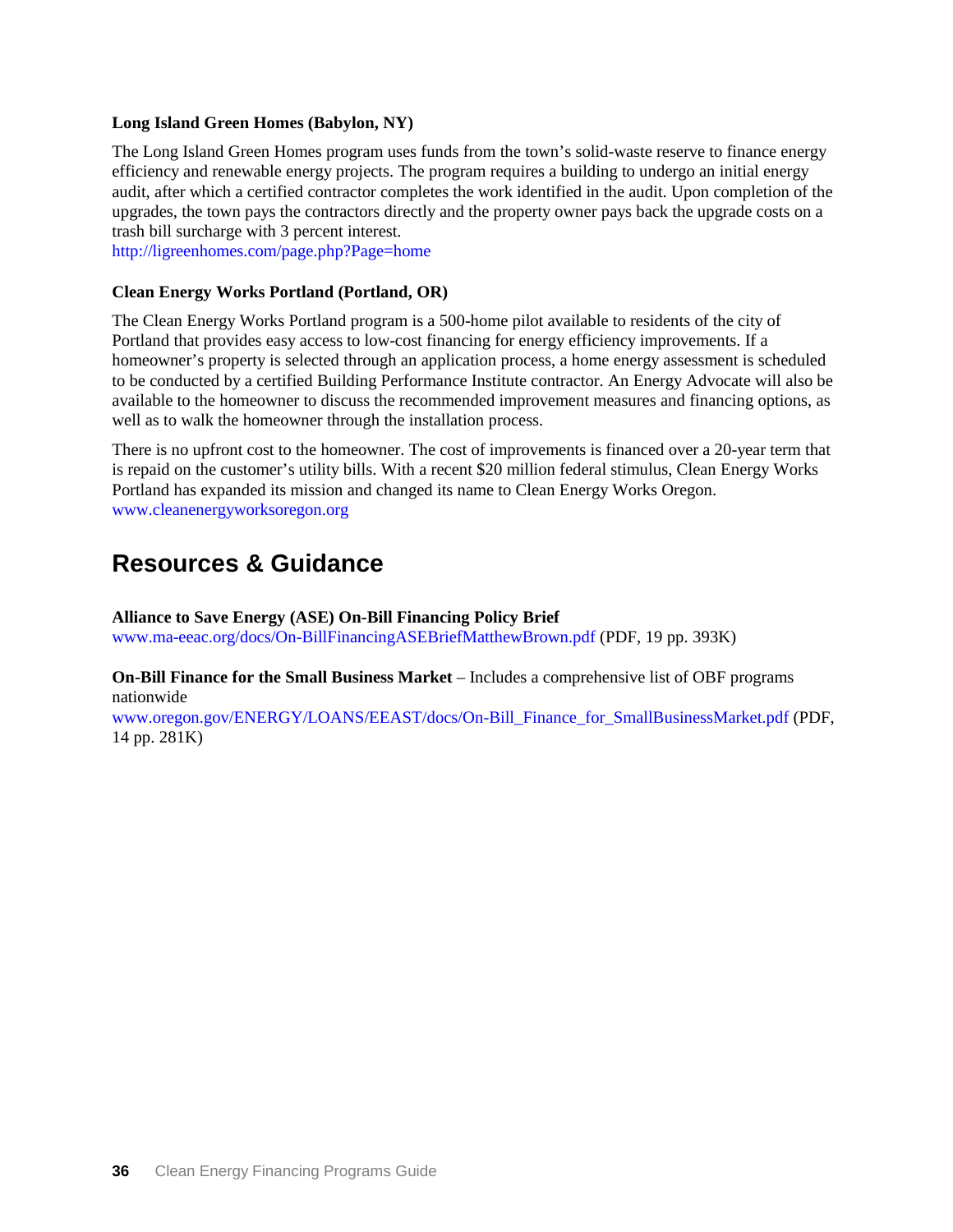# <span id="page-42-0"></span>**Energy Efficient Mortgages**

Energy efficient mortgages (EEMs) wrap the cost of energy efficiency and renewable energy improvements into a single primary mortgage during the purchase or refinance of residential real estate. There are two kinds of energy efficient mortgages:

- **Conventional Energy Efficient Mortgages** These standard loan products offered by Fannie Mae, Freddie Mac, FHA, and VA follow a well-defined national standard. Although underwritten as a traditional mortgage, an EEM is usually more flexible in areas such as loan-to-value and debt-toincome ratios.
- **Specialty Mortgages** Specialty mortgages are normally the product of joint collaboration between a lending institution and a local or state government. One or both parties agree to subsidize the mortgage if the borrower makes energy improvements that meet energy efficiency requirements set by the program.

With both kinds of EEMs, third-party funds from public agencies and municipalities can be used to provide incentives to lenders and borrowers in the form of an interest rate buy-down or closing cost credit.

| <b>Technology Focus</b>                  | Energy Efficiency and Renewable Energy                                       |
|------------------------------------------|------------------------------------------------------------------------------|
| <b>Type of Measures Financed</b>         | <b>Whole-Building Upgrades</b>                                               |
| Target Sector(s)                         | Residential                                                                  |
| <b>Compatible Funding Sources</b>        | <b>Public Funds</b>                                                          |
| <b>Security Required of Borrower</b>     | Senior Lien on Home (Must be the Primary Home Mortgage)                      |
| <b>Repayment Mechanism</b>               | Monthly Payment to Bank or Credit Union                                      |
| Complexity to Implement                  | Moderate                                                                     |
| Role for State/Local Governments         | Partner with Financial Institution(s) to subsidize a specialty<br><b>EEM</b> |
| <b>Impact per Dollar of Public Funds</b> | High                                                                         |

### **Energy Efficient Mortgage Characteristics**

### **Considerations for State and Local Governments**

• EEMs are only applicable for borrowers purchasing a new home or already refinancing an existing home (e.g., to take advantage of lower interest rates). EEM programs are limited in their ability to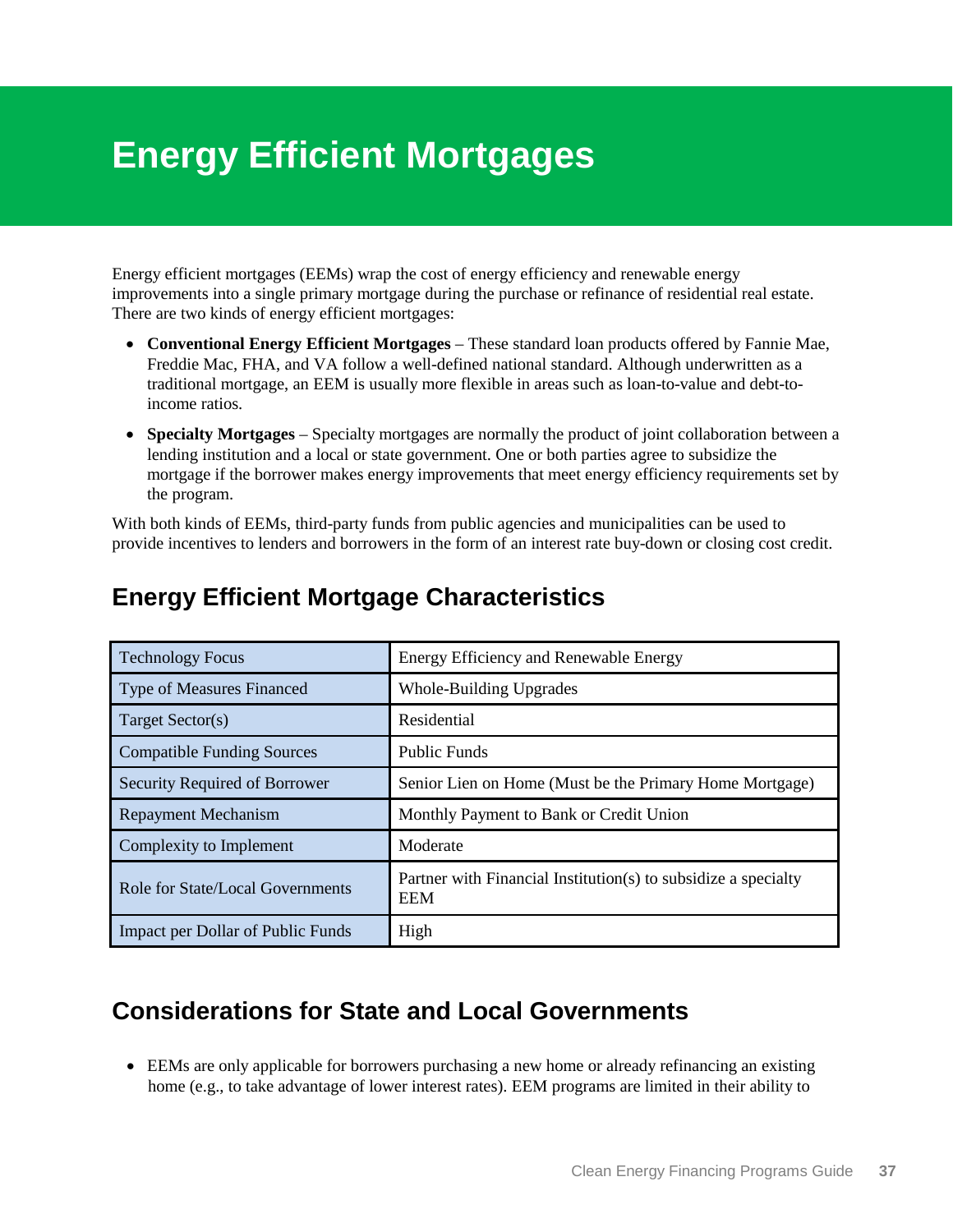reach a majority of the population at any given time. However, they provide more financing at a critical transaction point when borrowers may already be considering a remodel or upgrade work.

• EEMs are limited in the type of improvements they can finance. Conventional EEMs cannot finance upgrades when the total cost of improvements, including maintenance costs, are greater than the total present value of the energy savings over the useful life of the improvements. In other words, improvements can be financed only if the energy savings outweigh the costs.

| <b>Advantages</b>                                                                                                                                                                                                                           | <b>Disadvantages</b>                                                                                                                                                                                                                                                                                                                                                     |
|---------------------------------------------------------------------------------------------------------------------------------------------------------------------------------------------------------------------------------------------|--------------------------------------------------------------------------------------------------------------------------------------------------------------------------------------------------------------------------------------------------------------------------------------------------------------------------------------------------------------------------|
| • Payments for EEMs are low, as the mortgage<br>may be amortized over 15, 20, or 30 years, and<br>interest payments can be tax deductible.<br>EEMs have low interest rates, and a secondary<br>market already exists for conventional EEMs. | Depending on the state of residence, closing<br>costs to obtain an EEM can be high. If<br>refinancing, other benefits like lower interest<br>rates need to offset the loan costs.<br>• The entire mortgage must be financed to<br>incorporate the energy efficiency and<br>renewable energy costs.<br>EEMs are not eligible on second homes or<br>investment properties. |

### **When to Use EEMs**

EEMs can be an attractive option for people who are buying or refinancing a home. However, the average homeowner only moves once every seven years, so unless the refinancing market is strong, EEMs are useful to just a small segment of the market at any given time. Because of this, EEMs are best used as an additional option in a comprehensive program as opposed to serving as the foundation of the program.

### **Example Program / Case Study**

### **Colorado State ENERGY STAR Mortgage (State of Colorado)**

The state of Colorado is managing a pilot for EPA's ENERGY STAR Mortgage (ESM) program. The Colorado program partners with local lenders to provide ENERGY STAR Mortgages to buy an ENERGY STAR-rated home, to buy a new home that the borrower retrofits, or the refinancing and retrofit of an existing home. An energy audit is performed to make sure that energy savings will be achieved. The Colorado Governor's Energy Office shares the cost of a subsidy for this program with the Bank of Colorado in the form of an interest rate buy-down.

[www.coloradoenergystarhomes.com/index.php/resources](http://www.coloradoenergystarhomes.com/index.php/resources)

### **Resources & Guidance**

#### **ENERGY STAR Mortgage pilot program**

[www.energystar.gov/index.cfm?c=mortgages.energystar\\_mortgages](http://www.energystar.gov/index.cfm?c=mortgages.energystar_mortgages)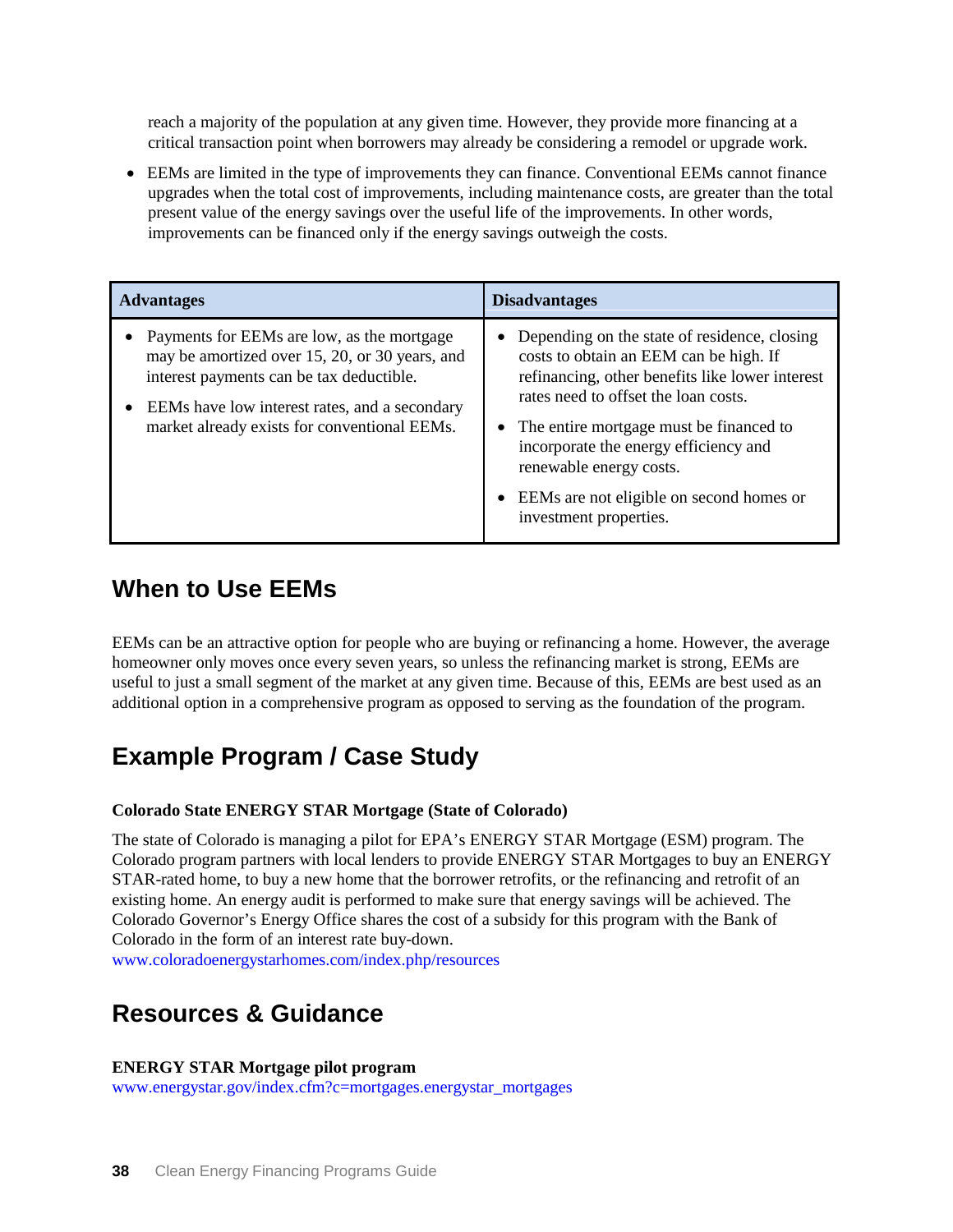#### **Maine Housing ENERGY STAR Mortgage pilot program**

[www.mainehousing.org/ENERGYStar.aspx](http://www.mainehousing.org/ENERGYStar.aspx)

### **HUD / FHA EEM basic description and guidelines**

[http://portal.hud.gov/hudportal/HUD?src=/program\\_offices/housing/sfh/eem/eemhome](http://portal.hud.gov/hudportal/HUD?src=/program_offices/housing/sfh/eem/eemhome)

#### **Fannie Mae EEM basic description and guidelines**

[www.efanniemae.com/sf/mortgageproducts/pdf/eifeaturefacts.pdf](http://www.efanniemae.com/sf/mortgageproducts/pdf/eifeaturefacts.pdf) (PDF, 3 pp. 41K)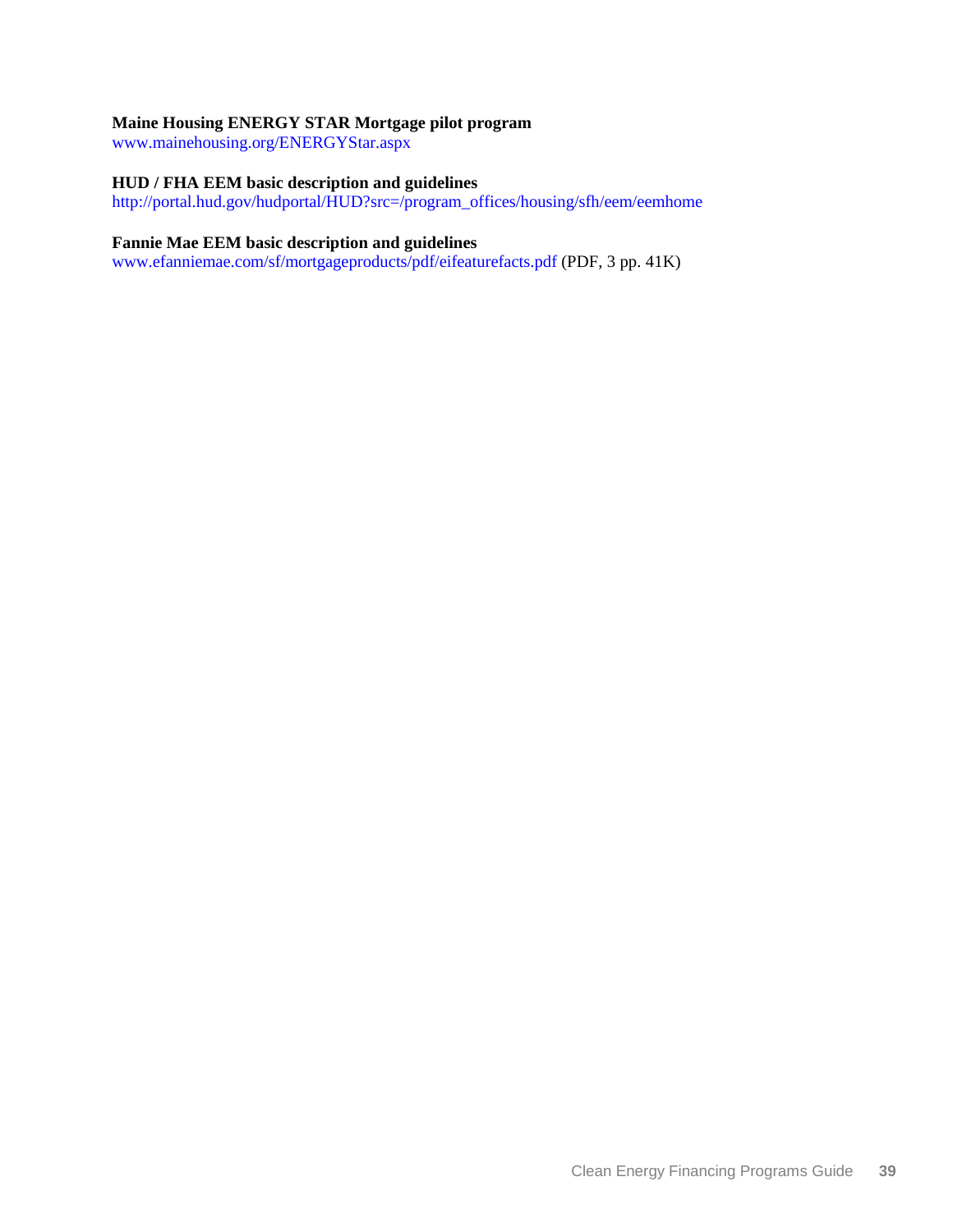# <span id="page-45-1"></span><span id="page-45-0"></span>**Performance Contracting**

Energy Savings Performance Contracting (ESPC) is a wide-ranging building retrofit option developed in the private sector. ESPCs are typically performed by an Energy Services Company (ESCO) and include a comprehensive building energy audit, a financial analysis of upgrade options, arrangement of project financing, installation of building upgrades, and post-installation performance monitoring and equipment maintenance.

ESPCs are typically designed to be cash-flow neutral, where the amount of monthly energy savings are at least equal to the amount of the monthly payment needed to finance the improvements. Most ESCOs guarantee the projected energy savings, and will reimburse the customer if the savings are not realized.

ESPCs do not require public subsidies to operate successfully. However, a state or local government can encourage interest in ESPCs by offering rebates or subsidized financing, which may require public-sector funds. Governments with the ability to issue bonds at attractive rates can also aggregate and help raise capital for many smaller projects, passing along the lower interest rate from the large bond issuance to the smaller projects, particularly if the projects will be installed around the same time and have similar payback periods.

| <b>Technology Focus</b>                  | Energy Efficiency and Renewable Energy (Limited)                                              |
|------------------------------------------|-----------------------------------------------------------------------------------------------|
| <b>Type of Measures Financed</b>         | <b>Whole-Building Upgrades</b>                                                                |
| Target Sector(s)                         | Public, Non-Profit, and Commercial & Industrial                                               |
| <b>Compatible Funding Sources</b>        | Private Financing, Public Funds, Bonds                                                        |
| <b>Security Required of Borrower</b>     | Varies (often a UCC Filing on the financed equipment)                                         |
| <b>Repayment Mechanism</b>               | Monthly Loan Payment to ESCO or Financial Institution                                         |
| Complexity to Implement                  | Simple to Complex                                                                             |
| Role for State/Local Governments         | Public subsidies can enable projects and deep retrofits that<br>might otherwise not be viable |
| <b>Impact per Dollar of Public Funds</b> | High                                                                                          |

### **Performance Contracting Characteristics**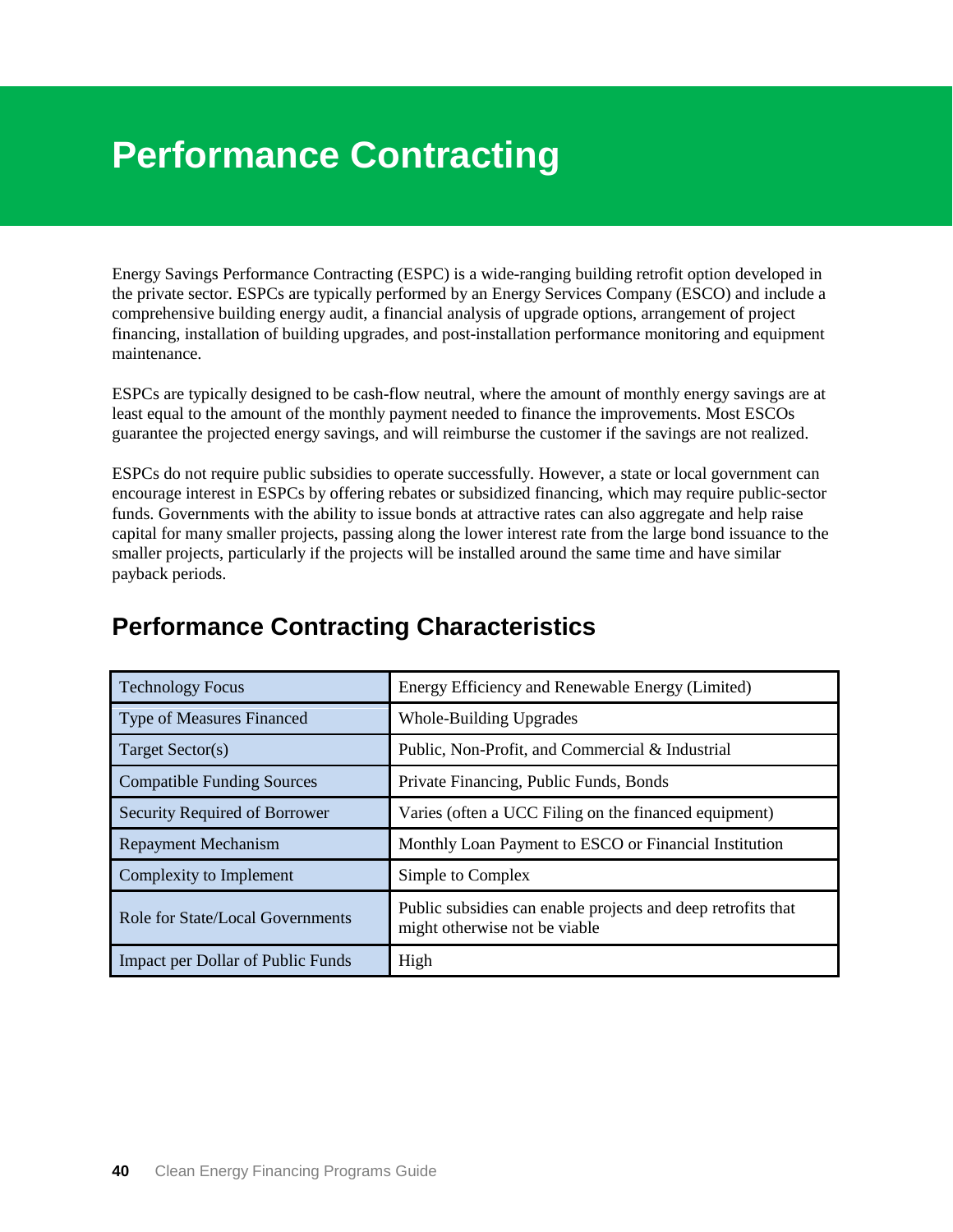# **Considerations for State and Local Governments**

- ESPCs are best suited to comprehensive building retrofits and upgrades to multiple building systems at the same time. If a building owner only wishes to replace a boiler, for example, an ESPC may not be the best option.
- ESPCs are traditionally energy-efficiency oriented, although more ESCOs are offering renewable energy options as part their standard services.
- ESPCs are an excellent choice for upgrading state or local government buildings.
- Most ESPC projects consist of two agreements: (1) a guaranteed energy savings agreement (GESA) between the customer and the ESCO that covers the engineering, equipment selection, installation, commissioning, and ongoing measurement and verification costs and project costs; and (2) a financing agreement between the customer and the lender or investors funding the project.
- Many states have legislation in place to authorize ESPCs and confirm that financing would be treated as an operating expense rather than debt [\(www.ornl.gov/info/esco/legislation/newesco.shtml\)](http://www.ornl.gov/info/esco/legislation/newesco.shtml).

| <b>Advantages</b>                                                                                                                                                                                                 | <b>Disadvantages</b>                                                                                                                                                                                                                                                    |
|-------------------------------------------------------------------------------------------------------------------------------------------------------------------------------------------------------------------|-------------------------------------------------------------------------------------------------------------------------------------------------------------------------------------------------------------------------------------------------------------------------|
| ESPCs are well-established, have strong<br>private-sector support, and have a proven track<br>record of success.<br>The ESCO guarantee reduces customer risk.<br>Most projects do not require any public subsidy. | ESPCs are suitable for larger buildings only,<br>where the project size is sufficient to be of<br>interest to an ESCO (typically \$1 million or<br>more).<br>These are negotiated contracts that require an<br>understanding of how energy efficiency<br>projects work. |

# **When to Use Performance Contracting**

Performance contracting is for large, whole-building retrofits. Performance contracting works well for public and non-profit buildings and engages the private-sector industry. ESPC is best for programs where energy efficiency is the priority, rather than renewable energy. Building owners are most likely to use an ESPC when they do not have available cash to make improvements, lack the expertise or time to implement retrofit projects on their own, or need the performance guarantees to obtain approval to do the project. Rebates can also be used to encourage more extensive retrofit projects. Public-sector officials should check with their state energy office for details about implementing ESPCs in their state.

# **Example Program / Case Study**

### **[North Carolina Department of Administration](http://www.naesco.org/resources/casestudies/documents/PES%20NC%20State.pdf) (State of North Carolina)**

The North Carolina Department of Administration (NCDOA) has an energy savings performance contract with an ESCO to address both short- and long-term needs through improving the energy infrastructure of a grouping of state government buildings. Among some of the improvements were a more efficient cooling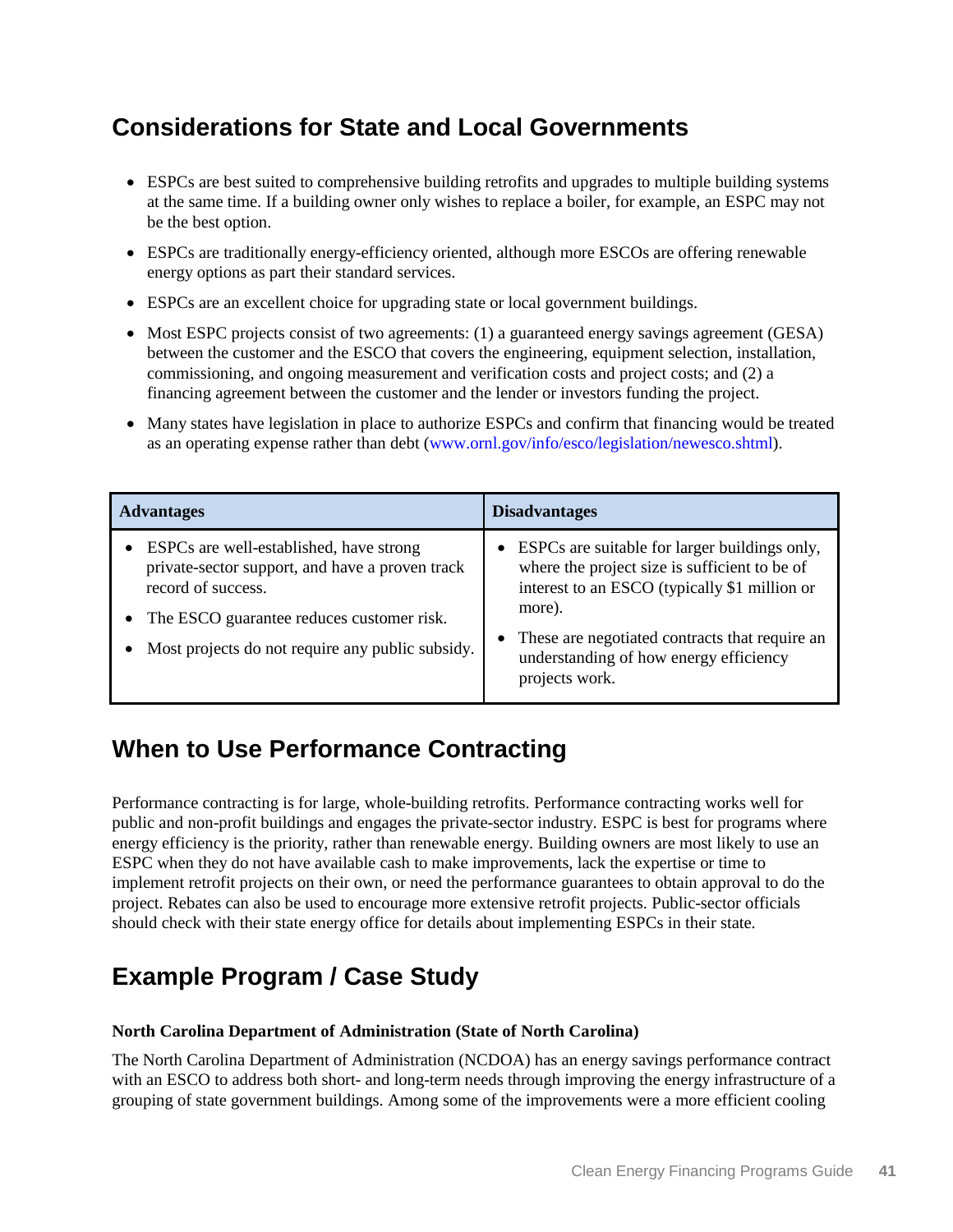solution, lighting and water conservation measures, and new HVAC equipment. The NCDOA will save over a \$1 million per year in operating costs as a result of the retrofit. [www.naesco.org/resources/casestudies/documents/PES%20NC%20State.pdf](http://www.naesco.org/resources/casestudies/documents/PES%20NC%20State.pdf)

### **[Bridgeport Housing Authority](http://www.naesco.org/resources/casestudies/documents/BHA_CaseBriefFINAL.pdf) (Bridgeport, Connecticut)**

The Bridgeport Housing Authority (BHA) contracted with an ESCO for \$20 million in energy and resource upgrades in six major complexes plus 500 scattered sites, covering approximately 2,500 units. The work will provide \$1.3 million annually in guaranteed energy savings and reduce electricity use by 35 percent, natural gas use by 24 percent, and water consumption by 45 percent. [www.naesco.org/resources/casestudies/documents/BHA\\_CaseBriefFINAL.pdf](http://www.naesco.org/resources/casestudies/documents/BHA_CaseBriefFINAL.pdf)

### **Resources & Guidance**

**Financing Energy Efficiency Projects** – discusses performance contracting [www.energystar.gov/ia/business/government/Financial\\_Energy\\_Efficiency\\_Projects.pdf](http://www.energystar.gov/ia/business/government/Financial_Energy_Efficiency_Projects.pdf) (PDF, 5 pp. 106K)

**Introduction to Performance Contracting** – National Renewable Energy Lab (NREL) [www.nrel.gov/applying\\_technologies/state\\_local\\_activities/pdfs/tap\\_webinar\\_20091216\\_knutson.pdf](http://www.nrel.gov/applying_technologies/state_local_activities/pdfs/tap_webinar_20091216_knutson.pdf) (PDF, 54 pp. 2.2M)

**Energy Service Coalition (ESC)** – best practices and guidance documents [www.energyservicescoalition.org/espc/tools/index.html](http://www.energyservicescoalition.org/espc/tools/index.html)

**Maximize Stimulus Funding with Performance Contracting and ENERGY STAR** – webinar [https://energystar.webex.com/tc0500l/trainingcenter/record/recordAction.do?siteurl=energystar&recording](https://energystar.webex.com/tc0500l/trainingcenter/record/recordAction.do?siteurl=energystar&recordingID=31465132&actionType=Info&tcRecordingLink=Yes) [ID=31465132&actionType=Info&tcRecordingLink=Yes](https://energystar.webex.com/tc0500l/trainingcenter/record/recordAction.do?siteurl=energystar&recordingID=31465132&actionType=Info&tcRecordingLink=Yes)

**National Association of Energy Service Companies (NAESCO)** – case study examples [www.naesco.org/resources/casestudies/default.aspx](http://www.naesco.org/resources/casestudies/default.aspx)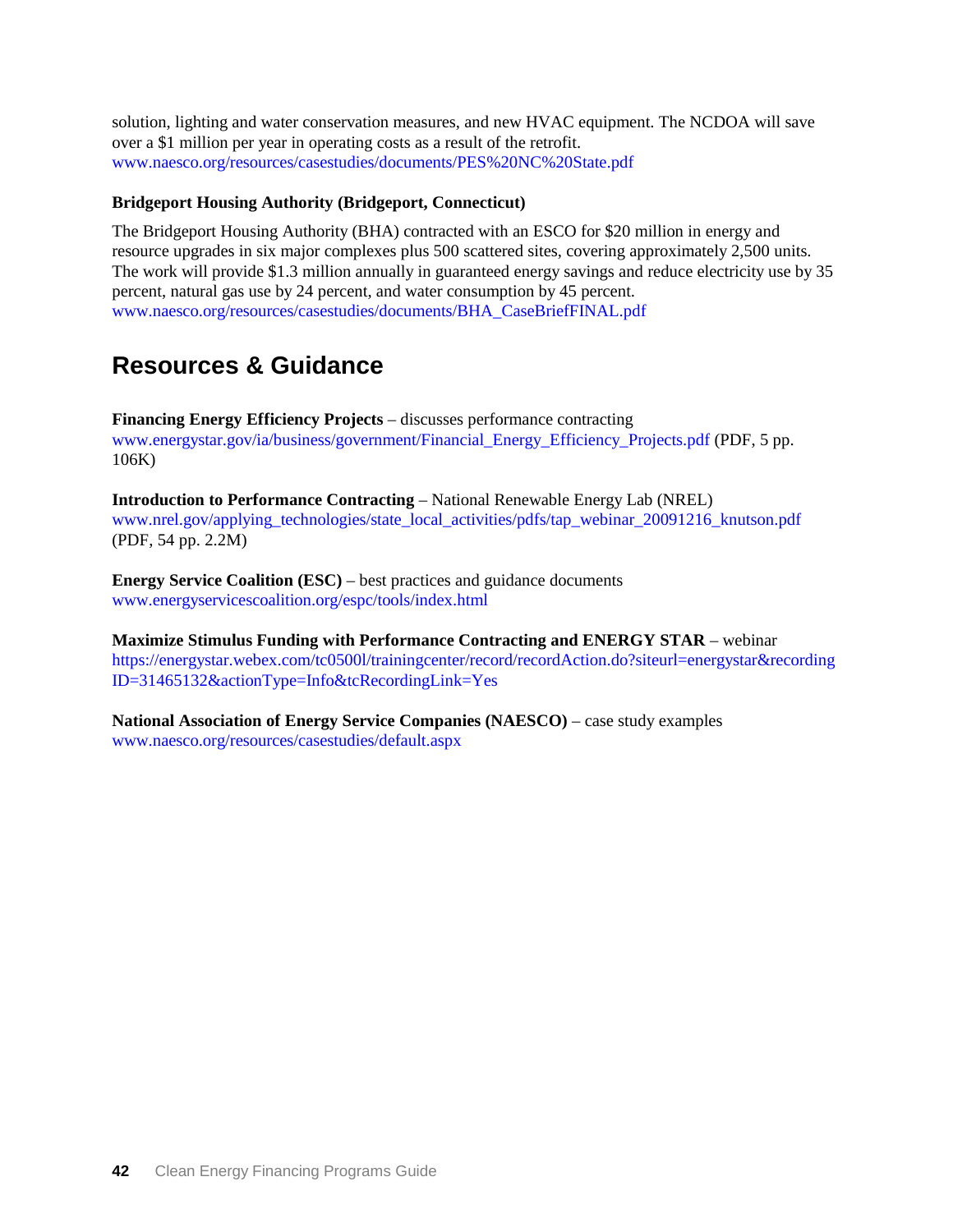# <span id="page-48-0"></span>**Power Purchase Agreements and Solar Leasing**

In a Power Purchase Agreement (PPA), a developer or independent financier pays for and installs renewable energy equipment on the property of an end-user. The property owner then buys the electricity produced by the renewable energy at some pre-determined rate (either fixed or variable) for a set amount of time (typically between 10 and 20 years). Tax credits stay with the developer, and are usually reflected in lower energy prices for the user.

A solar lease is similar to a PPA, but instead of purchasing power, the property owner rents the installed equipment. The combination of the lease payment and the reduced energy bill is typically less than the old bill.

### **Power Purchase Agreements & Solar Leasing Characteristics**

| <b>Technology Focus</b>              | <b>Renewable Energy</b>                                                                                |
|--------------------------------------|--------------------------------------------------------------------------------------------------------|
| <b>Type of Measures Financed</b>     | Solar, Geothermal, Wind, Biomass, Landfill Gas, etc.                                                   |
| Target Sector(s)                     | Commercial & Industrial, Residential, Public, and Non-Profit                                           |
| <b>Compatible Funding Sources</b>    | Private Investors or Lenders (for Developer Capital)                                                   |
| <b>Security Required of Borrower</b> | <b>UCC</b> Filing                                                                                      |
| <b>Repayment Mechanism</b>           | PPAs –Through Negotiated Price per kWh; Solar Lease –<br>Monthly Payments to Equipment Owner           |
| Complexity to Implement              | Simple (Solar Leases) to Complex (PPAs)                                                                |
| Role for State/Local Governments     | If PPAs and solar leasing are not viable, a small public subsidy<br>may be enough to make a difference |
| Impact per Dollar of Public Funds    | Moderate to High                                                                                       |

### **Considerations for State and Local Governments**

- PPAs are attractive to any institution on a tight budget and that wishes to keep the assets off their balance sheet. No down payment is needed and the capital is provided by the developer/investor, who owns the project.
- The ability to capture the tax benefits makes PPAs attractive to public-sector clients who might otherwise have to give them up.
- Larger projects may generate more electricity than the property owner can use. In states where net metering is allowed, excess energy can perhaps be sold to the local utility.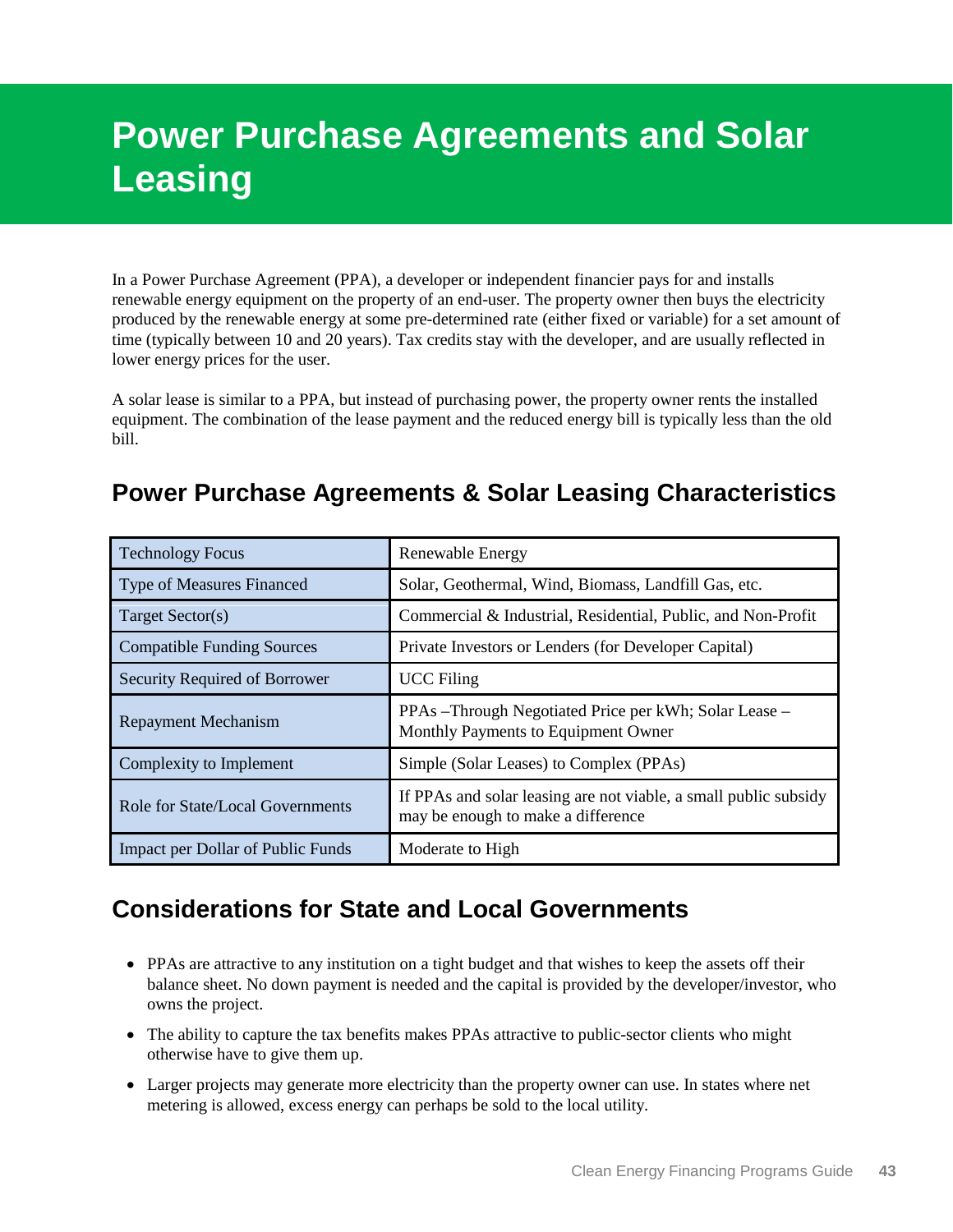• Residential solar leasing is growing quickly in areas of the country (like California) with high electricity costs and/or generous utility rebates.

| <b>Advantages</b>                                                                                                                                                                                             | <b>Disadvantages</b>                                                                                                                                                  |
|---------------------------------------------------------------------------------------------------------------------------------------------------------------------------------------------------------------|-----------------------------------------------------------------------------------------------------------------------------------------------------------------------|
| PPAs and solar leases eliminate the high up-<br>front cost of renewable energy installations.<br>PPAs and solar leasing work well in areas with<br>high electricity rates and/or generous utility<br>rebates. | The PPA process can be complex.<br>PPAs work best for large projects.<br>State statutes and/or regulations may need<br>٠<br>to be changed to allow for solar leasing. |
| PPAs are good for public entities or large non-<br>profits that cannot take advantage of the tax<br>credits or depreciation associated with project.                                                          |                                                                                                                                                                       |

### **When to Use PPAs and Solar Leases**

In markets where the economics of renewable energy do not yet support PPAs and solar leases, governments may be able to help make the economics attractive with rebates or other incentives.

# **Example Programs / Case Studies**

### **[Connecticut Solar Leasing](http://www.ctsolarlease.com/) (State of Connecticut)**

This program is designed to make solar energy systems available to moderate-income homeowners. The program is offered by CT Solar Leasing LLC in partnership with: the Connecticut Clean Energy Fund, which provides rebates for the solar power installations; AFC First Financial Corporation, which acts as the program administrator; and Gemstone Lease Management. The 15-year leases offer a five-year extension option, and monthly payments are about \$120 for the average home. [www.ctsolarlease.com/index.php](http://www.ctsolarlease.com/index.php)

### **[City of Pendleton](http://www.epa.gov/greenpower/documents/pendleton_oregon.pdf) (Oregon)**

The City of Pendleton partnered with Honeywell Building Solutions and Advanced Energy Solutions to install a 100-kilowatt photovoltaic (PV) system on the roof of its water treatment plant. Through use of a solar PPA, the City did not incur up-front costs. A combination of federal and state incentives, including the Oregon Business Energy Tax Credit and a per-wattage credit from Energy Trust of Oregon, was used to lower the overall cost. The lease has a 20-year term, at the end of which the City has the option to enter into another contract, buy the PV system, or opt out and have Honeywell remove the system. [www.epa.gov/greenpower/documents/pendleton\\_oregon.pdf](http://www.epa.gov/greenpower/documents/pendleton_oregon.pdf) (PDF, 1 pp. 298K)

### **Resources & Guidance**

**[U.S. EPA Green Power Partnership](http://www.epa.gov/greenpower/buygp/solarpower.htm)**® – discusses solar PPAs [www.epa.gov/greenpower/buygp/solarpower.htm](http://www.epa.gov/greenpower/buygp/solarpower.htm)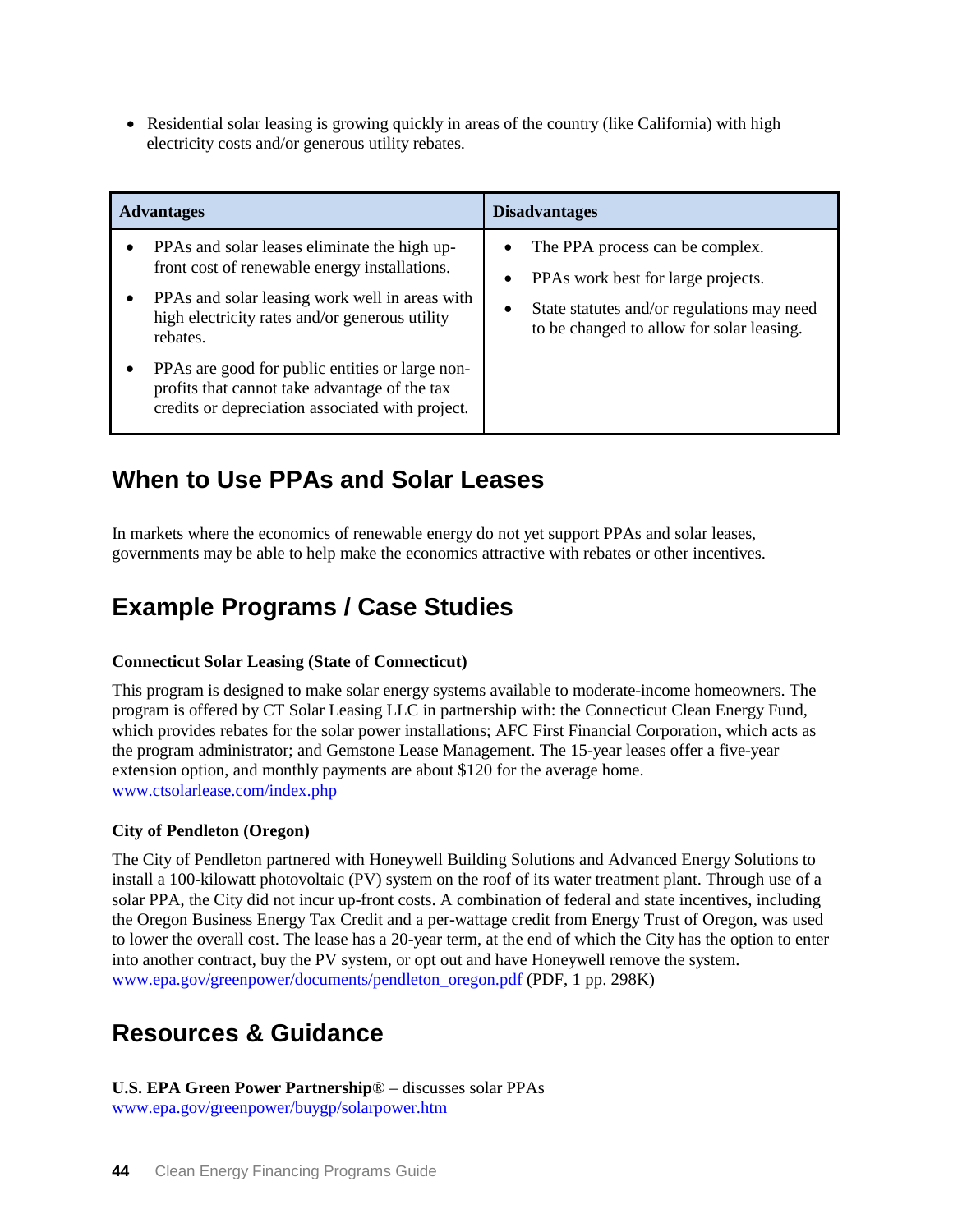**[Solar Leasing for Residential Photovoltaic Systems](http://www.nrel.gov/docs/fy09osti/43572.pdf)** (PDF, 6 pp. 495K) – National Renewable Energy Lab (NREL) [www.nrel.gov/docs/fy09osti/43572.pdf](http://www.nrel.gov/docs/fy09osti/43572.pdf)

**[Solar PPA legislation status map](http://www.dsireusa.org/documents/summarymaps/3rd_Party_PPA_map.pptx)** – Database of State Incentives for Renewables & Efficiency (DSIRE) [www.dsireusa.org/documents/summarymaps/3rd\\_Party\\_PPA\\_map.pptx](http://www.dsireusa.org/documents/summarymaps/3rd_Party_PPA_map.pptx)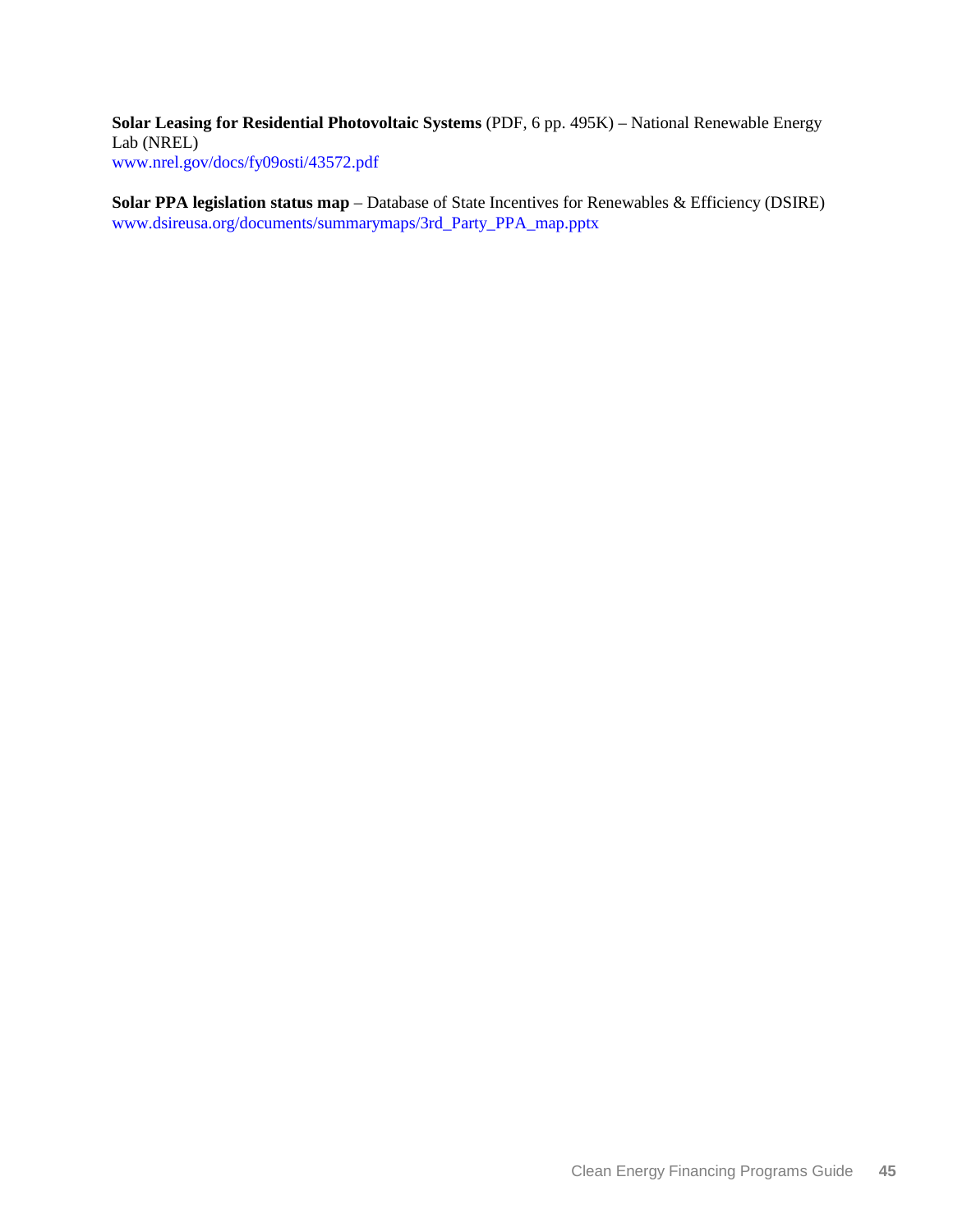### **CHAPTER FOUR**

# <span id="page-51-0"></span>**Financing Tools and Resources**

### **CHAPTER CONTENTS**

- (1) [Analytical Tools](#page-51-2)
- (2) [Funding Databases](#page-51-1)
- (3) [Guidance](#page-52-0)
- (4) [Advisory Services and Toolkits](#page-53-1)
- (5) [Webinars](#page-53-2)
- (6) [Marketing](#page-53-0)
- (7) [Definitions](#page-54-0)

# <span id="page-51-2"></span>**1. ANALYTICAL TOOLS**

**The Cash Flow Opportunity Calculator**, developed for EPA's ENERGY STAR program, uses buildingspecific data to help decision-makers quantify the financial benefits of energy efficiency investments. The calculator estimates how much new energy efficiency equipment can be bought with anticipated savings, compares the benefits of financing equipment immediately or waiting to use cash from a future budget, and evaluates money lost by waiting for a lower interest rate.

[www.energystar.gov/ia/business/cfo\\_calculator.xls](http://www.energystar.gov/ia/business/cfo_calculator.xls) (XLS, 415k)

**Portfolio Manager,** EPA's ENERGY STAR measurement and tracking tool, allows users to assess energy and water consumption across an entire portfolio of buildings in a secure online environment. Whether the user owns, manages, or holds properties for investment, Portfolio Manager helps set investment priorities, identify under-performing buildings, verify efficiency improvements, and receive EPA recognition for superior energy performance.

[www.energystar.gov/index.cfm?c=evaluate\\_performance.bus\\_portfoliomanager](http://www.energystar.gov/index.cfm?c=evaluate_performance.bus_portfoliomanager)

# <span id="page-51-1"></span>**2. FUNDING DATABASES**

**Combined Heat and Power (CHP) Funding Opportunities** - Provides information on state and federal incentives applicable to CHP and biomass/biogas projects. EPA's Combined Heat and Power Partnership updates the database information twice a month. [www.epa.gov/chp/funding/funding.html](http://www.epa.gov/chp/funding/funding.html)

**EPA's financial incentives page** includes grants, tax incentives, low-interest loans, favorable utility rates, tradable allowances, and renewable portfolio standards. [www.epa.gov/chp/funding/financial.html#tabnav](http://www.epa.gov/chp/funding/financial.html#tabnav)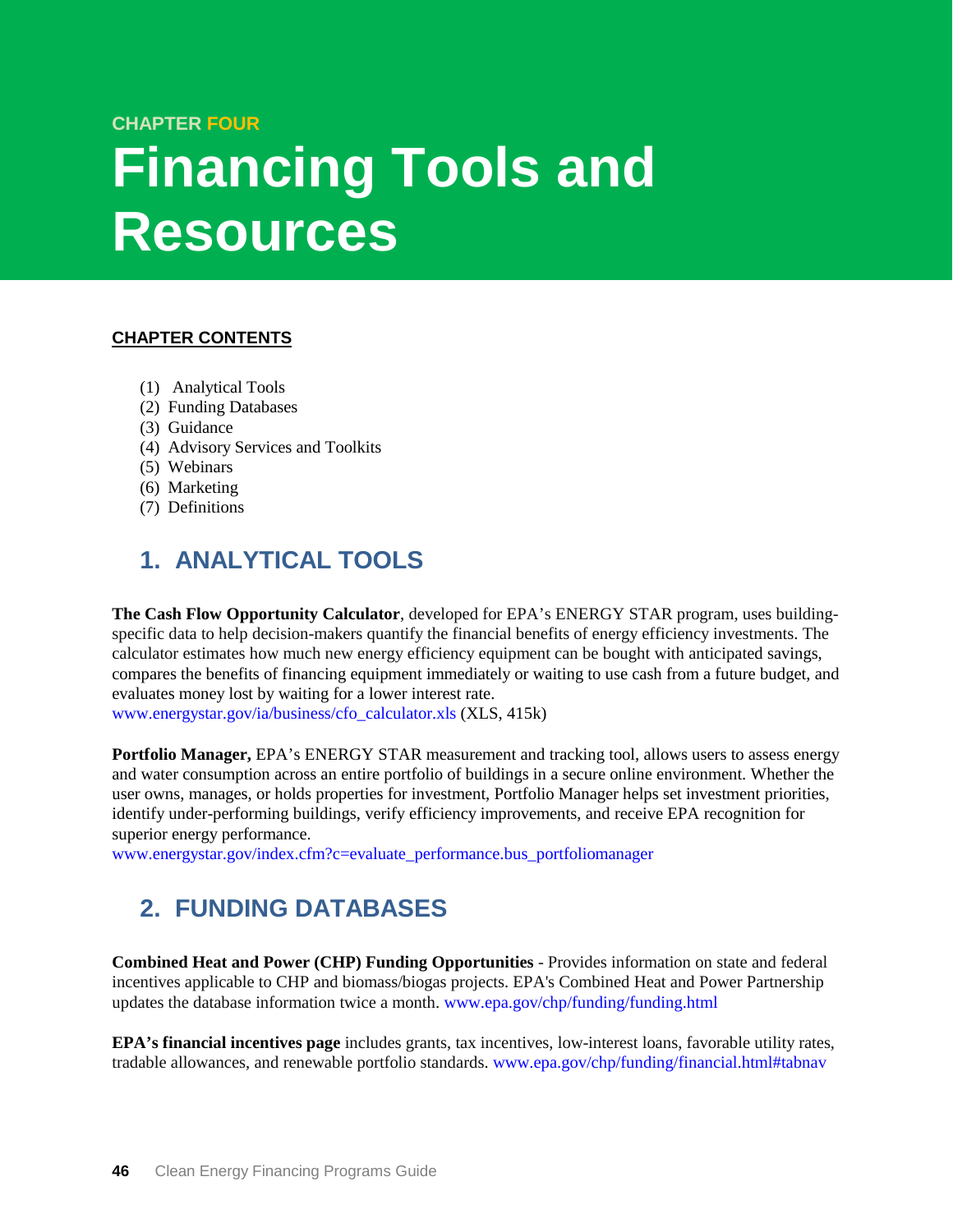**The Database of State Incentives for Renewables and Efficiency** (DSIRE) provides routinely updated information about renewable energy and energy efficiency policies and incentives offered by federal and state agencies, utilities, and local organizations in each state. [www.dsireusa.org](http://www.dsireusa.org/)

**The Landfill Methane Outreach Program Funding Guide** features innovative funding programs and strategies that can help developers overcome financial barriers, including loans, grants, renewable portfolio standards, renewable energy trust funds, and property, sales, and use-tax exemptions. This Guide is intended to provide information about a broad range of the types of funding options available for landfill gas-to-energy projects. [www.epa.gov/lmop/publications-tools/funding-guide/index.html](http://www.epa.gov/lmop/publications-tools/funding-guide/index.html)

**RE-Powering America's Land** features information about federal and state incentives available for renewable energy generation and contaminated land redevelopment in each state. Each fact sheet includes information on available funding (grants, loans, bonds, etc.), tax incentives (abatements, deductions, credits, etc.), technical assistance, and other incentives offered at the state level. [www.epa.gov/renewableenergyland/incentives.htm](http://www.epa.gov/renewableenergyland/incentives.htm)

# <span id="page-52-0"></span>**3. GUIDANCE**

**EPA's Clean Energy-Environment Guide to Action** identifies and describes 16 clean energy policies and strategies that are delivering economic and environmental results for states. Chapters 4 and 5 provide detailed information about public benefits funds, also known as system benefits charges, for energy efficiency and clean energy. [www.epa.gov/statelocalclimate/resources/action-guide.html](http://www.epa.gov/statelocalclimate/resources/action-guide.html)

**The Clean Energy Funds Manual** is intended to help policy and program decision-makers identify the clean energy funding and administrative approaches that make sense for their jurisdiction. For each approach, the Manual provides an overview of advantages and disadvantages, implementation options, and state examples. The Manual also references other policies for promoting clean energy and briefly describes interactions and considerations related to setting up a clean energy fund. [www.epa.gov/statelocalclimate/documents/pdf/clean\\_energy\\_fund\\_manual.pdf](http://www.epa.gov/statelocalclimate/documents/pdf/clean_energy_fund_manual.pdf) (PDF, 55 pp, 1.4M)

**The Local Government Climate and Energy Strategy Guides** provide a comprehensive, straightforward overview of local government greenhouse gas emission reduction strategies. Staff can use these guides to plan, implement, and evaluate climate and energy projects. Each guide provides an overview of project benefits, policy mechanisms, investments, key stakeholders, and other implementation considerations. Examples and case studies are incorporated throughout the guides. The guides cover topics such as energy efficiency, transportation, urban planning and design, solid waste and materials management, and renewable energy. [www.epa.gov/statelocalclimate/resources/strategy-guides.html](http://www.epa.gov/statelocalclimate/resources/strategy-guides.html)

**EPA's State Lead by Example Guide** identifies best practices and state examples of clean energy activities; highlights the benefits and costs of taking action; and identifies issues, strategies, and resources for implementing key steps in the development of a comprehensive LBE program. States lead by example (LBE) by setting up programs that achieve large energy cost savings within their own buildings and operations, and thereby proving the feasibility and benefits of clean energy to the larger market. Section 5.2 of the guide discusses how to finance an LBE program, including identifying financing options and funding sources and addressing financial barriers. [www.epa.gov/statelocalclimate/resources/example.html](http://www.epa.gov/statelocalclimate/resources/example.html)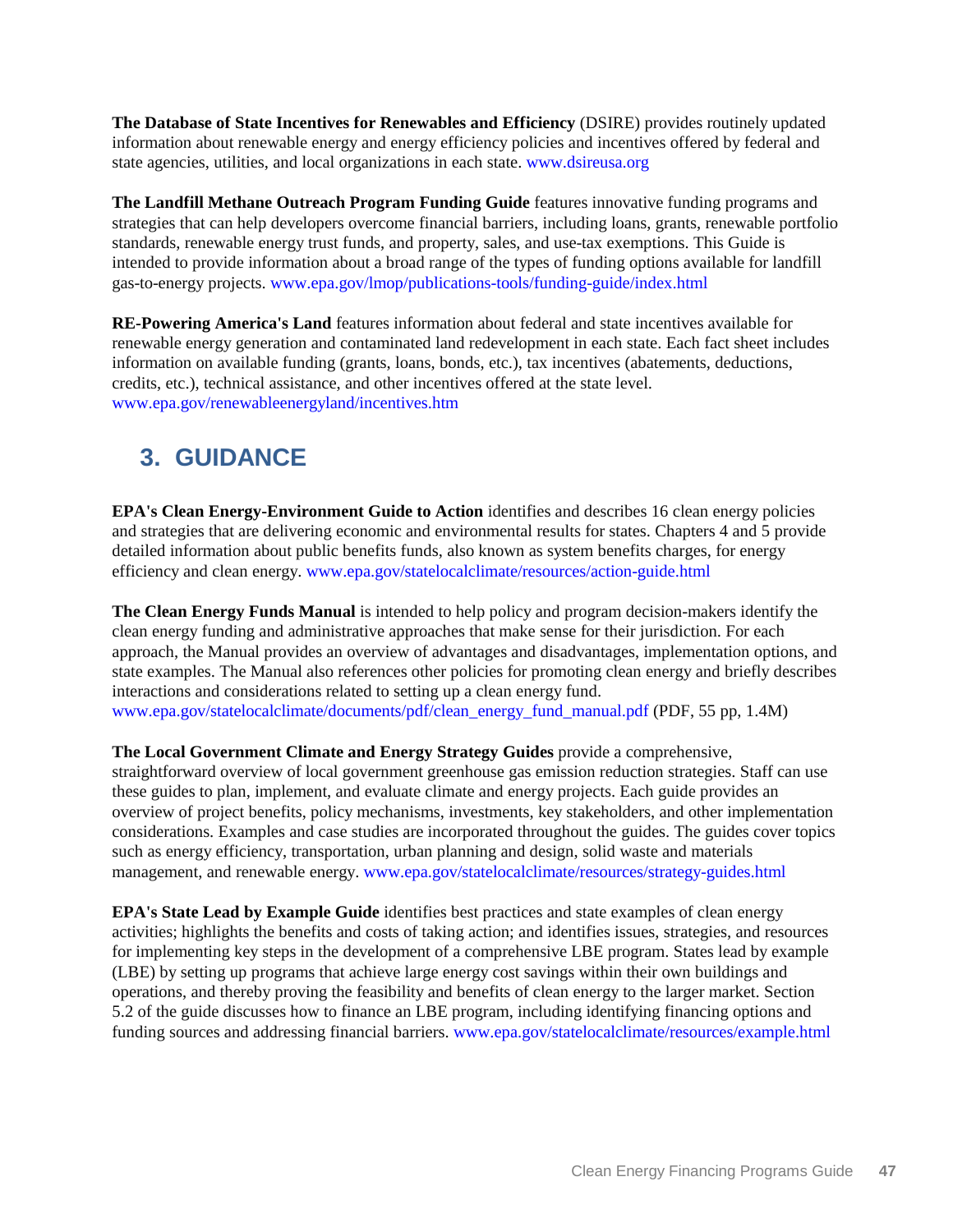# <span id="page-53-1"></span>**4. ADVISORY SERVICES AND TOOLKITS**

**The Supplemental Environmental Projects Toolkit** provides state and local governments with information and resources for pursuing energy-efficiency or renewable energy projects through non-federal enforcement settlements. The toolkit has information about Supplemental Environmental Projects at the local and state level, particularly highlighting opportunities with energy efficiency and renewable energy. [www.epa.gov/statelocalclimate/documents/pdf/sep\\_toolkit.pdf](http://www.epa.gov/statelocalclimate/documents/pdf/sep_toolkit.pdf) (PDF, 66 pp, 1.9M)

**EPA's Environmental Finance Center Network** provides state and local officials and small businesses with advisory services; education, publications, and training; technical assistance; and analyses on financing alternatives. [www.epa.gov/efinpage/efcn.htm](http://www.epa.gov/efinpage/efcn.htm)

**EPA's Environmentally Preferable Purchasing Program** can help state government purchasers find and evaluate information about green products and services, calculate the costs and benefits of purchasing choices, and manage green purchasing processes. Environmentally preferable purchasing (EPP) helps governments "buy green" and use their buying power to stimulate market demand for green products and services. [www.epa.gov/epp](http://www.epa.gov/epp)

# <span id="page-53-2"></span>**5. WEBINARS**

**ENERGY STAR's Live and Pre-Recorded Training Webinars** offer no-cost online training sessions to help improve the energy performance of organizations. Webinars include: Maximize Stimulus Funding with Performance Contracting and ENERGY STAR, ENERGY STAR and Revolving Loan Funds, and Innovative Financial Solutions for Efficiency in Drinking Water Systems and Wastewater Treatment Plants. [www.energystar.gov/index.cfm?c=business.bus\\_internet\\_presentations](http://www.energystar.gov/index.cfm?c=business.bus_internet_presentations)

**State Technical Forum** is a monthly EPA webinar series that explores analytical questions and key issues surrounding state climate change and clean energy efforts. Each forum is a facilitated discussion among state energy, environmental, and public utility commission officials, featuring peer exchanges, expert presentations, and targeted background documents. Forum resources for setting up funding mechanisms include information on tax incentives and economic recovery funding. [www.epa.gov/statelocalclimate/web-podcasts/forum.html](http://www.epa.gov/statelocalclimate/web-podcasts/forum.html)

# <span id="page-53-0"></span>**6. MARKETING**

**ENERGY STAR Qualified New Homes** identifies new homes meeting energy efficiency guidelines beyond most current building codes. More than one million homes have earned an ENERGY STAR label, saving their owners 20 percent to 30 percent on energy bills compared to typical homes. [www.energystar.gov/index.cfm?c=new\\_homes.hm\\_index](http://www.energystar.gov/index.cfm?c=new_homes.hm_index)

**Home Performance with ENERGY STAR** helps homeowners improve their energy efficiency through retrofits and equipment upgrades.

[www.energystar.gov/index.cfm?c=home\\_improvement.hm\\_improvement\\_indexhttp://www.energystar.gov](http://www.energystar.gov/index.cfm?c=home_improvement.hm_improvement_indexhttp://www.energystar.gov/index.cfm?c=home_improvement.hm_improvement_index) [/index.cfm?c=home\\_improvement.hm\\_improvement\\_index](http://www.energystar.gov/index.cfm?c=home_improvement.hm_improvement_indexhttp://www.energystar.gov/index.cfm?c=home_improvement.hm_improvement_index)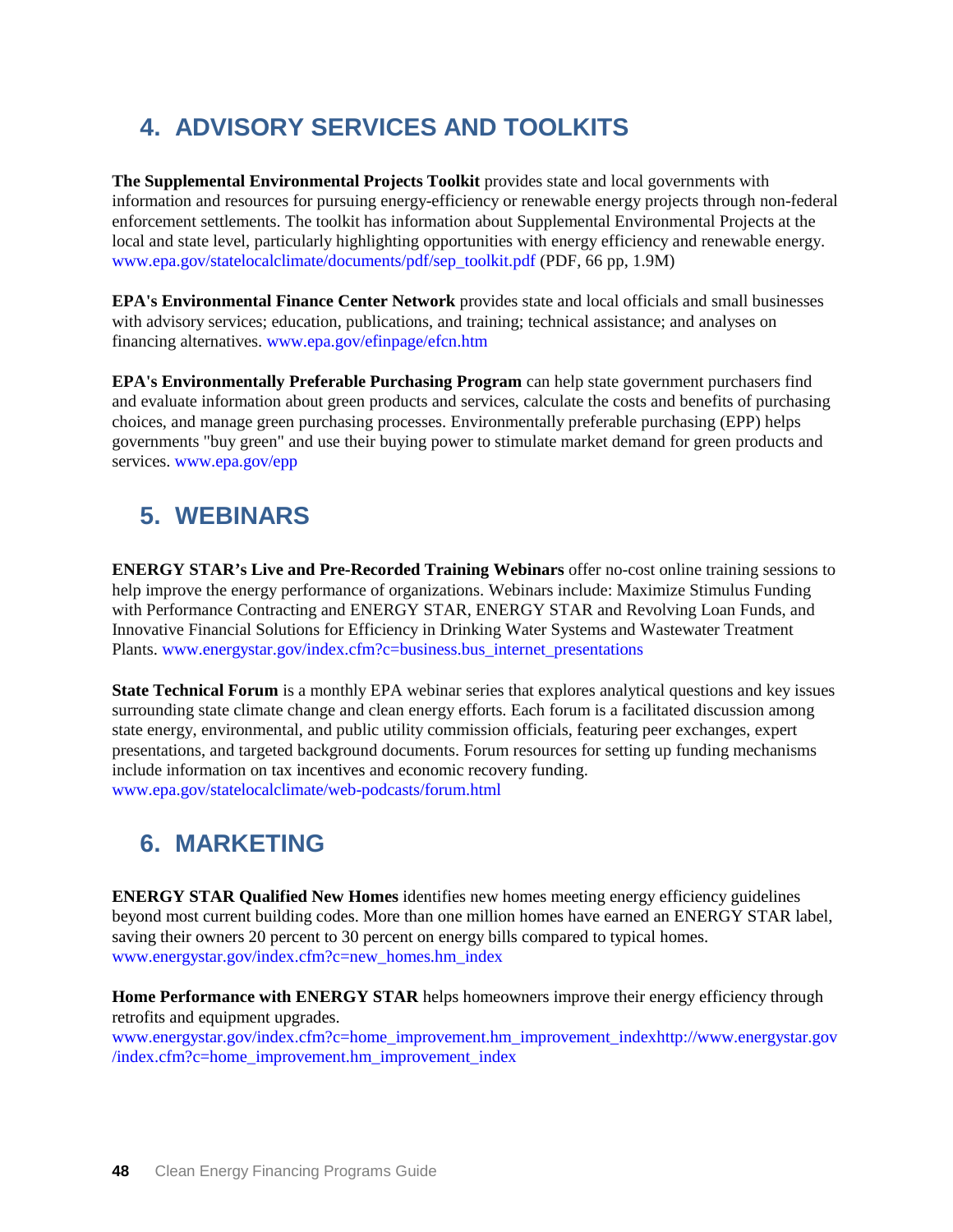**Home Energy Score**, a new federal program announced in November 2010, will help homeowners and buyers estimate the energy efficiency of a home (primarily existing homes) and figure out steps to increase its efficiency. The program is in the pilot stage.<http://www1.eere.energy.gov/buildings/homeenergyscore>

**Recovery through Retrofit** is a report from the White House Council on Environmental Quality describing the three major barriers to a national retrofit market and discusses solutions. [www.whitehouse.gov/assets/documents/Recovery\\_Through\\_Retrofit\\_Final\\_Report.pdf](http://www.whitehouse.gov/assets/documents/Recovery_Through_Retrofit_Final_Report.pdf) (PDF, 14 pp, 485K)

**Recharge Colorado** is a state website that serves as a single comprehensive resource for residential consumers and businesses looking for information on clean energy. [www.rechargecolorado.com](http://www.rechargecolorado.com/)

**Driving Demand**, a study from Lawrence Berkeley Laboratory, discusses the challenge of motivating homeowners to invest in energy improvements and presents concepts and potential strategies for success. [http://drivingdemand.lbl.gov](http://drivingdemand.lbl.gov/)

# <span id="page-54-0"></span>**7. DEFINITIONS**

**ARRA** – American Recovery and Reinvestment Act of 2009

**Bond** – A debt instrument in which an investor loans money at a fixed rate for a fixed period of time to a corporation or government. Bonds allow corporations and municipalities to raise capital for a variety of projects and initiatives.

**Capital** – Assets in the form of liquid cash or property used to generate more income.

**Collateral** – In the context of finance, collateral is an asset pledged by a borrower to secure a loan or other credit.

**Credit Enhancement** – An arrangement designed to increase the chances that a lender will be repaid. Loan loss reserves, mortgage insurance, and collateral are common examples of credit enhancements.

**Debt-to-Income (DTI)** – A ratio that compares a borrower's debts to the borrower's gross income. This is a key underwriting criterion in most lending practices. Higher debt-to-income ratios result in riskier loans.

**EE** – Energy Efficiency

**Energy Efficiency Conservation Block Grant (EECBG)** – A federal grant program designed to help state, local, and tribal governments in developing energy efficiency and conservation projects. A large number of ARRA grants, ranging from \$100,000 to \$10 million and more, were divided using a formula based on population (formulaic grants). Thirty large Retrofit Ramp-Up grants (later re-named Better Building grants) were awarded in a competitive process.

**Energy Audit** – A property inspection that reviews a building's systems and current energy usage and makes recommendations to improve energy efficiency.

**FI** - Financial institution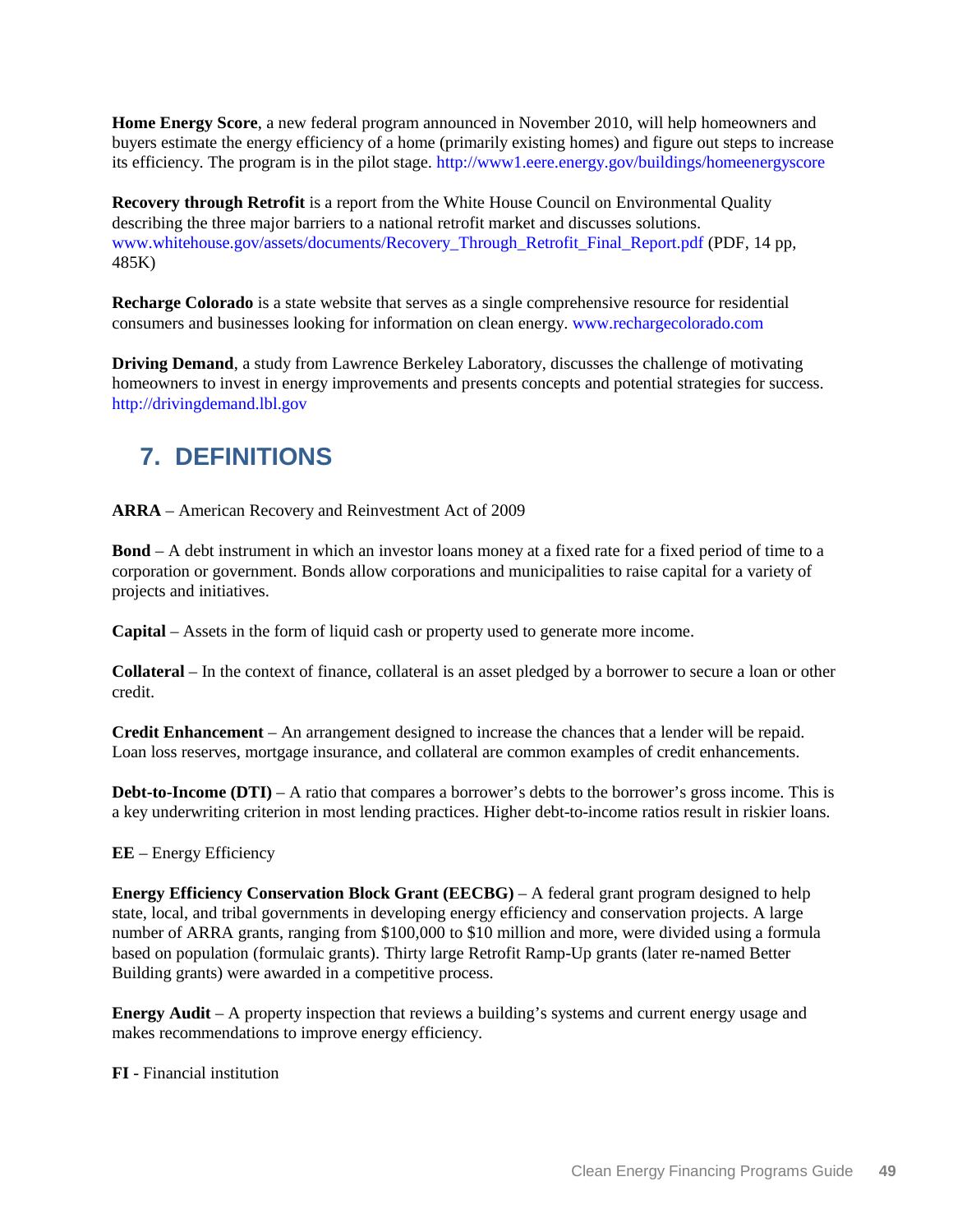**Interest Rate Buy-Down** – An up-front lump-sum payment made to a lender to reduce a loan's interest rate, either temporarily or for the entire term of the loan. The lump sum is the present value of the difference in the interest payment the lender would have received at the market rate and the interest payment the lender will receive at the new, lower interest rate. This lump-sum interest payment can be made by an interested third party.

**Lease** – A rental agreement in which a lessee (borrower) makes payments to a lessor (owner) in return for the use of equipment.

**Leverage** – The ability to increase capital. Borrowing money is a common way to obtain leverage, as is providing a credit enhancement to encourage a lender to make loans.

**Lien** – A legal right to retain possession of a property until the property owner fulfills a legal duty (usually repayment of some sort).

**Loan Guarantee** – A guarantee that covers all the portfolio losses of a lender or capital provider.

**Loan Loss Reserve (LLR) or Loss Reserve Fund (LRF)** – A type of credit enhancement that provides some risk protection for a lender. The reserve fund usually covers a set percentage of losses pre-determined in a LLR agreement, unlike a loan guarantee, which covers all losses.

**Loan-to-Value (LTV)** – A ratio that factors the total loan amount divided by the value of the property to which the loan is attached. CLTV (Combined Loan-to-Value) takes into account all loans secured by a property. This is often a key underwriting criterion in lending practices.

**Mortgage** – An instrument used to create a lien on real estate property that a borrower puts up as security until a debt is fulfilled.

**Power Purchasing Agreement (PPA)** – A contract between a party that produces electricity for sale and a party that purchases the electricity, as well as any other ancillary services.

**Property Assessed Clean Energy (PACE)** – A government-sponsored program that funds energy efficiency and renewable energy projects for property owners who voluntarily agree to a long-term (10 to 20 years) special assessment on their property taxes.

**Qualified Energy Conservation Bond (QECB)** – A qualified tax-rebate bond that can be issued by local and state municipalities and tribal governments to finance certain kinds of energy projects.

**RE** – Renewable Energy

**Revolving Loan Fund (RLF)** – A loan program often set up by a government entity that is typically designed to finance small projects. Funds are lent out, and as repayments are made, the funds are reallocated and lent out again.

**Secondary Market** – The mechanism through which investors can buy loans pooled for sale by the original lenders. Most conventional mortgages are sold in a secondary market.

**Security** – In the context of finance, securities are assets pledged to secure the fulfillment of a debt or obligation. Property is often used as security.